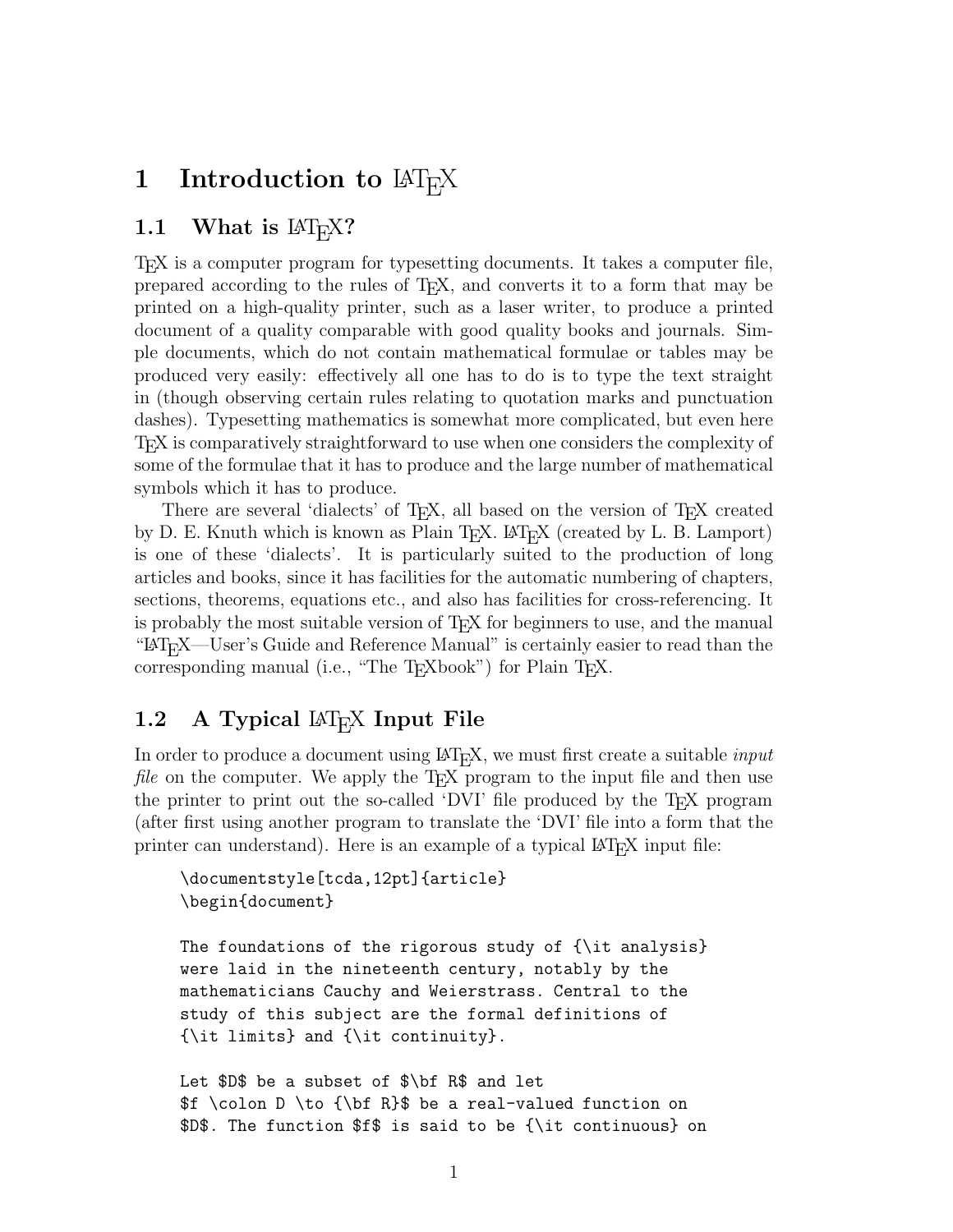```
$D$ if, for all <math>\epsilon &gt; 0</math> and for all <math>x \in D$</math>,there exists some \delta = 0 (which may depend on x)
such that if y \in \mathbb{S} satisfies
\{ |y - x| < \delta \}then
\[\ \left| f(y) - f(x) \right| < \epsilon\]
```
One may readily verify that if \$f\$ and \$g\$ are continuous functions on \$D\$ then the functions \$f+g\$, \$f-g\$ and \$f.g\$ are continuous. If in addition \$g\$ is everywhere non-zero then \$f/g\$ is continuous.

\end{document}

When we apply T<sub>E</sub>X to these paragraphs we produce the text

The foundations of the rigorous study of *analysis* were laid in the nineteenth century, notably by the mathematicians Cauchy and Weierstrass. Central to the study of this subject are the formal definitions of *limits* and *continuity*.

Let D be a subset of R and let  $f: D \to R$  be a real-valued function on D. The function f is said to be *continuous* on D if, for all  $\epsilon > 0$  and for all  $x \in D$ , there exists some  $\delta > 0$  (which may depend on x) such that if  $y \in D$  satisfies

$$
|y - x| < \delta
$$

then

$$
|f(y) - f(x)| < \epsilon.
$$

One may readily verify that if  $f$  and  $g$  are continuous functions on  $D$ then the functions  $f + g$ ,  $f - g$  and  $f.g$  are continuous. If in addition g is everywhere non-zero then  $f/g$  is continuous.

This example illustrates various features of  $\text{LipX}$ . Note that the lines

```
\documentstyle[tcda,12pt]{article}
\begin{document}
```
are placed at the beginning of the input file. These are followed by the main body of the text, followed by the concluding line

#### \end{document}

Note also that, although most characters occurring in this file have their usual meaning, yet there are special characters such as  $\setminus$ ,  $\$ ,  $\{$  and  $\}$  which have special meanings within T<sub>E</sub>X. Note in particular that there are sequences of characters which begin with a 'backslash'  $\setminus$  which are used to produce mathematical symbols and Greek letters and to accomplish tasks such as changing fonts. These sequences of characters are known as *control sequences*.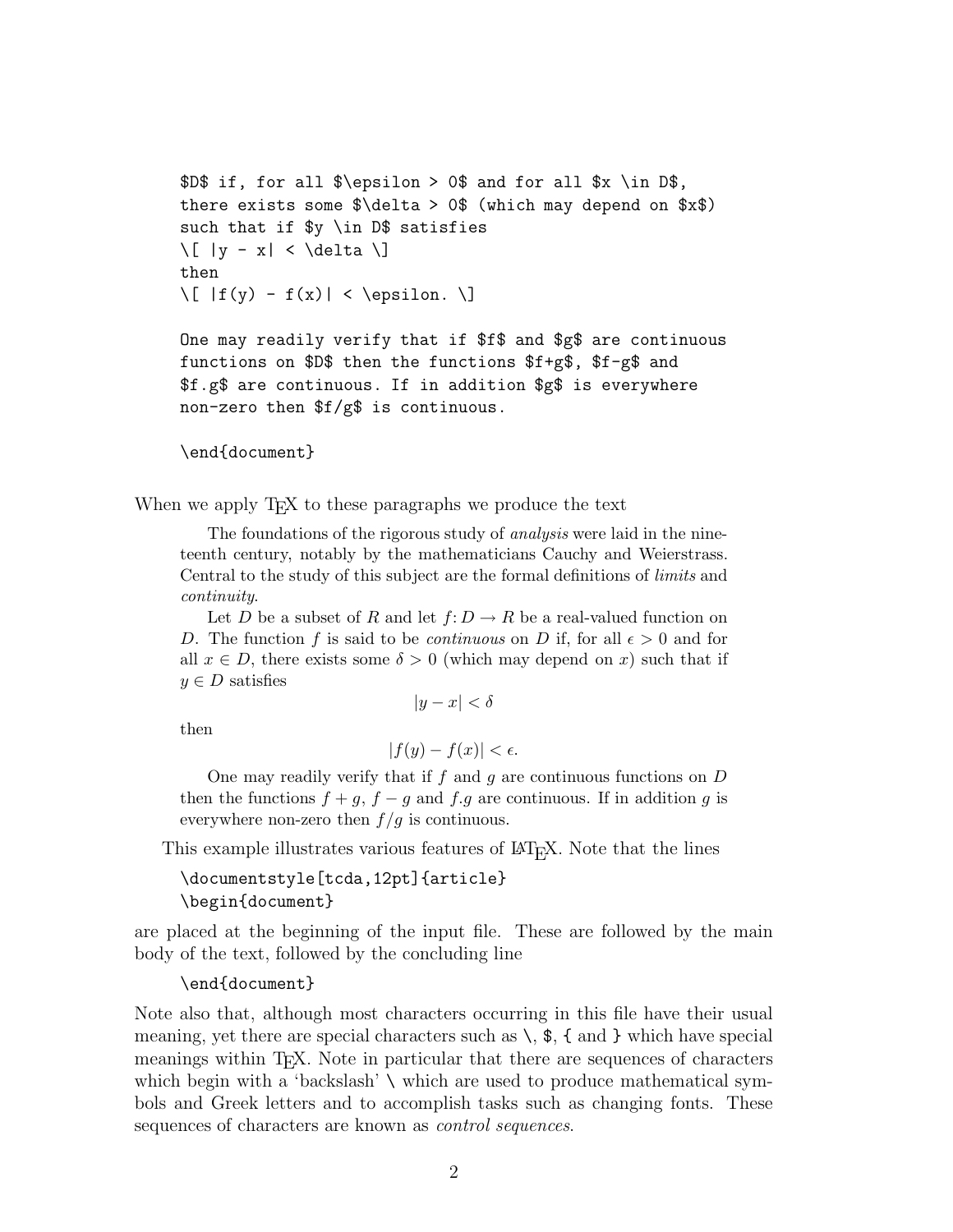#### **1.3 Characters and Control Sequences**

We now describe in more detail some of the features of T<sub>EX</sub> illustrated in the above example.

Most characters on the keyboard, such as letters and numbers, have their usual meaning. However the characters

\{}\$^\_%~#&

are used for special purposes within TEX. Thus typing one of these characters will not produce the corresponding character in the final document. Of course these characters are very rarely used in ordinary text, and there are methods of producing them when they are required in the final document.

In order to typeset a mathematical document it is necessary to produce a considerable number of special mathematical symbols. One also needs to be able to change fonts. Also mathematical documents often contain arrays of numbers or symbols (matrices) and other complicated expressions. These are produced in TEX using *control sequences*. Most control sequences consist of a backslash \ followed by a string of (upper or lower case) letters. For example,  $\alpha, \iota$ , \sum and \TeX are control sequences.

In the example above we used the control sequences  $\iota$  and  $\iota$  to change the font to *italic* and **boldface** respectively. Also we used the control sequences  $\to$ , \in, \delta and \epsilon to produce the mathematical symbols  $\to$  and  $\in$ and the Greek letters  $\delta$  and  $\epsilon$ .

There is another variety of control sequence which consists of a backslash followed by a *single* character that is not a letter. Examples of control sequences of this sort are  $\setminus \{,\setminus \text{``and }\setminus \$ .

The special characters { and } are used for *grouping* purposes. Everything enclosed within matching pair of such brackets is treated as a single unit. We have applied these brackets in the example above whenever we changed fonts. We shall see other instances where one needs to use  $\{$  and  $\}$  in T<sub>E</sub>X to group words and symbols together (e.g., when we need to produce superscripts and subscripts which contain more than one symbol).

The special character \$ is used when one is changing from ordinary text to a mathematical expression and when one is changing back to ordinary text. Thus we used

for all  $\epsilon > 0$  and for all  $x \in D$ ,

to produce the phrase

for all  $\epsilon > 0$  and for all  $x \in D$ ,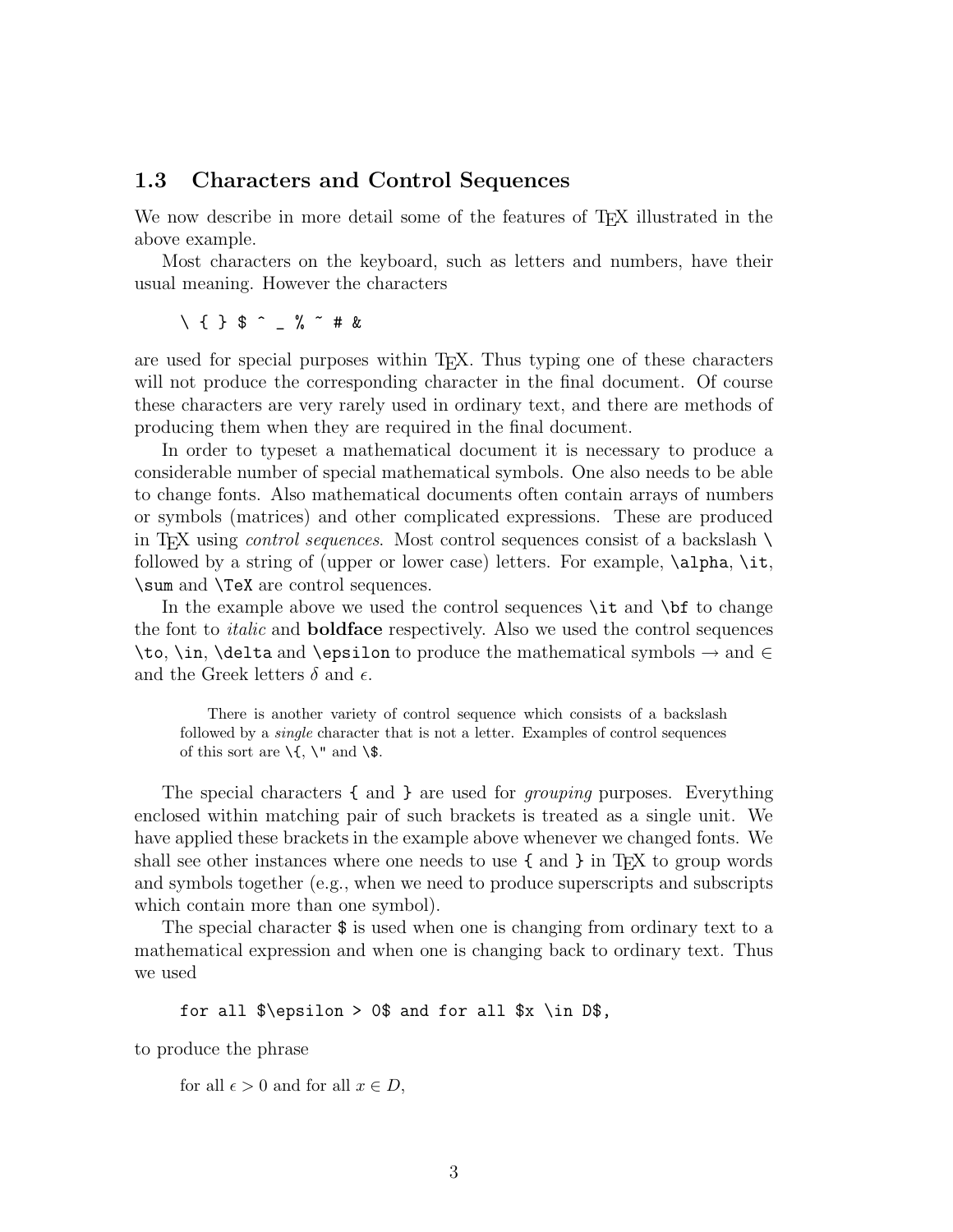in the example given above. Note also that we used  $\setminus$ [ and  $\setminus$ ] in the example above to mark the beginning and end respectively of a mathematical formula that is displayed on a separate line.

The remaining special characters

^ \_ % ~ # &

have special purposes within TEX that we shall discuss later.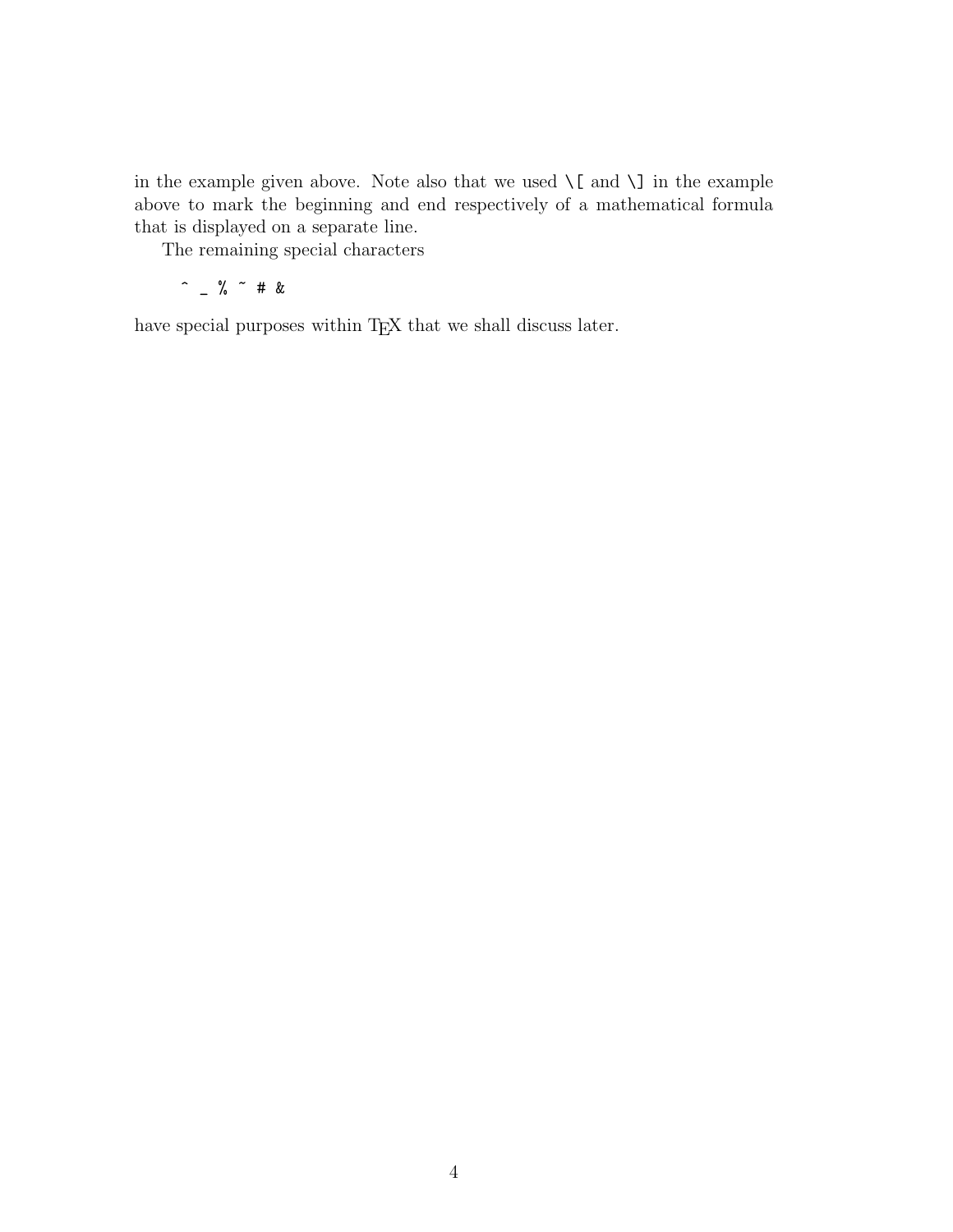# **2** Producing Simple Documents using  $\text{ATEX}$

### **2.1 Producing a LAT<sub>F</sub>X Input File**

We describe the structure of a typical  $\mathbb{A}T_FX$  input file.

The first line of the input file should consist of a \documentstyle command. The recommended such \documentstyle command for mathematical articles and similar documents has the form

```
\documentstyle[tcda,12pt]{article}
```
(You do not have to worry about what this command means when first learning to use  $\Delta T_F X$ : its effect is to ensure that the final document is correctly positioned on A4 size paper and that the text is of a size that is easy to read.) There are variants of this \documentstyle command which are appropriate for letters or for books.

The documentstyle command may be followed by certain other optional commands, such as the \pagestyle command. It is not necessary to find out about these commands when first learning to use  $\text{LAT}_pX$ .

After the \documentstyle command and these other optional commands, we place the command

\begin{document}

This command is then followed by the main body of the text, in the format prescribed by the rules of  $\text{LAT}$ <sub>E</sub>X.

Finally, we end the input file with a line containing the command

\end{document}

# **2.2 Producing Ordinary Text using LATEX**

To produce a simple document using  $\text{LipX}$  one should create a  $\text{LipX}$  input file, beginning with a \documentstyle command and the begin{document} command, as described above. The input file should end with the **\end{document}** command, and the text of the document should be sandwiched between the \begin{document} and \end{document} commands in the manner described below.

If one merely wishes to type in ordinary text, without complicated mathematical formulae or special effects such as font changes, then one merely has to type it in as it is, leaving a completely blank line between successive paragraphs. You do not have to worry about paragraph indentation: T<sub>EX</sub> will automatically indent all paragraphs with the exception of the first paragraph of a new section (unless you take special action to override the conventions adopted by  $T_F X$ )

For example, suppose that we wish to create a document containing the following paragraphs: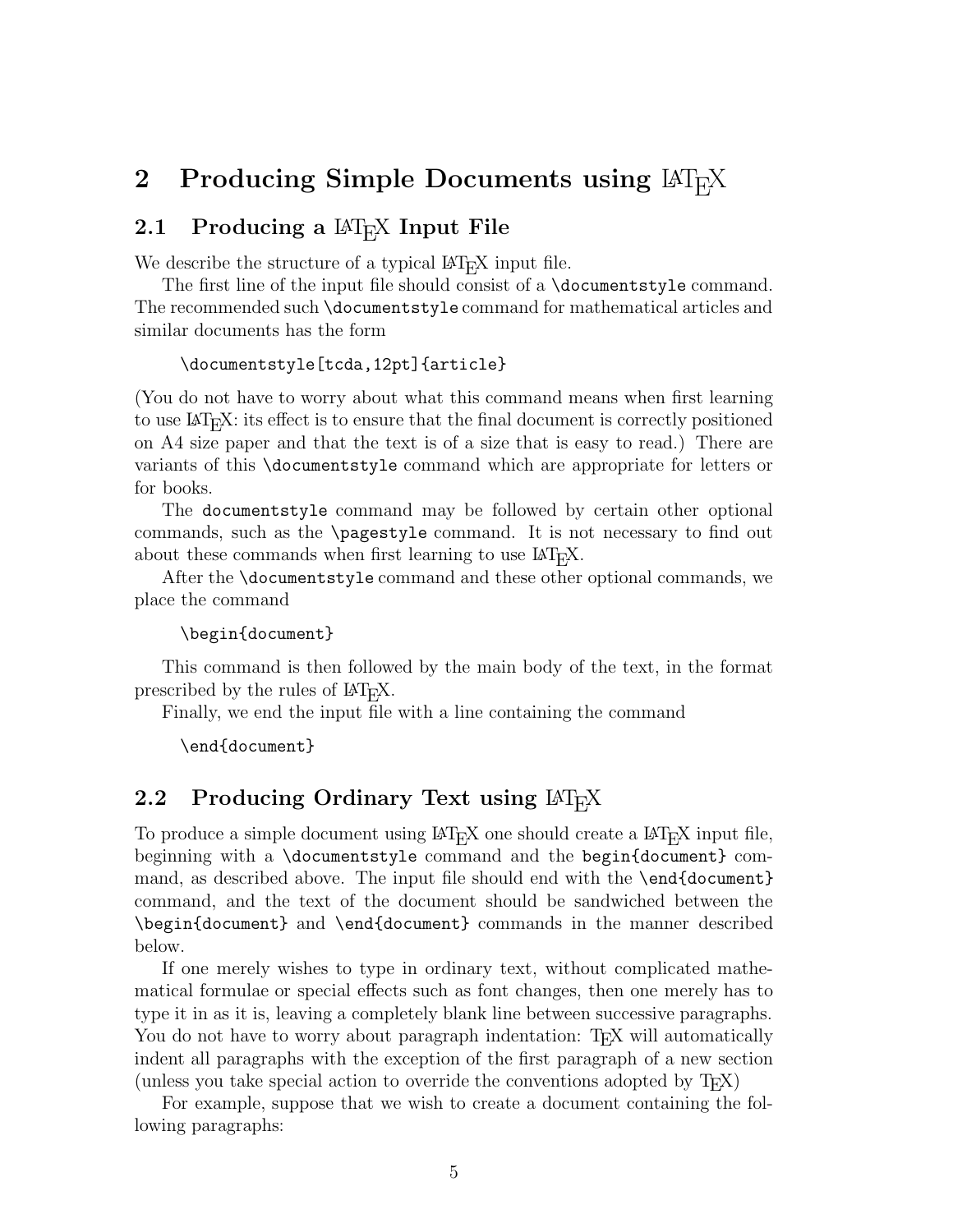If one merely wishes to type in ordinary text, without complicated mathematical formulae or special effects such as font changes, then one merely has to type it in as it is, leaving a completely blank line between successive paragraphs.

You do not have to worry about paragraph indentation: all paragraphs will be indented with the exception of the first paragraph of a new section.

One must take care to distinguish between the 'left quote' and the 'right quote' on the computer terminal. Also, one should use two 'single quote' characters in succession if one requires "double quotes". One should never use the (undirected) 'double quote' character on the computer terminal, since the computer is unable to tell whether it is a 'left quote' or a 'right quote'. One also has to take care with dashes: a single dash is used for hyphenation, whereas three dashes in succession are required to produce a dash of the sort used for punctuation—such as the one used in this sentence.

To create this document using  $\text{LAT}$ <sub>EX</sub> we use the following input file:

\documentstyle[tcda,12pt]{article} \begin{document}

If one merely wishes to type in ordinary text, without complicated mathematical formulae or special effects such as font changes, then one merely has to type it in as it is, leaving a completely blank line between successive paragraphs.

You do not have to worry about paragraph indentation: all paragraphs will be indented with the exception of the first paragraph of a new section.

One must take care to distinguish between the 'left quote' and the 'right quote' on the computer terminal. Also, one should use two 'single quote' characters in succession if one requires ''double quotes''. One should never use the (undirected) 'double quote' character on the computer terminal, since the computer is unable to tell whether it is a 'left quote' or a 'right quote'. One also has to take care with dashes: a single dash is used for hyphenation, whereas three dashes in succession are required to produce a dash of the sort used for punctuation---such as the one used in this sentence.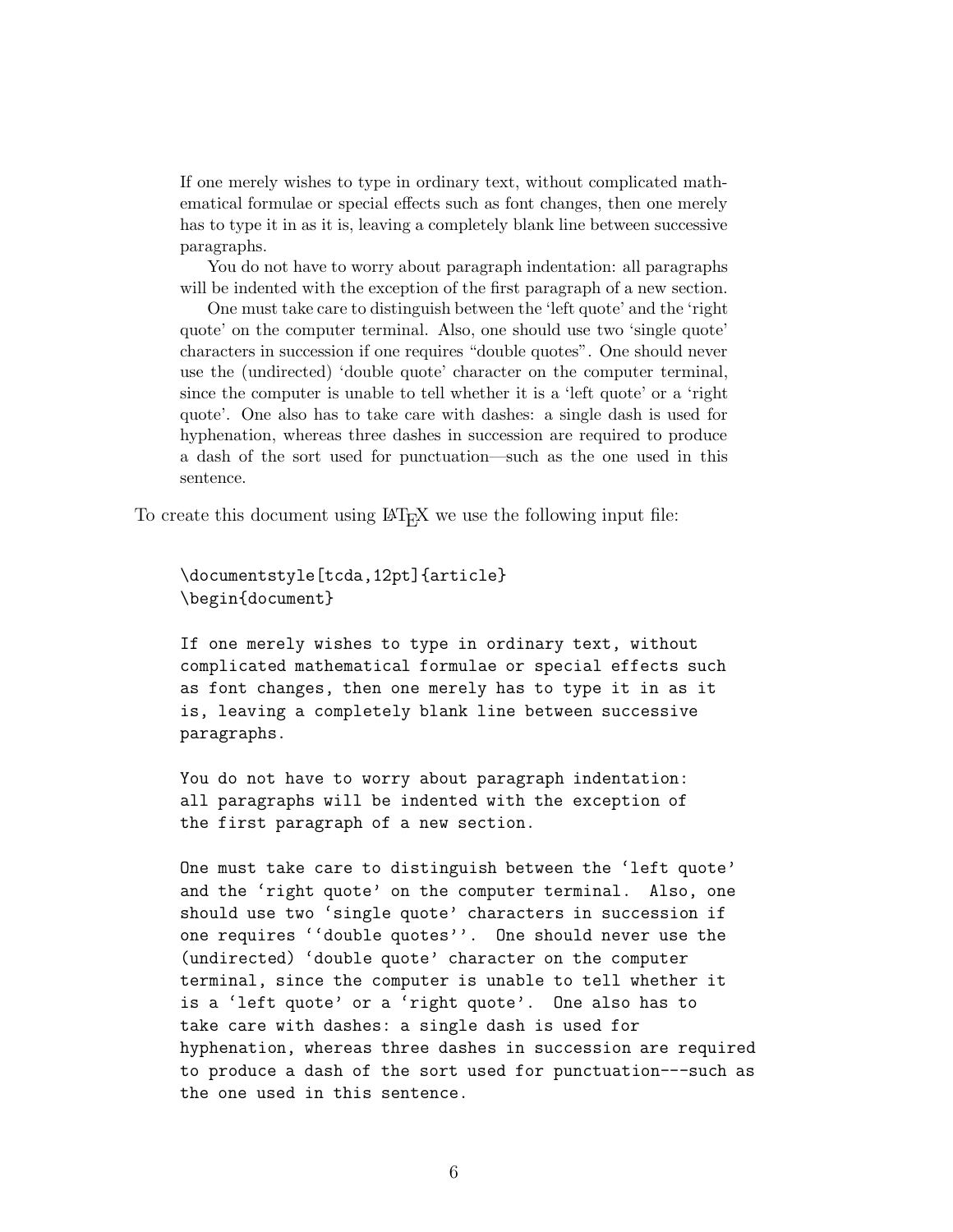\end{document}

Having created the input file, one then has to run it through the  $\mathbb{A}T_FX$  program and then print it out the resulting output file (known as a 'DVI' file).

#### **2.3 Blank Spaces and Carriage Returns in the Input File**

TEX treats the carriage return at the end of a line as though it were a blank space. Similarly T<sub>EX</sub> treats tab characters as blank spaces. Moreover, T<sub>EX</sub> regards a sequence of blank spaces as though it were a single space, and similarly it will ignore blank spaces at the beginning or end of a line in the input file. Thus, for example, if we type

```
This is
   a
       silly
  example of a
file with many spaces.
```
This is the beginning of a new paragraph.

then we obtain

This is a silly example of a file with many spaces. This is the beginning of a new paragraph.

It follows immediately from this that one will obtain the same results whether one types one space or two spaces after a full stop: TEX does not distinguish between the two cases.

Any spaces which follow a control sequence will be ignored by T<sub>E</sub>X.

If you really need a blank space in the final document following whatever is produced by the control sequence, then you must precede this blank by a *backslash* \. Thus in order to obtain the sentence

TEX is a very powerful computer typesetting program.

we must type

\TeX\ is a very powerful computer typesetting program.

(Here the control sequence \TeX is used to produce the TEX logo.)

In general, preceding a blank space by a backslash forces TFX to include the blank space in the final document.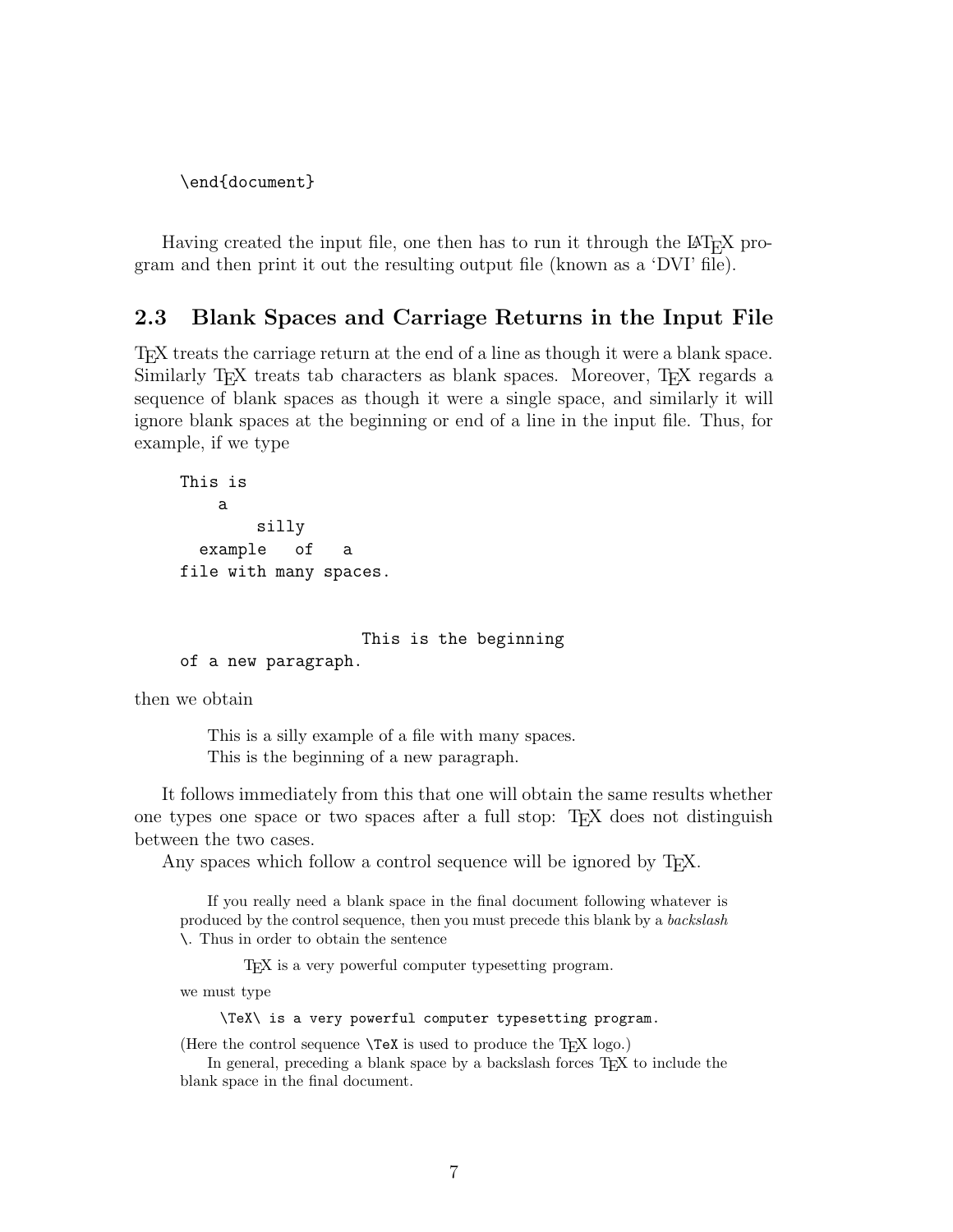As a general rule, you should never put a blank space after a left parenthesis or before a right parenthesis. If you were to put a blank space in these places, then you run the risk that TEX might start a newline immediately after the left parenthesis or before the right parenthesis, leaving the parenthesis marooned at the beginning or end of a line.

#### **2.4 Quotation Marks**

Single left and right quotation marks are produced by ' and ' respectively. Double left and right quotation marks are produced by " and " respectively. Thus

"What did you do yesterday?" he asked.

is produced by typing

''What did you do yesterday?'' he asked.

You should never use the character " to produce quotation marks. This is because TEX has no way of knowing whether you want a left quote or a right quote if you do this.

You can use the control sequences  $\qquad$  and  $\qquad$  in place of ' and '. This is useful if your keyboard does not have a ' character.

Sometimes you need two quotation marks following one another, as in

"I regard computer typesetting as being reasonably 'straightforward'" he said.

The way to do this is to use the control sequence  $\setminus$ , between the quotation marks. Thus one would type

''I regard computer typesetting as being reasonably 'straightforward'\,'' he said.

However this problem arises very rarely.

#### **2.5 Dashes**

TEX allows you to produce dashes of various length. Typing - by itself produces a hyphen, as in 'double-quote'. Typing -- produces a dash suitable for denoting a range of numbers, as in the phrase 'on pages 155–159', produced by typing

on pages 155--159.

Finally, typing --- produces a punctuation dash—this is a dash such as the one in this sentence.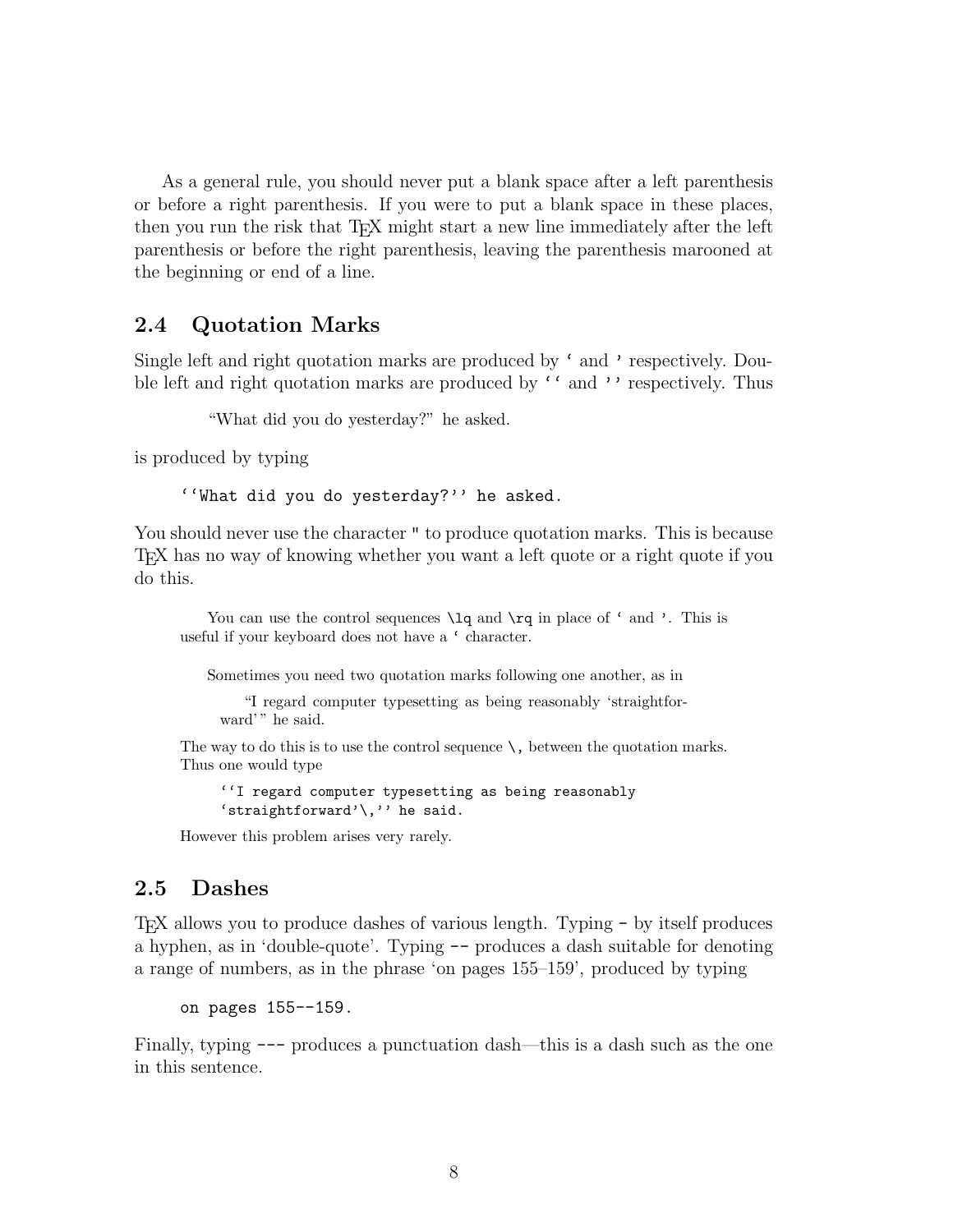### **2.6 Section Headings in LAT<sub>E</sub>X**

Section headings of various sizes are produced (in the *article* document style) using the commands \section,\subsection and \subsubsection commands. LaTEX will number the sections and subsections automatically. The title of the section should be surrounded by curly brackets and placed immediately after the relevant command. Thus if we type

\section{Section Headings} We explain in this section how to obtain headings for the various sections and subsections of our document.

\subsection{Headings in the 'article' Document Style} In the 'article' style, the document may be divided up into sections, subsections and subsubsections, and each can be given a title, printed in a boldface font, simply by issuing the appropriate command.

then the title of the section and that of the subsection will be printed in a large boldface font, and will be numbered accordingly.

Other document styles (such as the *book* and *letter* styles) have other 'sectioning' commands available (for example, the *book* style has a \chapter command for beginning a new chapter).

Sometimes one wishes to suppress the automatic numbering provided by  $\text{LATEX}$ . This can be done by placing an asterisk before the title of the section or subsection. Thus, for example, the section numbers in the above example could be suppressed by typing

\section\*{Section Headings} We explain in this section how to obtain headings for the various sections and subsections of our document.

\subsection\*{Headings in the 'article' Document Style} In the 'article' style, the document may be divided up into sections, subsections and subsubsections, and each can be given a title, printed in a boldface font, simply by issuing the appropriate command.

# **2.7 Changing Fonts**

Fonts are changed using the control sequences  $\rm \Im, \Si, \it \tot$  and  $\rm \of$ .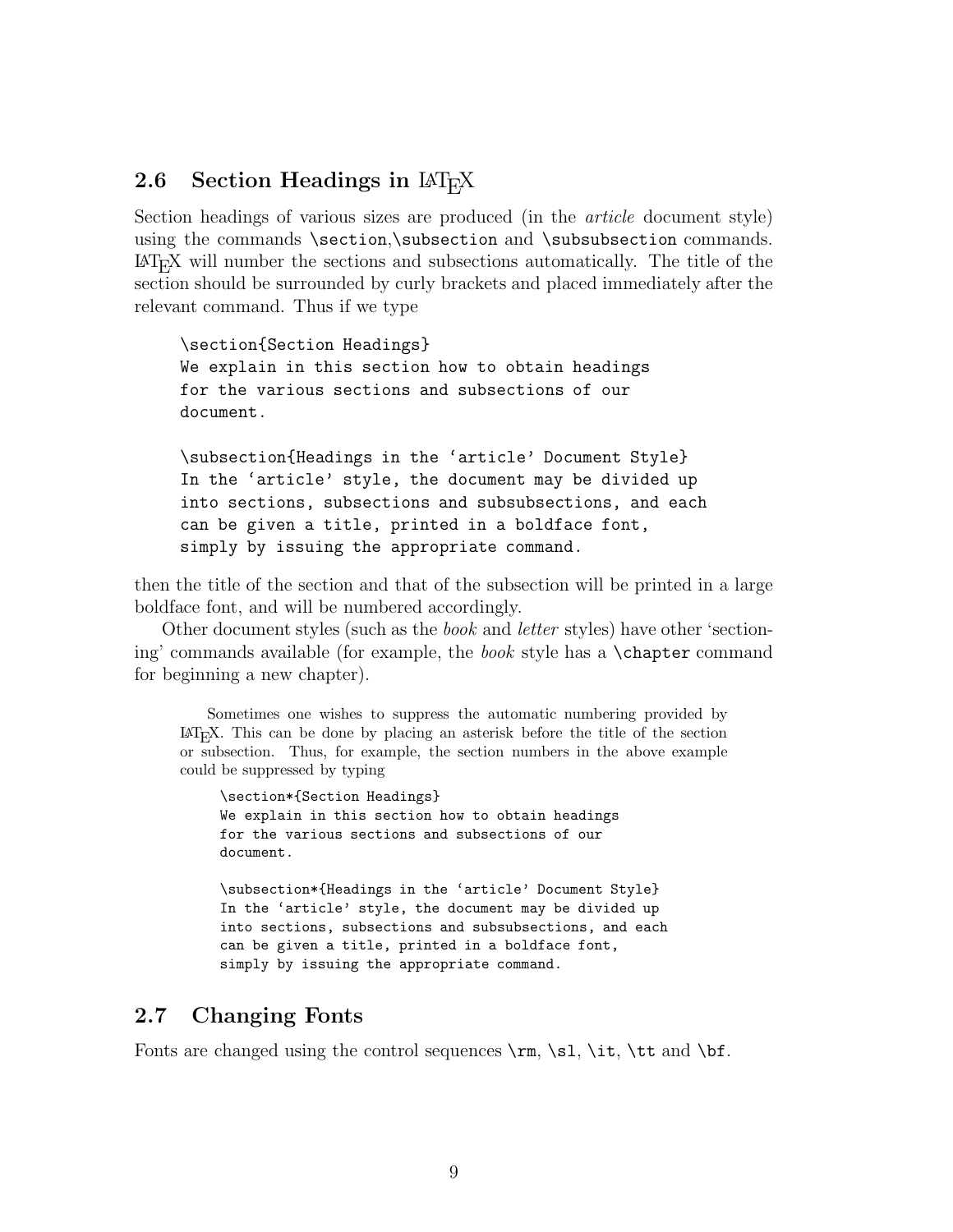| \rm changes to the normal "roman" font: Roman |                 |
|-----------------------------------------------|-----------------|
| \sl changes to a slanted roman font:          | Slanted         |
| \it changes to an italic font:                | Italic          |
| \tt changes to an "typewriter" font:          | Typewriter      |
| \bit changes to a boldface font:              | <b>Boldface</b> |

It is best to use the special characters { and } when changing fonts. One encloses the text whose font is to be changed within these curly brackets and places the font-changing control sequence immediately after the opening bracket {. Thus the text

In this sentence we have *italicized* a few words, set others in *slanting type* or **boldface type**, and typeset others using a 'typewriter' font in which all the letters have a fixed width.

is produced by typing

In this sentence we have  $\{\it it\ italicized\}/\rm a$  few words, set others in  $\simeq$  slanting type $\/$  or  $\thinspace$  boldface type}, and typeset others using a {\tt 'typewriter' font in which all the letters have a fixed width}.

The control sequence \/ produces the so-called *italic correction*. The use of this is recommended when changing back from an *italic* or *slanted* font into a roman or **boldface** font, in order to produce extra space to compensate for the way in which some *italic* and *slanted* letters lean into the following blank space. However this italic correction should not be used before a comma or a full stop.

LaTEX provides the control sequence \em for *emphasizing* text. This will set the emphasized text in italic, unless the surrounding text is already in italic, in which case the text will be set in ordinary roman font. Thus

Here is some {\em emphasized text with {\em emphasized} words embedded in the {\em emphasized} text} too.

produces

Here is some *emphasized text with* emphasized *words embedded in the* emphasized *text* too.

#### **2.8 Accents and other Symbols used in Text**

There are a variety of control sequences for producing accents. For example, the control sequence  $\backslash$  {o} produces an acute accent on the letter o. Thus typing

Se $\langle \cdot \rangle$ {a}n  $\setminus \rangle$ {0} Cinn $\setminus \rangle$ {e}ide.

produces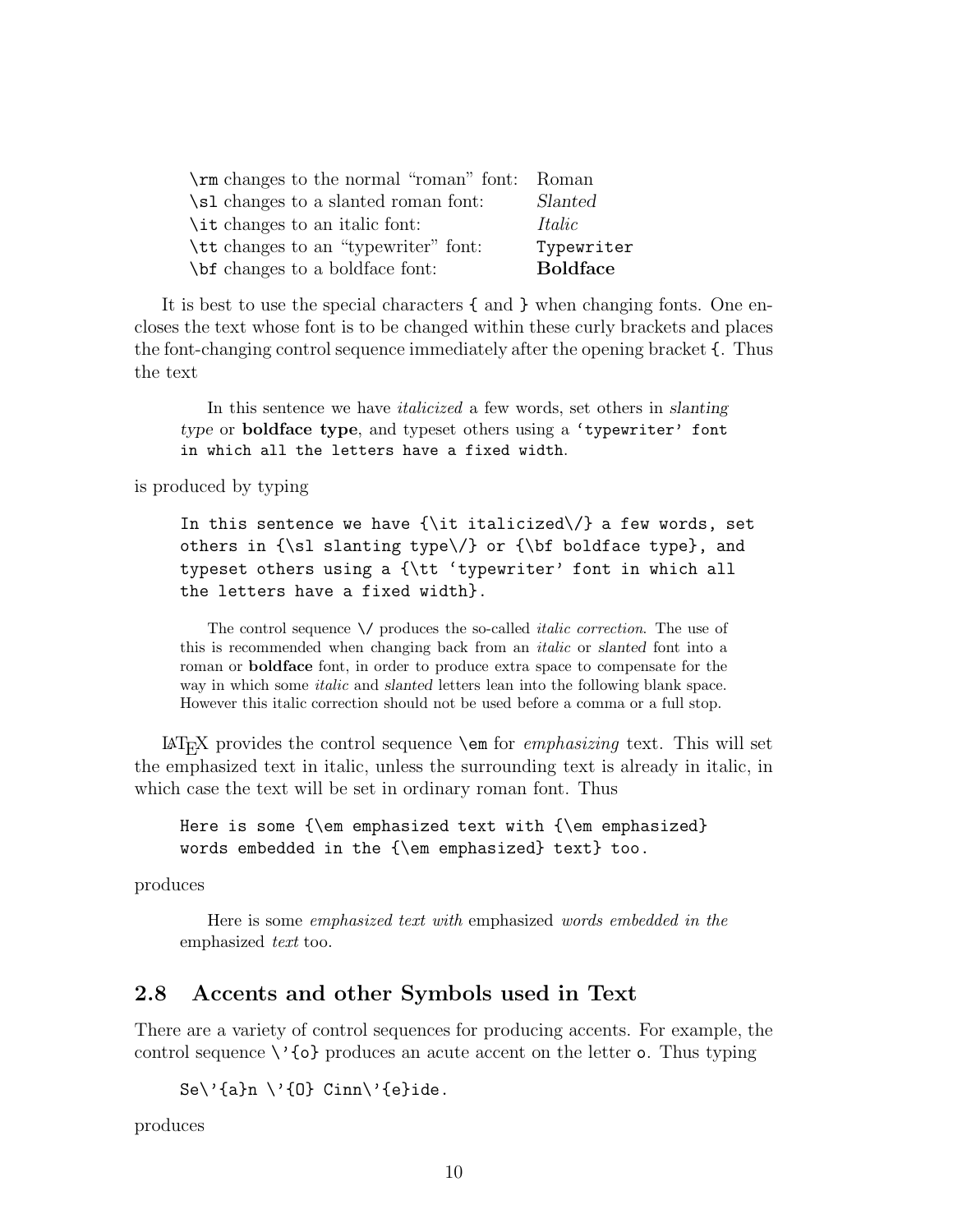Seán Ó Cinnéide.

Similarly we use the control sequence  $\setminus$  to produce the grave accent in 'algèbre' and we use  $\Upsilon$  to produce the umlaut in 'Universität'. A list of the accents provided by TEX is given in Appendix A.

The control sequences  $\iota$  and  $\iota$  produce dotless i and j. These are required when placing an accent on the letter. Thus  $\bar{1}$  is produced by typing  $\{-\{\iota\}.$ There are also control sequences for ligatures and other special symbols used within text. These are listed in Appendix A.

### **2.9 Special Characters**

The characters

# \$ % & \ ^ \_ { } ~

have special purposes within T<sub>E</sub>X. Thus they cannot be produced in the final document simply by typing them directly. On the rare occasions when one needs to use the special characters

 $# $% & [{} \$ 

in the final document, they can be produced by typing the control sequences

\# \\$ \% \& \\_ \{ \}

respectively. However, somewhat more ingenuity is required to produce  $\setminus$ ,  $\hat{ }$  and  $\tilde{\phantom{a}}$ .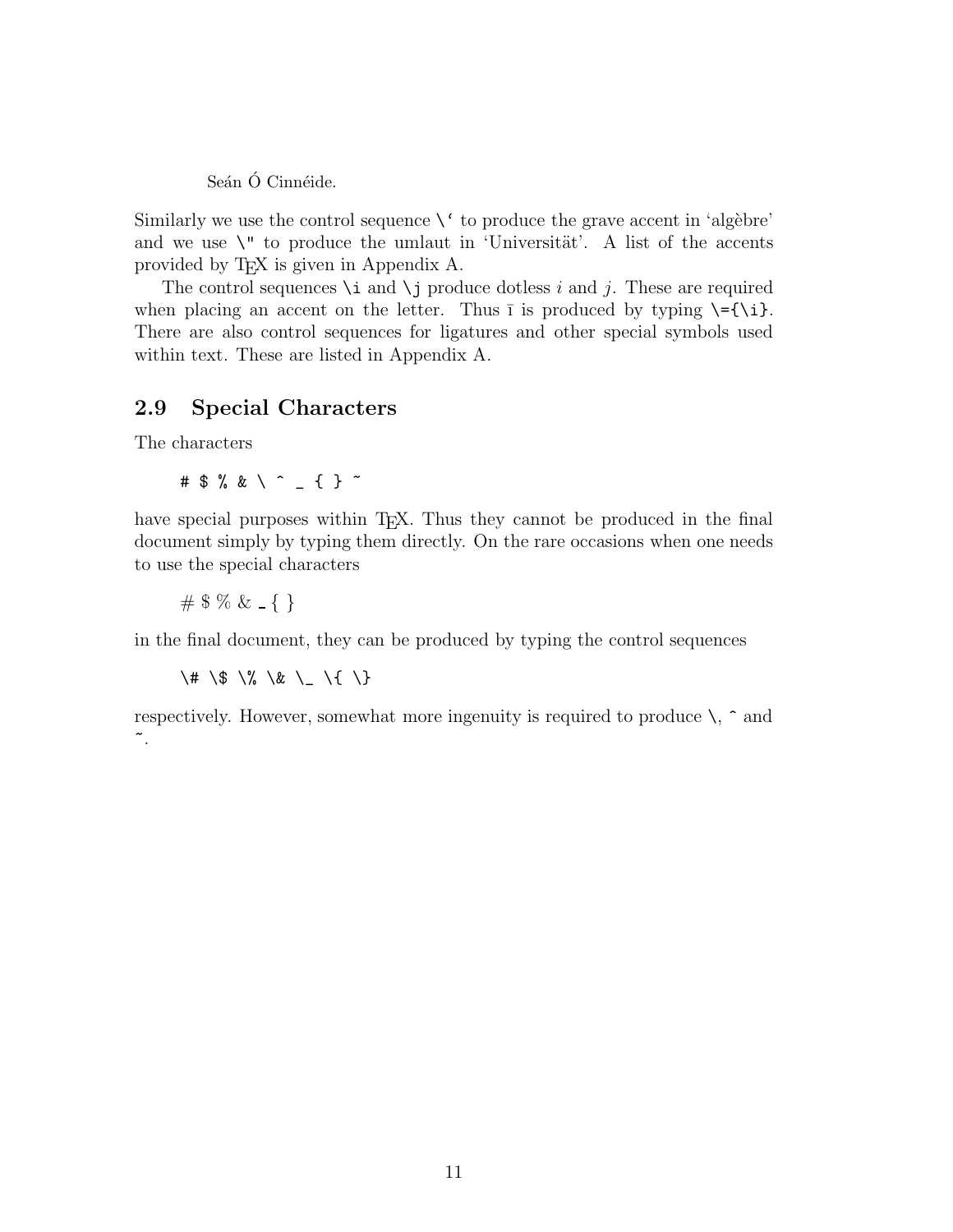# **3** Mathematical Formulae using  $\text{MT}_E X$

#### **3.1 Mathematics Mode**

In order to obtain a mathematical formula using TEX, one must enter *mathematics mode* before the formula and leave it afterwards. Mathematical formulae can occur either embedded in text or else displayed on a separate line. When a formula occurs within the text of a paragraph one should place a \$ sign before and after the formula, in order to enter and leave mathematics mode. Thus to obtain a sentence like

Let f be the function defined by  $f(x)=3x+7$ , and let a be a positive real number.

one should type

Let  $f$  be the function defined by  $f(x) = 3x + 7$ , and let \$a\$ be a positive real number.

In particular, note that even mathematical expressions consisting of a single character, like f and a in the example above, are placed within  $\frac{1}{2}$  signs. This is to ensure that they are set in italic type, as is customary in mathematical typesetting.

LAT<sub>E</sub>X also allows you to use  $\setminus$  and  $\setminus$  to mark the beginning and the end respectively of a mathematical formula embedded in text. Thus

Let f be the function defined by  $f(x)=3x + 7$ .

may be produced by typing

Let  $\setminus$  ( f  $\setminus$ ) be the function defined by  $\setminus$  ( f(x) = 3x + 7  $\setminus$ ).

However this use of  $\langle \ldots \rangle$  is only permitted in LAT<sub>E</sub>X, whereas \$...\$ is more standard, and is used in other dialects of TEX, such as Plain TEX and  $A\mathcal{M}S$ -TEX.

In order to obtain an mathematical formula or equation which is displayed on a line by itself, one places  $\setminus$  before and  $\setminus$  after the formula. Thus to obtain

The product of two first degree polynomials is a quadratic polynomial. For example, if  $f(x)=3x + 7$  and  $g(x) = x + 4$  then

$$
f(x)g(x) = 3x^2 + 19x + 28.
$$

The converse does not hold for polynomials over the field of real numbers. However if we consider polynomials over the complexfield then every polynomial factorizes as a product of first degree polynomials, by the Fundamental Theorem of Algebra.

one would type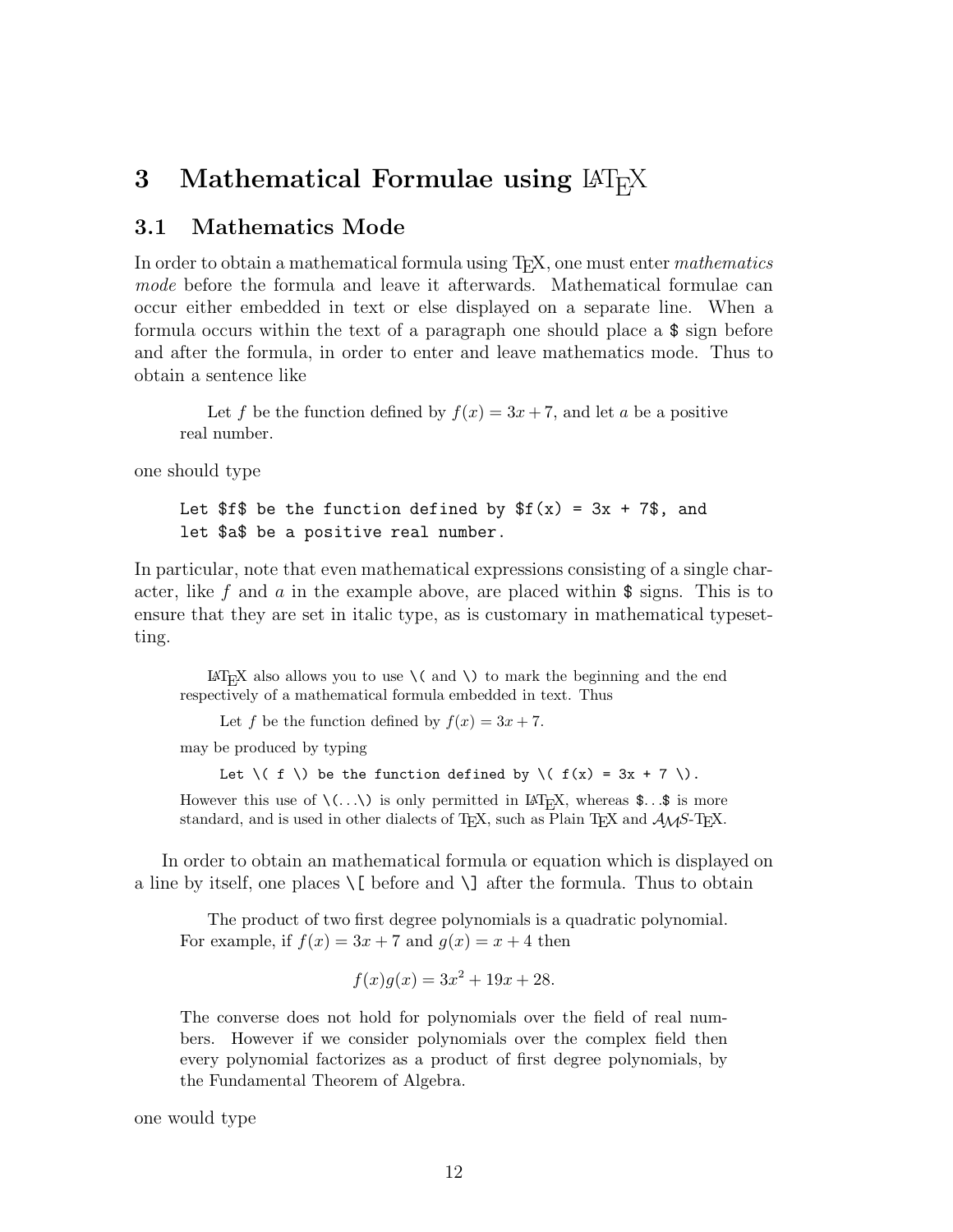The product of two first degree polynomials is a quadratic polynomial. For example, if  $f(x) = 3x + 7$  and  $f(x) = x + 4$ then  $\[\int [ f(x)g(x) = 3x^2 + 19x +28. \]$ The converse does not hold for polynomials over the field of real numbers. However if we consider polynomials over the complex field then every polynomial factorizes as a product of first degree polynomials, by the Fundamental Theorem of Algebra.

It is also possible to use  $\$ in place of both  $\[$  and  $\]$  to mark the beginning and end of a displayed mathematical equation. Thus

 $f(x)g(x)=3x^2 + 19x + 28.$ 

can be produced by typing

 $$f(x)g(x) = 3x^2 + 19x +28.$ 

Indeed this the method of producing displayed equations in dialects of T<sub>E</sub>X other than  $\text{LipX}$ , such as Plain T<sub>E</sub>X and  $\mathcal{A}_{\mathcal{M}}S$ -T<sub>E</sub>X.

 $\Delta T_{\rm EX}$  provides facilities for the automatic numbering of displayed equations. If you want an numbered equation then you use  $\begin{equation}$  and  $\end{equation}$ instead of using  $\[\ \mathbf{I} \]$  and  $\[\ \mathbf{I} \]$ . Thus

The product of two first degree polynomials is a quadratic polynomial. For example, if  $f(x) = 3x + 7$  and  $f(x) = x + 4$ then \begin{equation}  $f(x)g(x) = 3x^2 + 19x +28$ . \end{equation}

produces

The product of two first degree polynomials is a quadratic polynomial. For example, if  $f(x)=3x + 7$  and  $g(x) = x + 4$  then

$$
f(x)g(x) = 3x^2 + 19x + 28.
$$
 (1)

### **3.2 Characters in Mathematics Mode**

All the characters on the keyboard have their standard meaning in mathematics mode, with the exception of the characters

#\$%&~\_^\{}'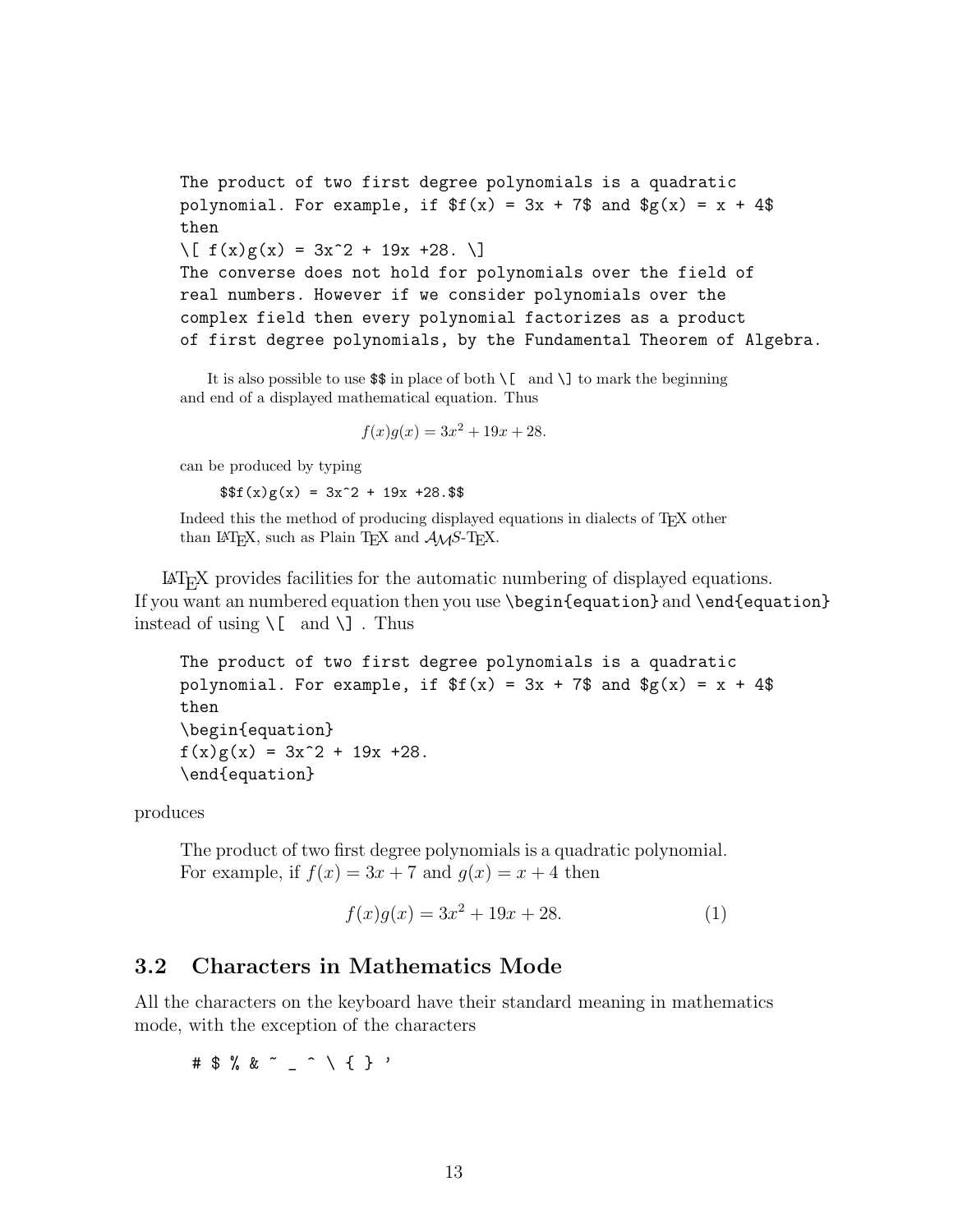Letters are set in italic type. In mathematics mode the character  $'$  has a special meaning: typing  $f' + g'$  is produces  $f' + g''$ . When in mathematics mode the spaces you type between letters and other symbols do not affect the spacing of the final result, since TEX determines the spacing of characters in formulae by its own internal rules. Thus  $x \in y + z$  is and  $x(y+z)$  both produce  $x(y + z)$ . You can also type carriage returns where necessary in your input file (e.g., if you are typing in a complicated formula with many Greek characters and funny symbols) and this will have no effect on the final result if you are in mathematics mode.

To obtain the characters

# \$ % &  $= \{ \}$ 

in mathematics mode, one should type

\# \\$ \% \& \\_ \{ \} .

To obtain \ in mathematics mode, one may type \backslash.

#### **3.3 Subscripts and Superscripts**

Subscripts and superscripts are obtained using the special characters  $\overline{\phantom{a}}$  and  $\hat{\phantom{a}}$  respectively. Thus the expression  $t^3 + x_1^2 - x_2$  is obtained by typing  $t^3 + x_1^2 - x_2$ . When the subscript or superscript consists of more than one character then the characters involved should be enclosed in curly brackets. Thus to obtain the expression  $u_{i,j}^{12}$  one would type  $u_{i,j}^{12}$  (12}\$.

It is immaterial whether one specifies the subscript before the superscript or vica versa. Thus  $u_1^2$  and  $u_2^2$  and  $u_2^2$ , both produce  $u_1^2$ . However T<sub>E</sub>X does not like it if you type  $s_n$ ,  $j$  ince this could be interpreted either as  $s_{nj}$  or as  $s_{nj}$ . The first of these alternatives is obtained by typing  $\$s_{n-1}$  j.f., the second by typing  $s_{s_{n-1}}$  to superscripts. Incidentally, the second alternative illustrates the fact that one can obtain subscripts (or superscripts) on subscripts (or superscripts). However one should not go beyond this to try to obtain triple subscripts.

It is sometimes necessary to obtain expressions such as  $R_i^j{}_{kl}$  in which the exact positioning of the subscripts and superscripts is important (e.g., in papers on general relativity and tensor analysis). The way this is done is to include the 'empty group' {} at the appropriate places to enable the superscripts and subscripts to be aligned correctly. Thus to obtain  $R_i^j{}_{kl}$  one would type \$R\_i{}^j{}\_{kl}\$.

#### **3.4 Greek Letters**

Greek letters are produced in mathematics mode by preceding the name of the letter by a backslash  $\lambda$ . Thus the Greek letters alpha  $(\alpha)$ , pi  $(\pi)$  and chi  $(\chi)$  are obtained by typing \alpha,\pi and \chi respectively. Thus the sentence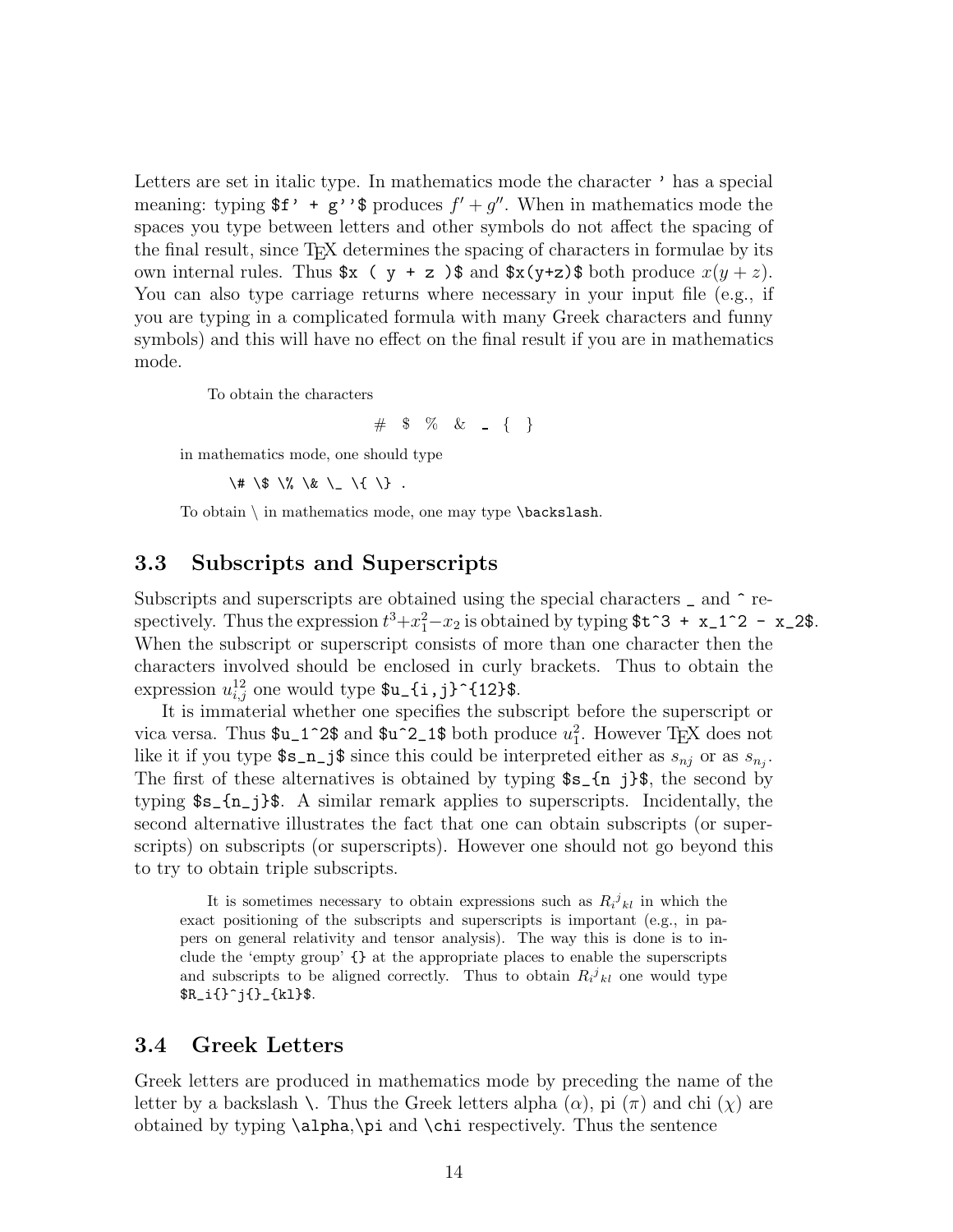The area A of a circle of radius r is given by the formula  $A = \pi r^2$ .

is obtained by typing

#### The area~\$A\$ of a circle of radius~\$r\$ is given by the formula  $A = \pi^2$ .

Upper case Greek letters are obtained by making the first character of the name upper case. Thus  $\Gamma, \Phi$  and  $\Lambda$  are obtained by typing **\Gamma**, **\Phi** and **\Lambda.** 

There is no special command for omicron: just use o.

Some Greek letters occur in variant forms. The variant forms are obtained by preceding the name of the Greek letter by 'var'. The following table lists the usual form of these letters and the variant forms:-

| $\epsilon$    | \epsilon | $\varepsilon$ | \varepsilon |
|---------------|----------|---------------|-------------|
| Ĥ             | \theta   | 1I            | \vartheta   |
| $\pi$         | \pi      | $\varpi$      | \varpi      |
| $\mathcal{D}$ | \rho     | 0             | \varrho     |
| $\sigma$      | \sigma   |               | \varsigma   |
|               | \phi     |               | \varphi     |

### **3.5 Mathematical Symbols**

There are numerous mathematical symbols that can be used in mathematics mode. These are obtained by typing an appropriate control sequence. These are listed in Appendix B. For example  $\neq$ ,  $\leq$  and  $\geq$  produce  $\neq$ ,  $\leq$  and  $\geq$  respectively, \infty produces  $\infty$ , \times and \div produce  $\times$  and  $\div$ , both  $\to$  and  $\rightarrow$   $\to \infty$  produce  $\to \infty$ ,  $\cup \infty$ ,  $\cap \cdot$   $\to \infty$  and \subset produce ∪,∩, \ and ⊂ respectively. The list seems endless.

### **3.6 Changing Fonts in Mathematics Mode**

The math *italic* font is automatically used in mathematics mode unless you explicitly change the font. The rules for changing the font in mathematics mode are rather different to those applying when typesetting ordinary text. Firstly, any change only applies to the single character or symbol that follows. Secondly, to change a character to the roman font, the control sequence \mathrm must be used (rather than \rm). Thirdly to change a character to the *boldface* font the control sequence \boldsymbol must be used, *and in addition the amsbsy style must be included in the \documentstyle heading*.

There is also a 'calligraphic' font available in mathematics mode. This is obtained using the control sequence \cal. *This font can only be used for uppercase letters.* These calligraphic letters have the form

#### ABCDEFGHIJ KLMN OPQRST UVWX YZ.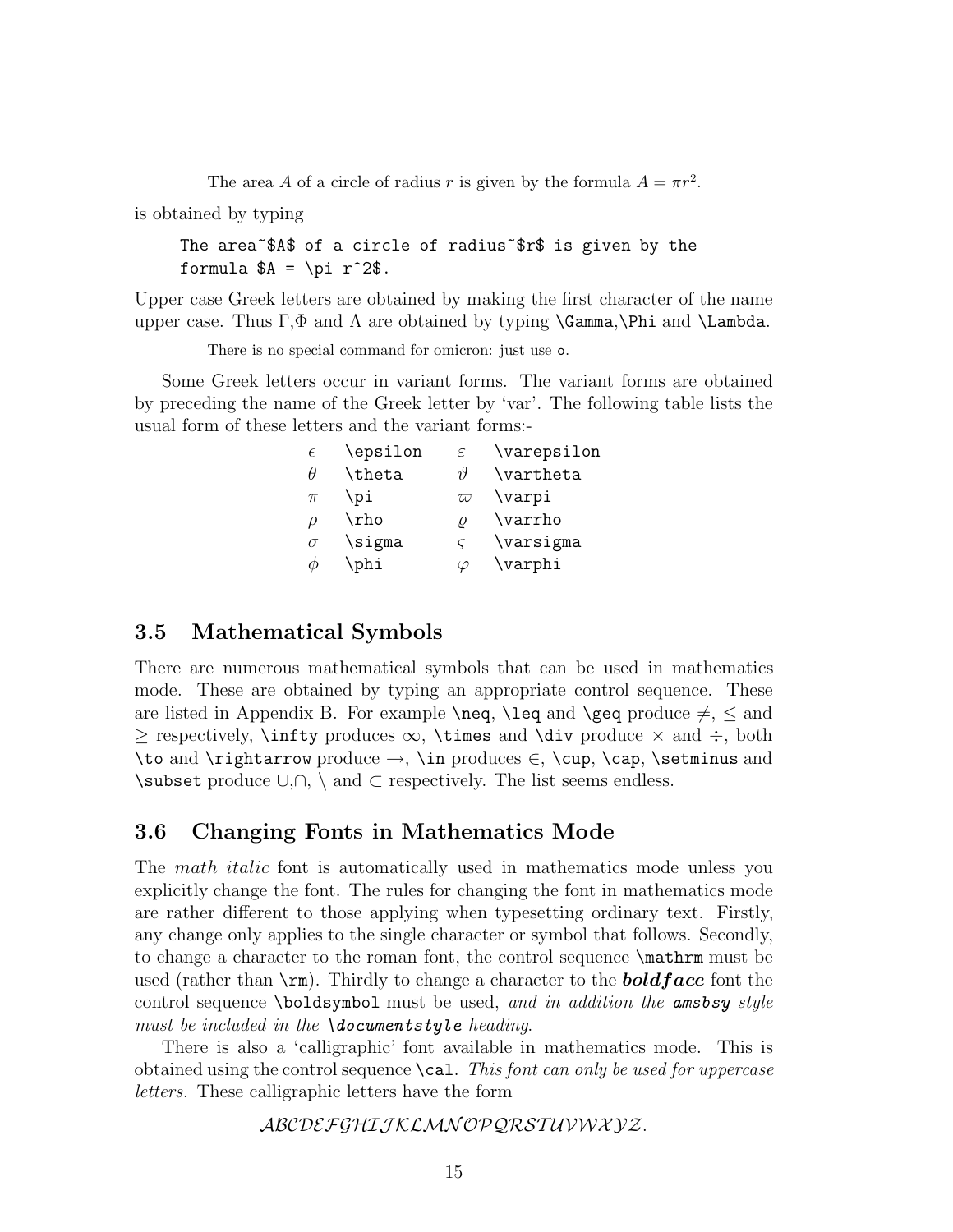The following example shows how fonts are changed in an example involving mathematics. To obtain

Let  $u, v$  and  $w$  be three vectors in  $\mathbb{R}^3$ . The volume V of the parallelepiped with corners at the points  $0, u, v, w, u + v, u + w, v + w$  and  $u + v + w$  is given by the formula

$$
V=(\mathbf{u}\times\mathbf{v})\cdot\mathbf{w}.
$$

one would type

Let \$\boldsymbol u\$,\$\boldsymbol v\$ and \$\boldsymbol w\$ be three vectors in \${\boldsymbol R}^3\$. The volume~\$V\$ of the parallelepiped with corners at the points \$\boldsymbol{0}\$,\$\boldsymbol{u}\$,\$\boldsymbol{v}\$, \$\boldsymbol{w}\$,\$\boldsymbol{u}+\boldsymbol{v}\$, \$\boldsymbol{u}+\boldsymbol{w}\$,\$\boldsymbol{v}+\boldsymbol{w}\$ and \$\boldsymbol{u}+\boldsymbol{v}+\boldsymbol{w}\$ is given by the formula  $\[ V = (\boldsymbol{u} \times \boldsymbol{v})$ . \boldsymbol{w}. \]

#### **3.7 Standard Functions and Embedded Text**

The names of certain standard functions and abbreviations are obtained by typing a backlash  $\setminus$  before the name. The complete list in T<sub>E</sub>X is as follows:-

| $\arccos \cos \csc \exp \ker$ |  |                                         | $\limsup$ $\min$ $\sinh$    |                                 |                |
|-------------------------------|--|-----------------------------------------|-----------------------------|---------------------------------|----------------|
| $\arcsin \cosh \deg \gcd \lg$ |  |                                         | $\ln \quad \text{Pr} \quad$ |                                 |                |
|                               |  | $\arctan \cot \det \hom \lim \Big($     |                             | $\setminus$ sec $\setminus$ tan |                |
|                               |  | $\arg \ \coth \dim \inf \liminf \ \max$ |                             |                                 | $\sin \ \tanh$ |

Names of functions and other abbreviations not in this list can be obtained by converting to the roman font. Thus one obtains  $Aut(V)$  by typing  $\{\rm \tau \, Aut}(V)$ .

Note that if one were to type simply  $\text{Aut}(V)$  one would obtain  $Aut(V)$ , because T<sub>EX</sub> has treated Aut as the product of three quantities  $A, u$  and t and typeset the formula accordingly.

The recommended way to obtain ordinary text in displayed mathematical formulae is to use \mbox. Thus one obtains

 $M^{\perp} = \{ f \in V' : f(m) = 0 \text{ for all } m \in M \}.$ 

by typing

\[ M^\bot = \{ f \in V' : f(m) = 0 \mbox{ for all } m \in M \}. \]

Note the blank spaces before and after the words 'for all' in the above example. Had we typed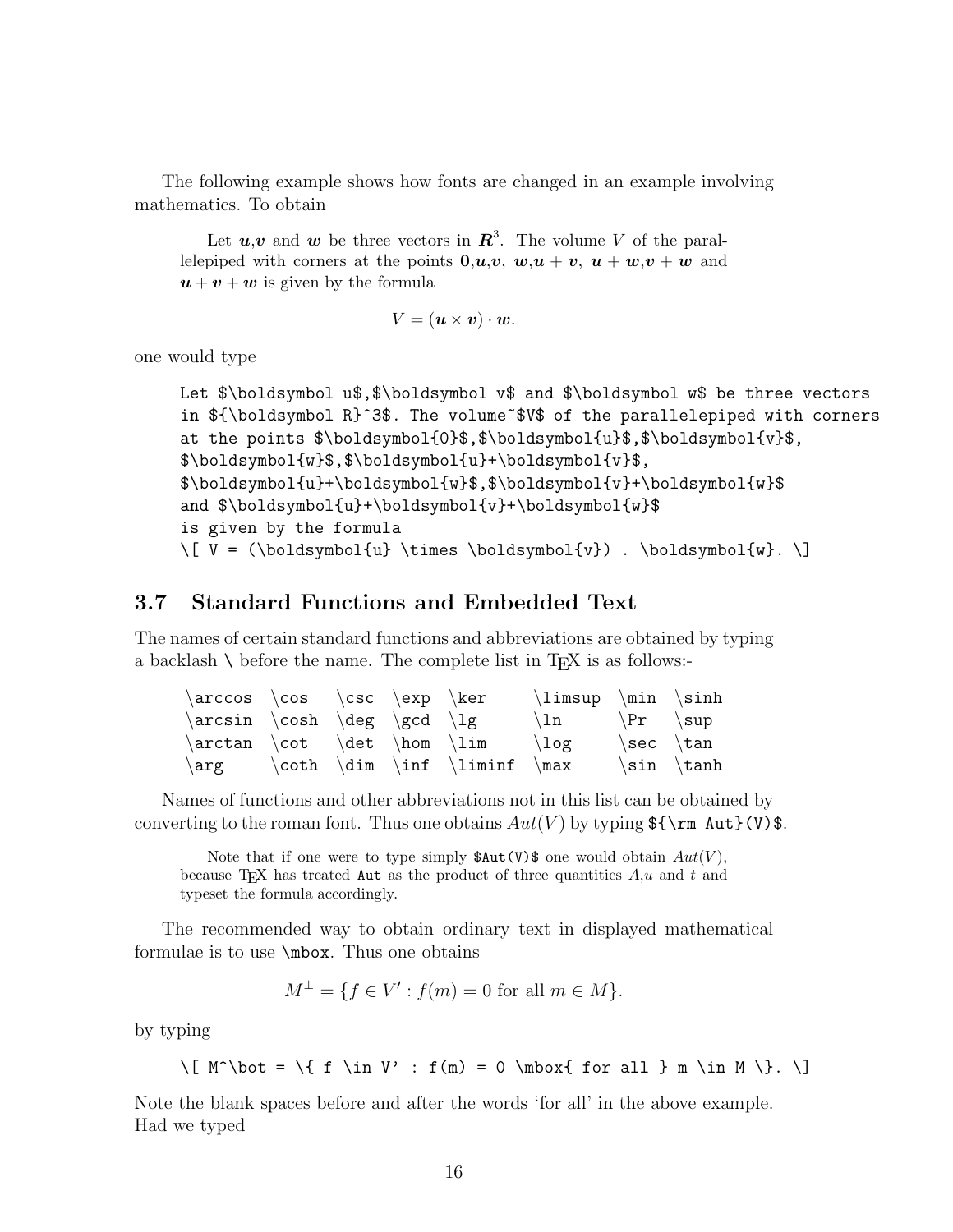$\{ M^{\bot} = \{ f \in V' : f(m) = 0 \mbox{for all} m \in M \}. \]$ 

we would have obtained

 $M^{\perp} = \{ f \in V' : f(m) = 0 \text{for all } m \in M \}.$ 

One can use \hbox as an alternative to \mbox in mathematical formulae. Indeed  $\mathbb{R}$  is specific to LAT<sub>E</sub>X, whereas  $\mathbb{R}$  is used in Plain T<sub>E</sub>X and in other dialects of TEX. Also \hbox and \mbox only differ in their behaviour when used to begin a paragraph of ordinary text, and in particular behave in an identical manner when used in a mathematical formula.

#### **3.8 Fractions,Roots and Ellipsis**

Fractions of the form

*numerator*

*denominator*

are obtained in  $\mathbb{A}T_FX$  using the construction

```
\frac{numerator}{denominator}.
```
For example, to obtain

The function  $f$  is given by

$$
f(x) = 2x + \frac{x-7}{x^2+4}
$$

for all real numbers  $x$ .

one would type

```
The function $f$ is given by
\[\ \{ f(x) = 2x + \frac{x - 7}{x^2 + 4} \]\]for all real numbers $x$.
```
To obtain square roots one uses the control sequence **\sqrt.** For example,  $\sqrt{x^2 + y^2}$  is produced by typing  $\sqrt{\sqrt{x^2 + y^2}}$ . In LAT<sub>E</sub>X, an *nth* root is produced using

\sqrt[n]{*expression*}.

Thus  $\sqrt[3]{x+3y}$  is produced in LAT<sub>E</sub>X by typing  $\sqrt[3]{\sqrt{x+3y}}$ 

Ellipsis (three dots) is produced in mathematics mode using the control sequences **\cdots** and **\ldots**. A low ellipsis, such as  $(x_1, x_2, \ldots, x_n)$ , is produced by typing

 $(x_1, x_2, \ldots, x_n)$ .

A centred ellipsis, such as  $x_1 + x_2 + \cdots + x_n$  is produced by typing

 $x_1 + x_2 + \cdot \cdot + x_n$ .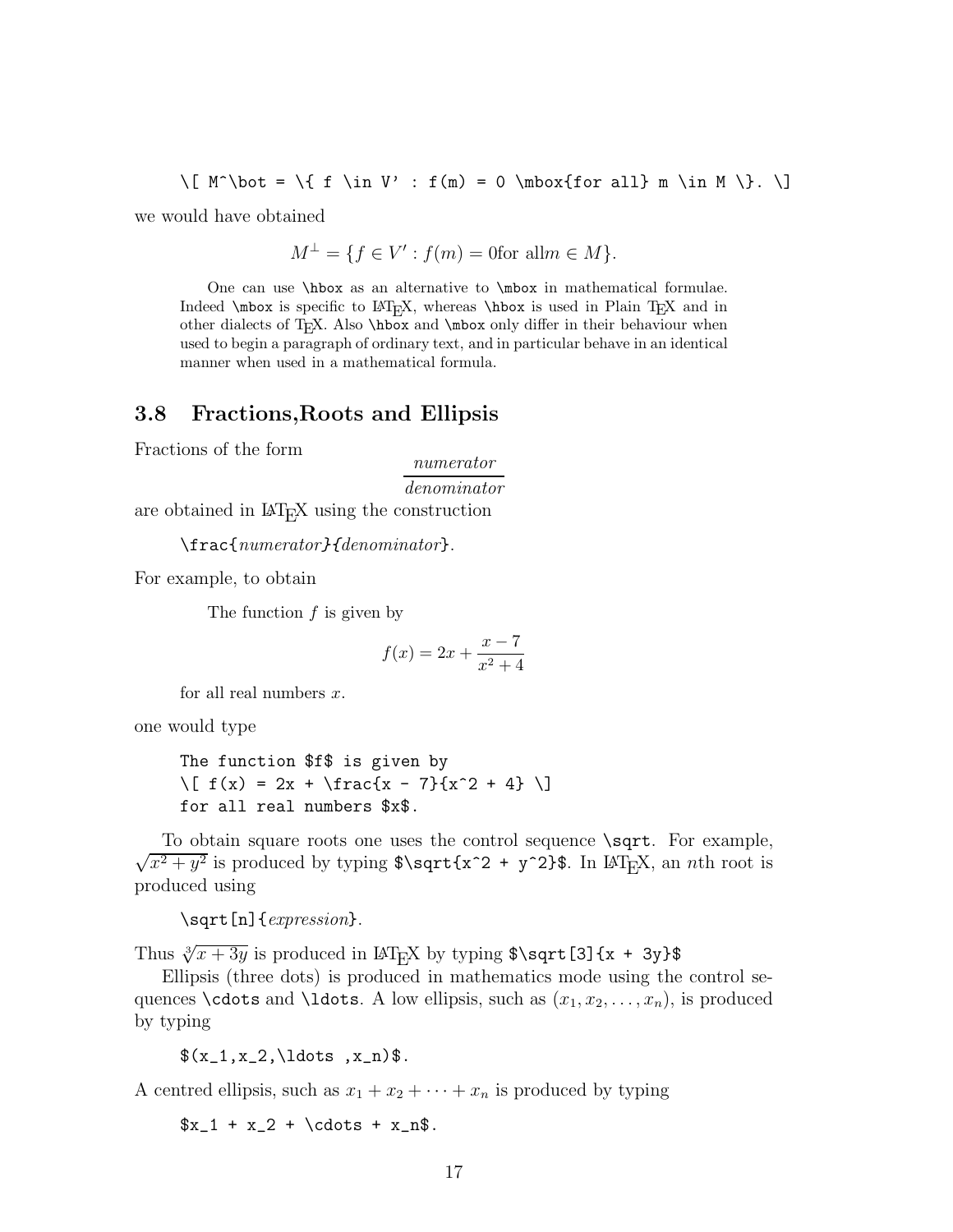#### **3.9 Accents in Mathematics Mode**

The control sequences \underline, \overline, \hat, \check, \tilde, \acute, \grave, \dot, \ddot, \breve, \bar and \vec produce underlining, overlining, and various accents, *but only in mathematics mode*. For example,  $\tilde{c}$  is produced by  $\tilde{\xi}$ tilde{c}\$. The effect of these accents on the letter a is shown in the table below:

```
\underline{\a}$\overline{a}$ \overline{a}\theta $\hat{a}$ \hat{a}\theta\check{a}$ \check{a}$\tilde{a}$ \tilde{a}\lambdaacute{a}$ á
\sqrt{\frac{2}{\pi}} \alpha\delta\dot{a}$ a
\delta\ddot{a}$ \ddot{a}\theta\breve{a}$ \check{a}\lambdabar{a}$ \bar{a}\text{%} $\vec{a}$ \vec{a}
```
You should bear in mind that when a character is underlined in a mathematical manuscript then it is normally typeset in bold face without any underlining. Underlining is used very rarely in print.

The control sequences such as  $\setminus$  and  $\setminus$ ", used to produce accents in ordinary text, may not be used in mathematics mode.

#### **3.10 Brackets and Norms**

The frequently used left delimiters include (, [ and {, which are obtained by typing (, [ and \{ respectively. The corresponding right delimiters are of course ),  $|$  and  $\}$ , obtained by typing ),  $]$  and  $\}$ . In addition  $|$  and  $||$  are used as both left and right delimiters, and are obtained by typing | and \| respectively. For example, we obtain

Let X be a Banach space and let  $f: B \to R$  be a bounded linear functional on X. The *norm* of f, denoted by  $||f||$ , is defined by

$$
||f|| = inf{K \in [0, +\infty) : |f(x)| \le K ||x||}
$$
 for all  $x \in X$ .

by typing

```
Let X\ be a Banach space and let f \colon B \to {\bfrak h} \be a bounded linear functional on $X$. The {\it norm} of
$f$, denoted by $\|f\|$, is defined by
\{ \ |f\| = \inf \{ K \in [0,+\infty) :|f(x)| \leq K \|x\| \bsc{ for all } x \in X \}.
```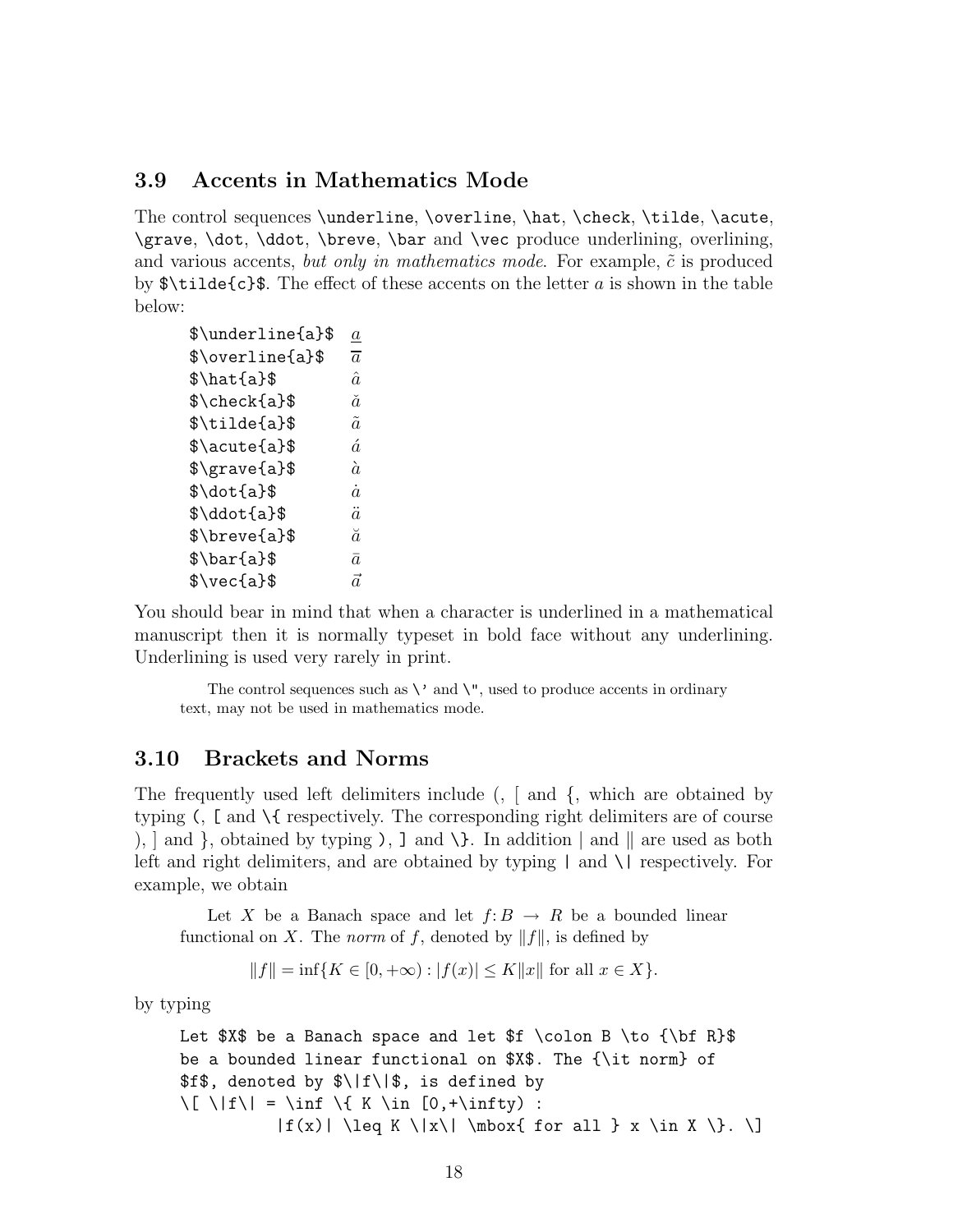Larger delimiters are sometimes required which have the appropriate height to match the size of the subformula which they enclose. Consider, for instance, the problem of typesetting the following formula:

$$
f(x, y, z) = 3y^{2}z \left(3 + \frac{7x + 5}{1 + y^{2}}\right).
$$

The way to type the large parentheses is to type \left( for the left parenthesis and  $\rightleftharpoonup$  right) for the right parenthesis, and let T<sub>EX</sub> do the rest of the work for you. Thus the above formula was obtained by typing

$$
\[ f(x,y,z) = 3y^2 z \left( 3 + \frac{7x+5}{1 + y^2} \right). \]
$$

If you type a delimiter which is preceded by  $\left| \right|$  then T<sub>EX</sub> will search for a corresponding delimiter preceded by \right and calculate the size of the delimiters required to enclose the intervening subformula. One is allowed to balance a \left( with a \right] (say) if one desires: there is no reason why the enclosing delimiters have to have the same shape. One may also nest pairs of delimiters within one another: by typing

$$
\[\left\{ 4 x^3 + \left( x + \frac{42}{1+x^4} \right) \right]. \]
$$

we obtain

$$
\left|4x^3 + \left(x + \frac{42}{1+x^4}\right)\right|.
$$

By typing \left. and \right. one obtains *null delimiters* which are completely invisible. Consider, for example, the problem of typesetting

$$
\left. \frac{du}{dx} \right|_{x=0}
$$

.

We wish to make the vertical bar big enough to match the derivative preceding it. To do this, we suppose that the derivative is enclosed by delimiters, where the left delimiter is invisible and the right delimiter is the vertical line. The invisible delimiter is produced using \left. and thus the whole formula is produced by typing

 $\[\ \{\text{def. } \frac{du}{dx}\ \right]_{x=0}$ .

### **3.11 Multiline Formulae in LAT<sub>E</sub>X**

Consider the problem of typesetting the formula

$$
\cos 2\theta = \cos^2 \theta - \sin^2 \theta
$$

$$
= 2\cos^2 \theta - 1.
$$

It is necessary to ensure that the  $=$  signs are aligned with one another. In  $\mathbb{L}T_F X$ , such a formula is typeset using the **eqnarray**\* environment. The above example was obtained by typing the lines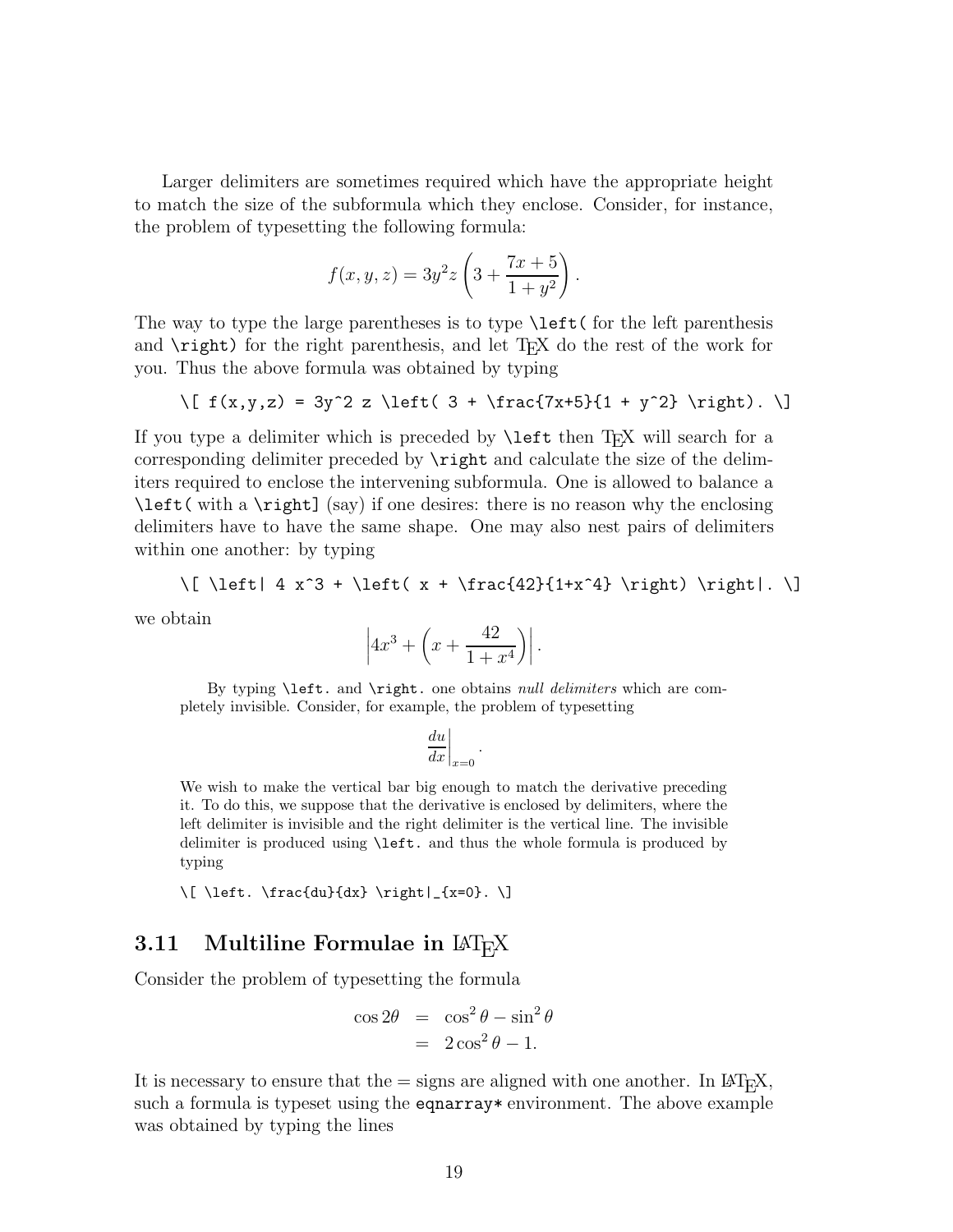```
\begin{eqnarray*}
\cos 2\theta \& = \& \cos^2 \theta - \sin^2 \theta \& = \& 2 \cos^2 2 \theta - 1.
\end{eqnarray*}
```
Note the use of the special character & as an it alignment tab. When the formula is typeset, the part of the second line of the formula beginning with an occurrence of & will be placed immediately beneath that part of the first line of the formula which begins with the corresponding occurrence of  $\&$ . Also  $\setminus \$ is used to separate the lines of the formula.

Although we have placed corresponding occurrences of **&** beneath one another in the above example, it is not necessary to do this in the input file. It was done in the above example merely to improve the appearance (and readability) of the input file.

The more complicated example

If 
$$
h \leq \frac{1}{2} |\zeta - z|
$$
 then

$$
|\zeta - z - h| \ge \frac{1}{2}|\zeta - z|
$$

and hence

$$
\left| \frac{1}{\zeta - z - h} - \frac{1}{\zeta - z} \right| = \left| \frac{(\zeta - z) - (\zeta - z - h)}{(\zeta - z - h)(\zeta - z)} \right|
$$

$$
= \left| \frac{h}{(\zeta - z - h)(\zeta - z)} \right|
$$

$$
\leq \frac{2|h|}{|\zeta - z|^2}.
$$

was obtained by typing

```
If h \leq \frac{1}{2} \leq x - z then
\lceil \zeta - z - h \rceil \geq \frac{1}{2} |\zeta - z| \rceiland hence
\begin{eqnarray*}
\left| \frac{1}{\zeta - z - h} - \frac{1}{\zeta - z} \right|
& = \& \leq \text{left}\frac{(\zeta - z) - (\zeta - z - h)}{(\zeta - z - h)(\zeta - z)}\right| \ \ \& = \&\left| \frac{h}{(\zeta - z - h)(\zeta - z)} \right| \\
  & \leq & \frac{2 |h|}{|\zeta - z|^2}.
\end{eqnarray*}
```
The asterisk in eqnarray\* is put there to suppress the automatic equation numbering produced by  $\Delta T_F X$ . If you wish for an automatically numbered multiline formula, you should use \begin{eqnarray} and \end{eqnarray}.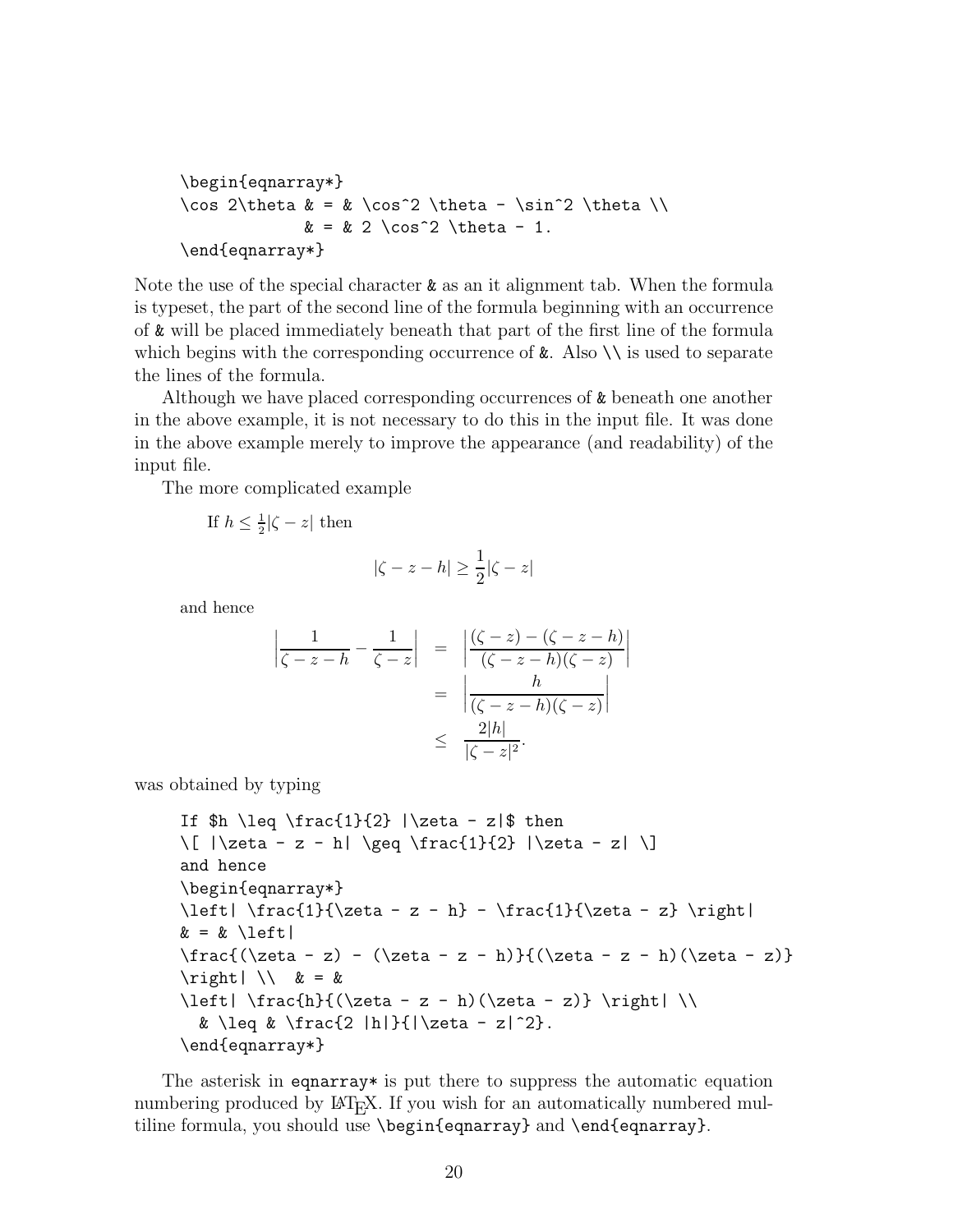#### **3.12** Matrices and other arrays in LAT<sub>E</sub>X

Matrices and other arrays are produced in LaTEX using the **array** environment. For example, suppose that we wish to typeset the following passage:

The *characteristic polynomial*  $\chi(\lambda)$  of the  $3 \times 3$  matrix

$$
\left(\begin{array}{ccc}a&b&c\\d&e&f\\g&h&i\end{array}\right)
$$

is given by the formula

$$
\chi(\lambda) = \begin{vmatrix} \lambda - a & -b & -c \\ -d & \lambda - e & -f \\ -g & -h & \lambda - i \end{vmatrix}.
$$

This passage is produced by the following input:

```
The {\em characteristic polynomial} $\chi(\lambda)$ of the
$3 \times 3$~matrix
\[ \left( \begin{array}{ccc}
a & b & c \\
d & e & f \\
g \& h \& i \end{array} \rightarrow \right(is given by the formula
\[ \chi(\lambda) = \left| \begin{array}{ccc}
\lambda = \alpha - a & -b & -c \lambda-d & \lambda \lambda - e & f \lambda-g \& -h \& \lambda - i \end{array} \right|. \
```
First of all, note the use of **\left** and **\right** to produce the large delimiters around the arrays. As we have already seen, if we use

 $\left\{ \right.\right. \left\{ \right. }$ 

then the size of the parentheses is chosen to match the subformula that they enclose. Next note the use of the alignment tab character  $\&$  to separate the entries of the matrix and the use of  $\setminus \setminus$  to separate the rows of the matrix, exactly as in the construction of multiline formulae described above. We begin the array with \begin{array} and end it with \end{array}. The only thing left to explain, therefore, is the mysterious {ccc} which occurs immediately after \begin{array}. Now each of the c's in {ccc} represents a column of the matrix and indicates that the entries of the column should be *centred*. If the c were replaced by l then the corresponding column would be typeset with all the entries flush *left*, and r would produce a column with all entries flush *right*. Thus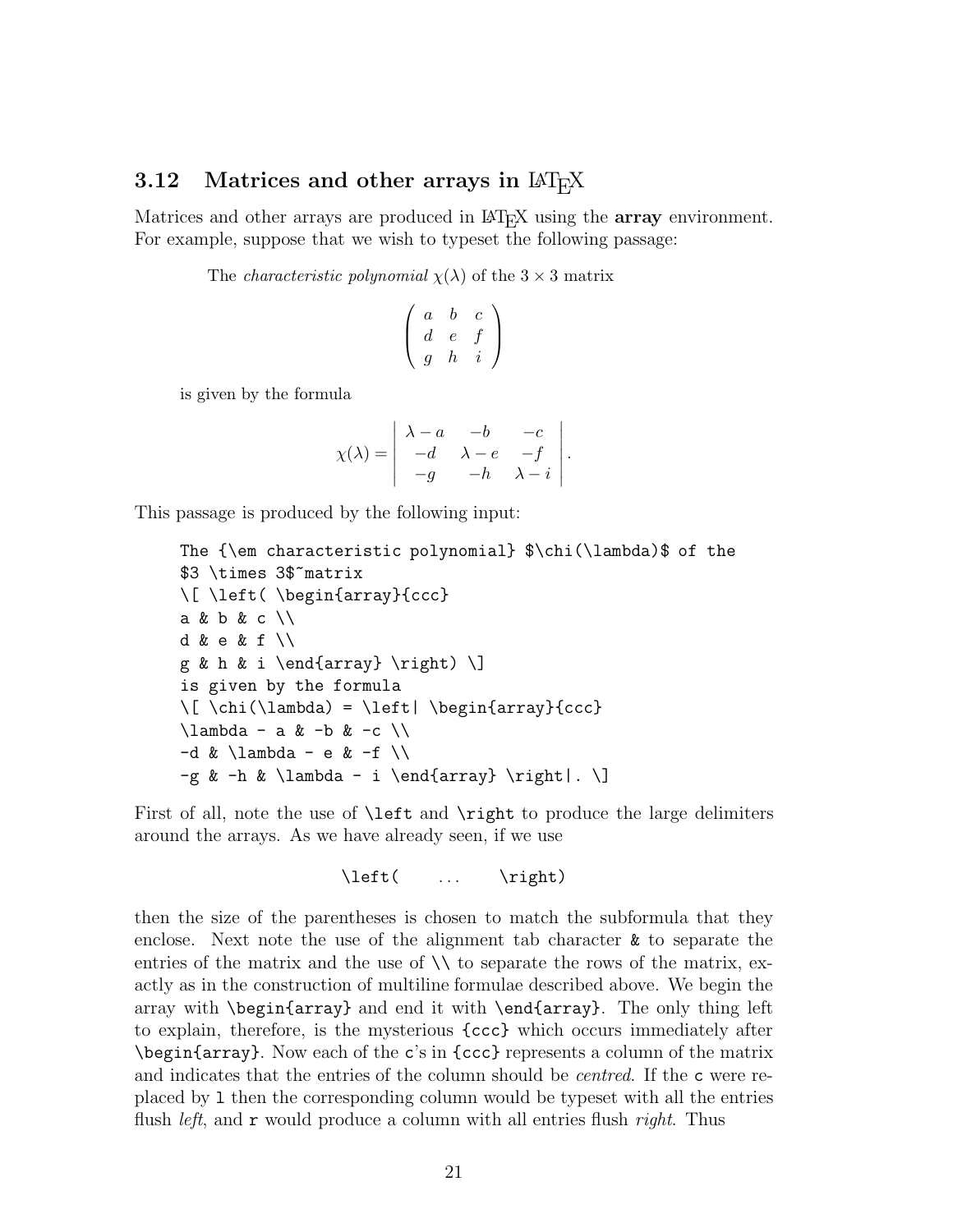```
\[ \begin{array}{lcr}
\mbox{First number} & x & 8 \\
\mbox{Second number} & y & 15 \\
\mbox{Sum} & x + y & 23 \\
\mbox{Difference} & x - y & -7 \n\mbox{Product} & xy & 120 \end{array} \]
```
produces

| First number  | $\boldsymbol{x}$          | Χ    |
|---------------|---------------------------|------|
| Second number | $\boldsymbol{\mathit{u}}$ | 15   |
| Sum           | $x + y$                   | 23   |
| Difference    | $x - y$                   | $-7$ |
| Product       | $x\overline{u}$           | 120  |

We can use the array environment to produce formulae such as

$$
|x| = \begin{cases} x & \text{if } x \ge 0; \\ -x & \text{if } x < 0. \end{cases}
$$

Note that both columns of this array are set flush left. Thus we use {ll} immediately after \begin{array}. The large curly bracket is produced using \left\{. However this requires a corresponding \right delimiter to match it. We therefore use the *null delimiter* \right. discussed earlier. This delimiter is invisible. We can therefore obtain the above formula by typing

\[ |x| = \left{ \begin{array}{ll} x & \mbox{if \$x \geq 0\$};\\ -x & \mbox{if \$x < 0\$}.\end{array} \right. \]

### **3.13 Derivatives, Limits, Sums and Integrals**

The expressions

$$
\frac{du}{dt} \text{ and } \frac{d^2u}{dx^2}
$$

are obtained in LAT<sub>E</sub>X by typing \frac{du}{dt} and \frac{d^2 u dx^2} respectively. The mathematical symbol  $\partial$  is produced using \partial. Thus partial derivatives such as  $\frac{\partial u}{\partial t}$  and  $\frac{\partial^2 u}{\partial x^2}$  are obtained in LAT<sub>E</sub>X by typing

\frac{\partial u}{\partial t} and \frac{\partial^2 u}{\partial x^2}.

To obtain mathematical expressions such as

$$
\lim_{x \to +\infty}, \ \inf_{x > s} \text{ and } \sup_{K}
$$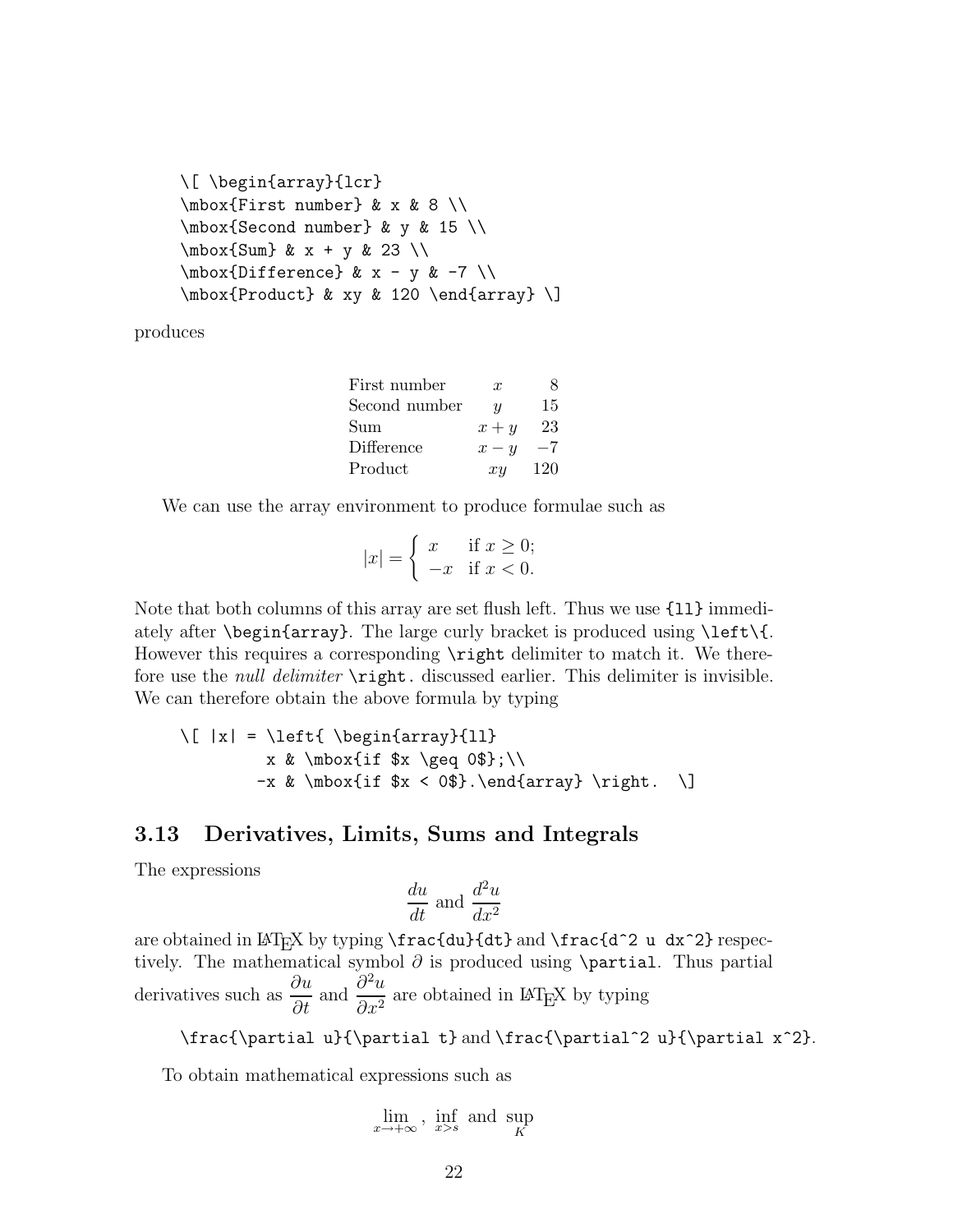in displayed equations we type  $\lim_{x \to \infty} \inf_{x > s}$  and  $\sup_{K}$ respectively. Thus to obtain

$$
\lim_{x \to 0} \frac{3x^2 + 7}{x^2 + 1} = 3.
$$

 $(in$   $\blacktriangle A\blacktriangleright$  we type

 $\[\ \{\n \ \lim_{x \to 0} \frac{3x^2 +7x^3}{x^2 +5x^4} = 3. \]\]$ 

To obtain a summation sign such as

$$
\sum_{i=1}^{2n}
$$

we type  $\sum_{i=1}^{n}^{2n}$ . Thus

$$
\sum_{k=1}^{n} k^2 = \frac{1}{2}n(n+1).
$$

is obtained by typing

 $\[\ \sum_{k=1}^n k^2 = \frac{1}{2} n (n+1). \]\]$ 

We now discuss how to obtain *integrals* in mathematical documents. A typical integral is the following:

$$
\int_a^b f(x) \, dx.
$$

This is typeset using

 $\[\int \int \int a^b f(x) \, dx\]$ 

The integral sign  $\int$  is typeset using the control sequence  $\int$  int, and the *limits of integration* (in this case a and b) are treated as a subscript and a superscript on the integral sign. It remains to describe the purpose of the  $\lambda$ , occurring immediately before the dx. This is the means of telling T<sub>E</sub>X to put extra space before the d. This is necessary to produce the correct appearance.

Most integrals occurring in mathematical documents begin with an integral sign and contain one or more instances of d followed by another (Latin or Greek) letter, as in dx, dt, and d $\theta$ . To obtain the correct appearance one should put extra space before the d, using  $\setminus$ ,. Thus

$$
\int_0^{+\infty} x^n e^{-x} dx = n!.
$$

$$
\int \cos \theta d\theta = \sin \theta.
$$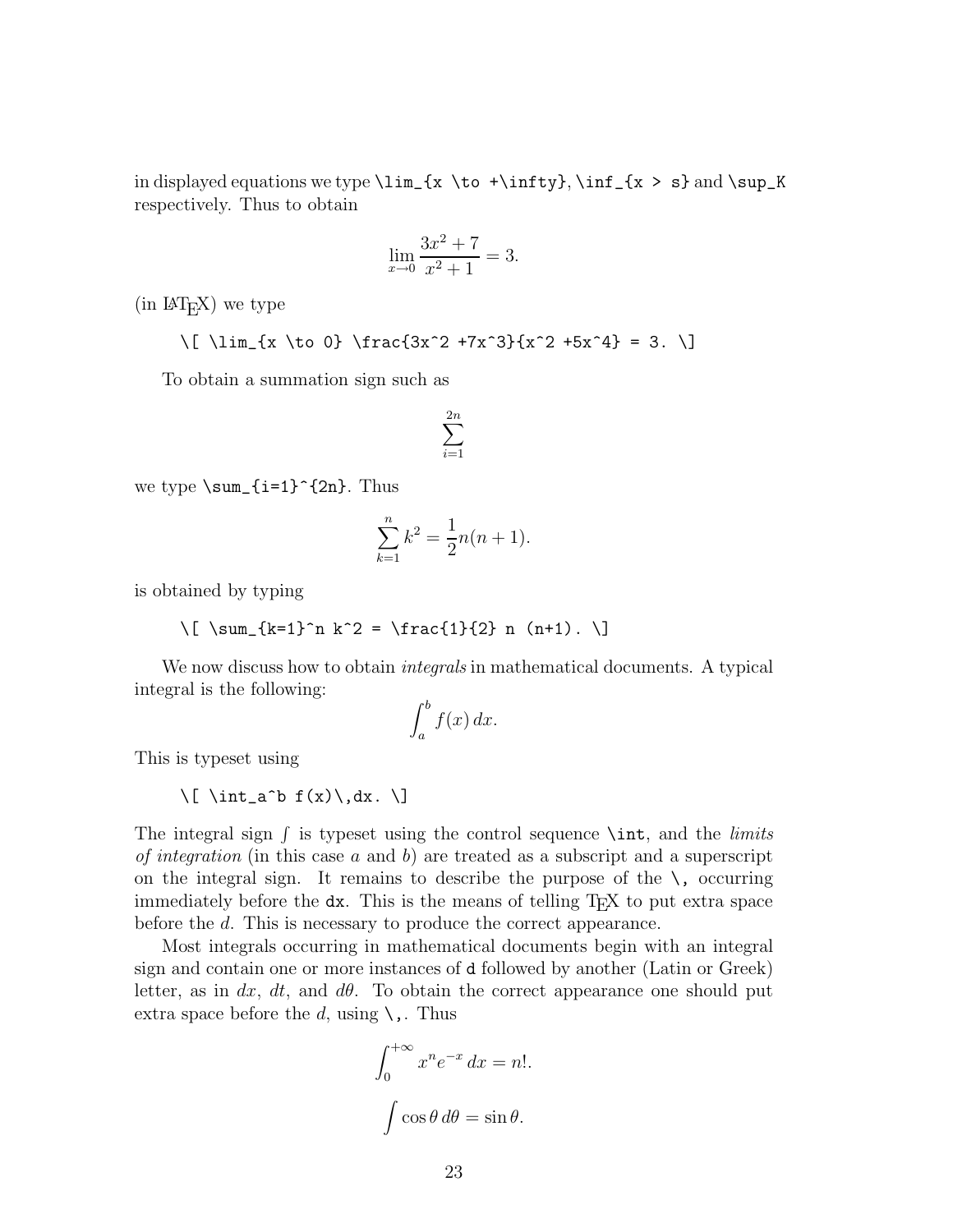$$
\int_{x^2+y^2\leq R^2} f(x,y) dx dy = \int_{\theta=0}^{2\pi} \int_{r=0}^R f(r\cos\theta, r\sin\theta) r dr d\theta.
$$

and

$$
\int_0^R \frac{2x \, dx}{1 + x^2} = \log(1 + R^2).
$$

are obtained by typing

\[ \int\_0^{+\infty} x^n e^{-x} \,dx = n!. \] \[ \int \cos \theta \,d\theta = \sin \theta. \] \[ \int\_{x^2 + y^2 \leq R^2} f(x,y)\,dx\,dy = \int\_{\theta=0}^{2\pi} \int\_{r=0}^R f(r\cos\theta,r\sin\theta) r\,dr\,d\theta. \]

and

$$
\{ [ \int_0^R \frac{2x}{dx}^{1+x^2} = \log(1+R^2) . \ ]
$$

respectively.

In some multiple integrals (i.e., integrals containing more than one integral sign) one finds that T<sub>E</sub>X puts too much space between the integral signs. The way to improve the appearance of of the integral is to use the control sequence \! to remove a thin strip of unwanted space. Thus, for example, the multiple integral

$$
\int_0^1 \int_0^1 x^2 y^2 dx dy.
$$

is obtained by typing

\[ \int\_0^1 \! \int\_0^1 x^2 y^2\,dx\,dy. \]

Had we typed

$$
\[\int \int_0^1 \int_0^1 x^2 y^2\, dx\, dy. \]
$$

we would have obtained

$$
\int_0^1 \int_0^1 x^2 y^2 dx dy.
$$

A particularly noteworthy example comes when we are typesetting a multiple integral such as

$$
\iint_D f(x, y) \, dx \, dy.
$$

Here we use  $\setminus$ ! three times to obtain suitable spacing between the integral signs. We typeset this integral using

 $\[\ \int \int \int \cdot l \cdot \cdot \cdot D f(x,y) \, dx \, dy. \]\]$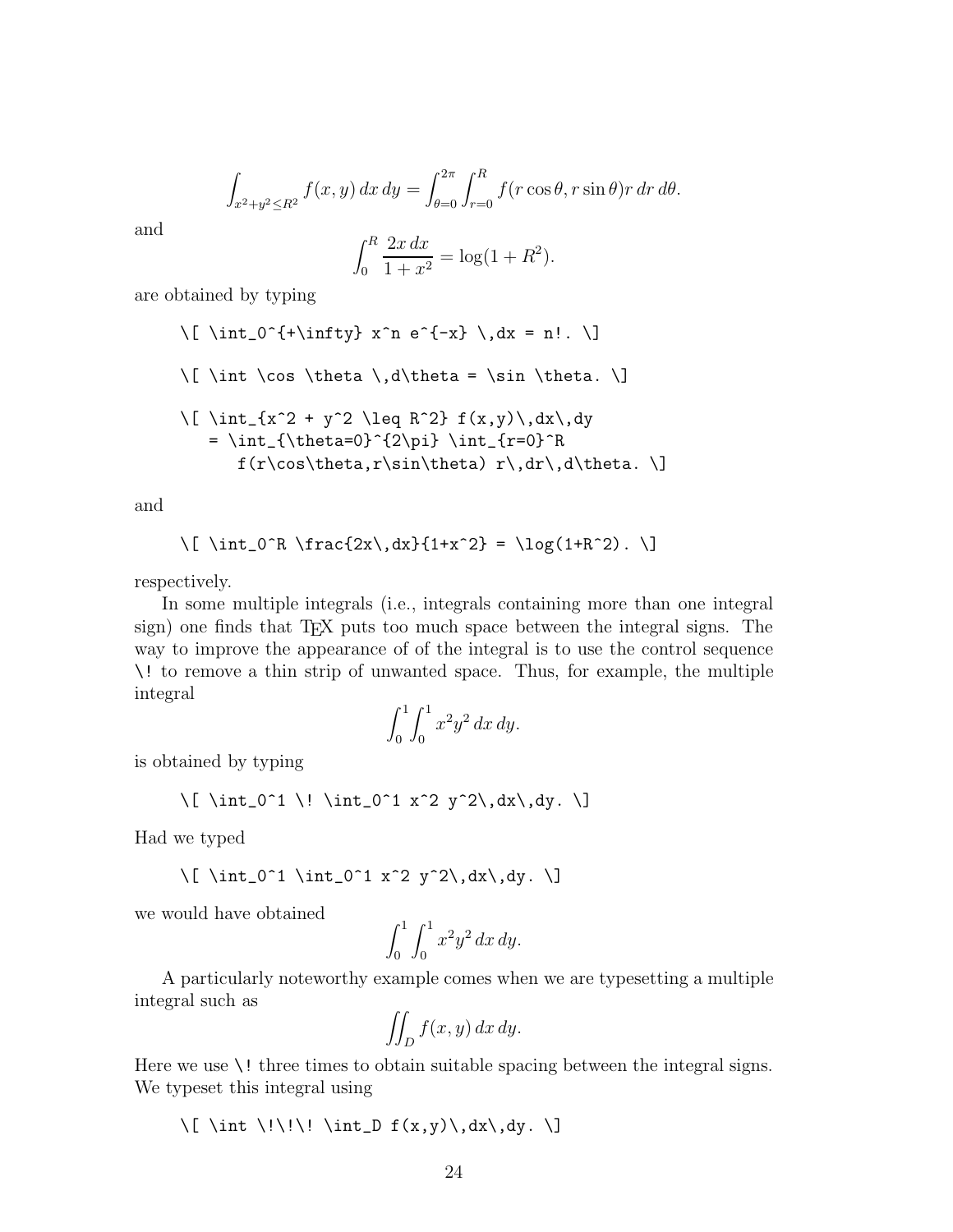Had we typed

$$
\[\int \int \int D f(x,y), dx\, dy. \]
$$

we would have obtained

$$
\int \int_D f(x, y) \, dx \, dy.
$$

The following (reasonably complicated) passage exhibits a number of the features which we have been discussing:

In non-relativistic wave mechanics, the wave function  $\psi(r, t)$  of a particle satisfies the *Schrödinger Wave Equation* 

$$
i\hbar\frac{\partial\psi}{\partial t} = \frac{-\hbar^2}{2m}\left(\frac{\partial^2}{\partial x^2} + \frac{\partial^2}{\partial y^2} + \frac{\partial^2}{\partial z^2}\right)\psi + V\psi.
$$

It is customary to normalize the wave equation by demanding that

$$
\iiint_{R^3} |\psi(r,0)|^2 dx dy dz = 1.
$$

A simple calculation using the Schrödinger wave equation shows that

$$
\frac{d}{dt} \iiint_{R^3} \left| \psi(r,t) \right|^2 dx dy dz = 0,
$$

and hence

$$
\iiint_{R^3} |\psi(r,t)|^2 dx dy dz = 1
$$

for all times  $t$ . If we normalize the wave function in this way then, for any (measurable) subset V of  $R^3$  and time t,

$$
\iiint_V |\psi(r,t)|^2 dx dy dz
$$

represents the probability that the particle is to be found within the region  $V$  at time  $t$ .

One would typeset this in  $\mathbb{A}T_FX$  by typing

```
In non-relativistic wave mechanics, the wave function
\psi(s) \{ \bf b} \cdot r \}, \phi(s) of a particle satisfies the
{\it Schr\"{o}dinger Wave Equation}
\[ i\hbar\frac{\partial \psi}{\partial t}
 = \frac{-\hbar^2}{2m} \left(\frac{\partial^2}{\partial x^2}
    + \frac{\partial^2}{\partial y^2}
    + \frac{\partial^2}{\partial z^2}
  \right) \psi + V \psi. \iIt is customary to normalize the wave equation by
```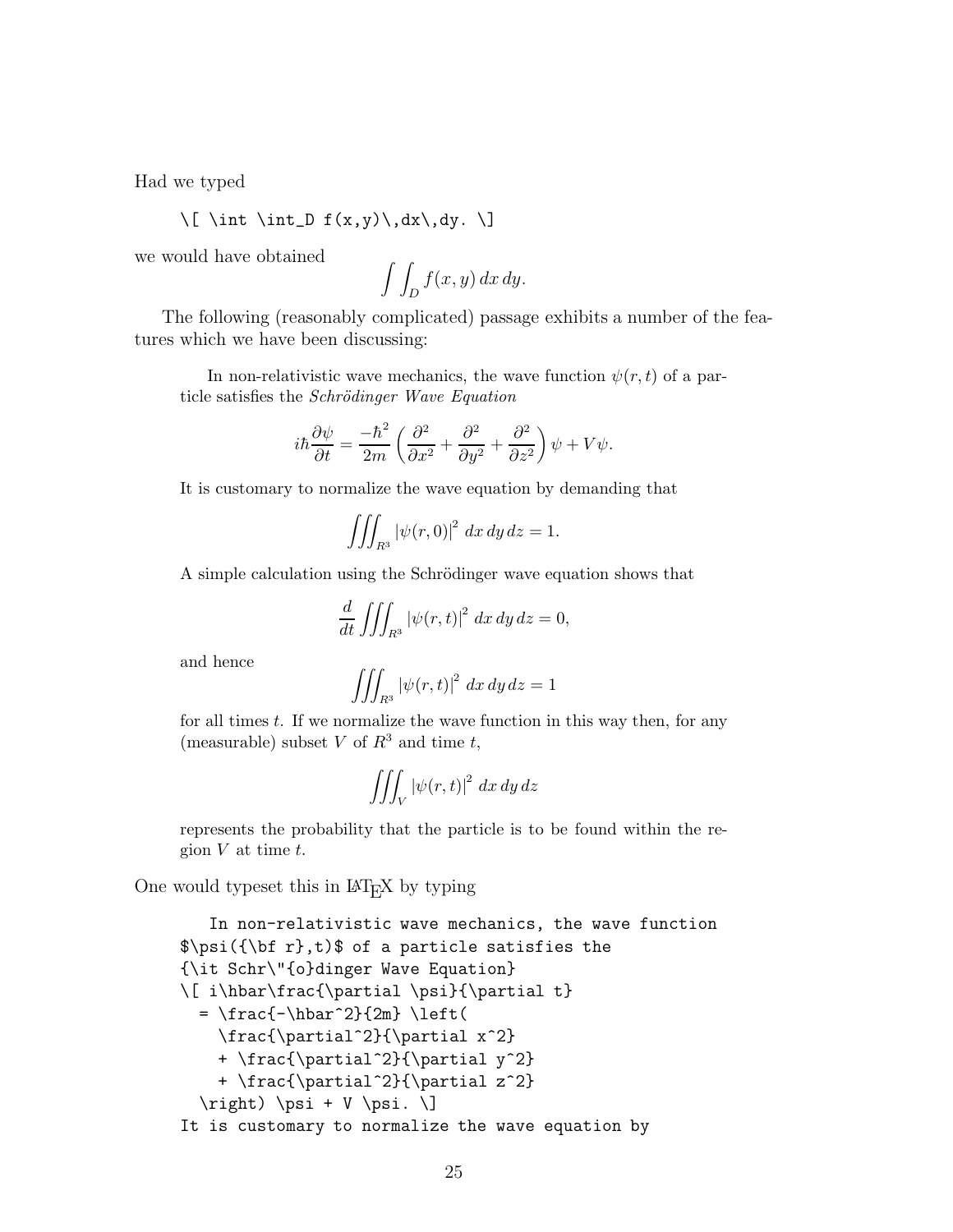demanding that

 $\[\ \int \int \left \frac{\{\bf R}^3}{\bf R} \]$ 

\left| \psi({\bf r},0) \right|^2\,dx\,dy\,dz = 1. \] A simple calculation using the Schr\"{o}dinger wave equation shows that

\[ \frac{d}{dt} \int \!\!\! \int \!\!\! \int\_{{\bf R}^3}

\left| \psi({\bf r},t) \right|^2\,dx\,dy\,dz = 0, \] and hence

 $\[\ \int \int \left \frac{\sqrt{t} - t}{t} \cdot \int \left \frac{t}{t} R^3}$ 

\left| \psi({\bf r},t) \right|^2\,dx\,dy\,dz = 1 \] for all times~\$t\$. If we normalize the wave function in this way then, for any (measurable) subset~\$V\$ of \${\bf R}^3\$ and time~\$t\$,

\[ \int \!\!\! \int \!\!\! \int\_V

\left| \psi({\bf r},t) \right|^2\,dx\,dy\,dz \] represents the probability that the particle is to be found within the region~\$V\$ at time~\$t\$.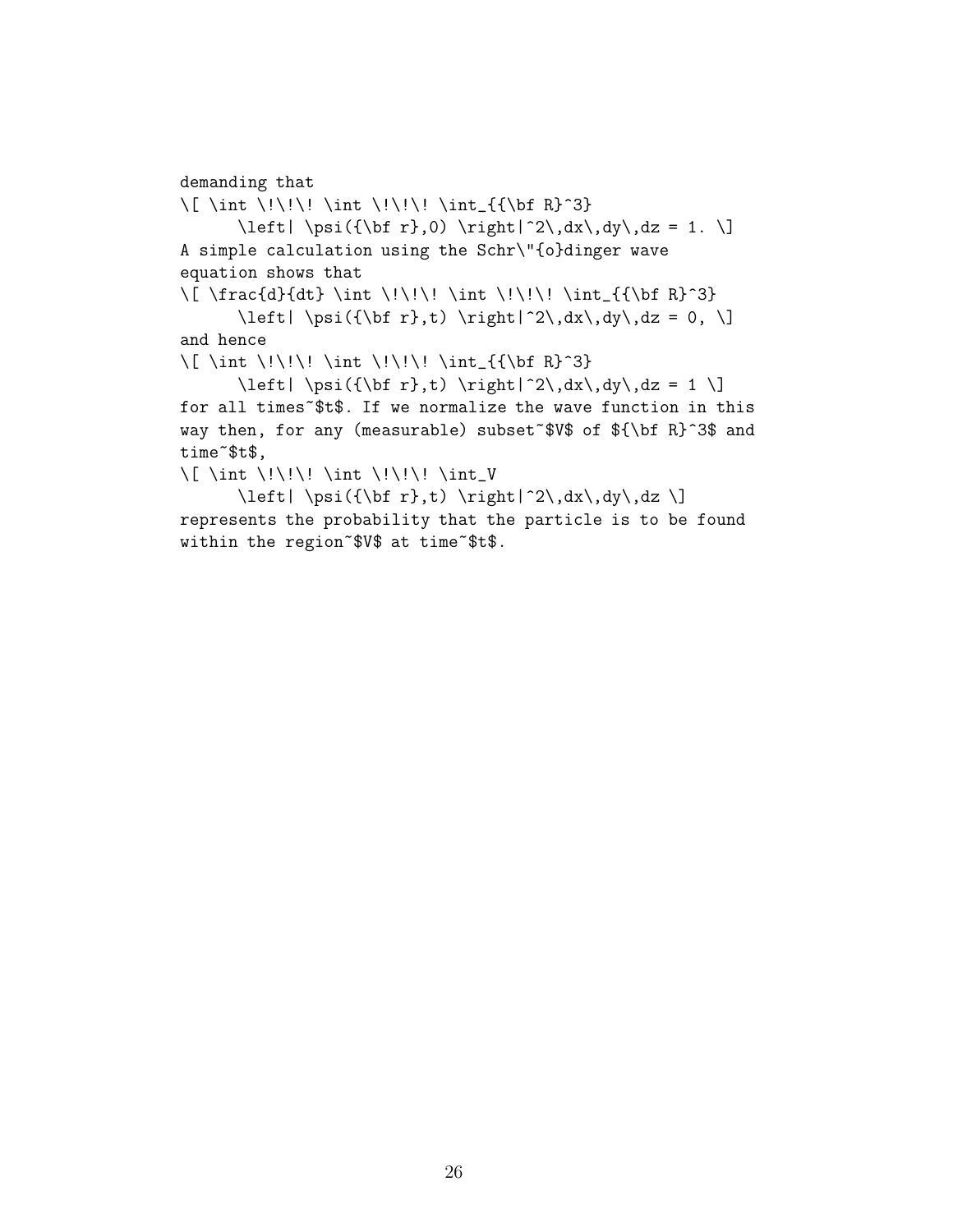# **4** Further Features of  $\text{MTEX}$

# **4.1 Producing Blank Space in LAT<sub>E</sub>X**

To produce (horizontal) blank space within a paragraph, use \hspace and \hspace\*, followed by the length of the blank space enclosed within curly brackets. The length of the skip should be expressed in a unit recognized by T<sub>E</sub>X. These recognized units are given in the following table:

|    | pt point       | $(1 \text{ in} = 72.27 \text{ pt})$   |
|----|----------------|---------------------------------------|
| pc | pica           | $(1 pc = 12 pt)$                      |
|    | in inch        | $(1 \text{ in} = 25.4 \text{ mm})$    |
| bp | big point      | $(1 \text{ in} = 72 \text{ bp})$      |
|    | cm centimetre  | $(1 cm = 10 mm)$                      |
| mm | millimetre     |                                       |
|    | dd didot point | $(1157 \text{ dd} = 1238 \text{ pt})$ |
| cc | cicero         | $(1 \text{ cc} = 12 \text{ dd})$      |
| sp | scaled point   | $(65536 \text{ sp} = 1 \text{ pt})$   |

Thus to produce a horizontal blank space of 20 mm in the middle of a paragraph one would type \hspace{20 mm} (or \hspace\*{20 mm}.

The difference between  $\hbar$ space and  $\hbar$ space\* is that if T<sub>EX</sub> decides to break between lines at the point where an \hspace is specified, then the \hspace is ignored. Using \hspace\* forces TEX to produce a horizontal space, whether of not T<sub>F</sub>X breaks between lines.

To produce (vertical) blank space between paragraphs, use \vspace and \vspace\*, followed by the length of the blank space enclosed within curly brackets. A \vspace will be ignored if it comes at a break between pages, whereas blank space will always be produced by \vspace\*, whether or not there is a page break. Thus to obtain

This is the first paragraph of some text. It is separated from the second paragraph by a vertical skip of 10 millimetres.

This is the second paragraph.

one should type

This is the first paragraph of some text. It is separated from the second paragraph by a vertical skip of 10 millimetres.

\vspace{10 mm}

This is the second paragraph.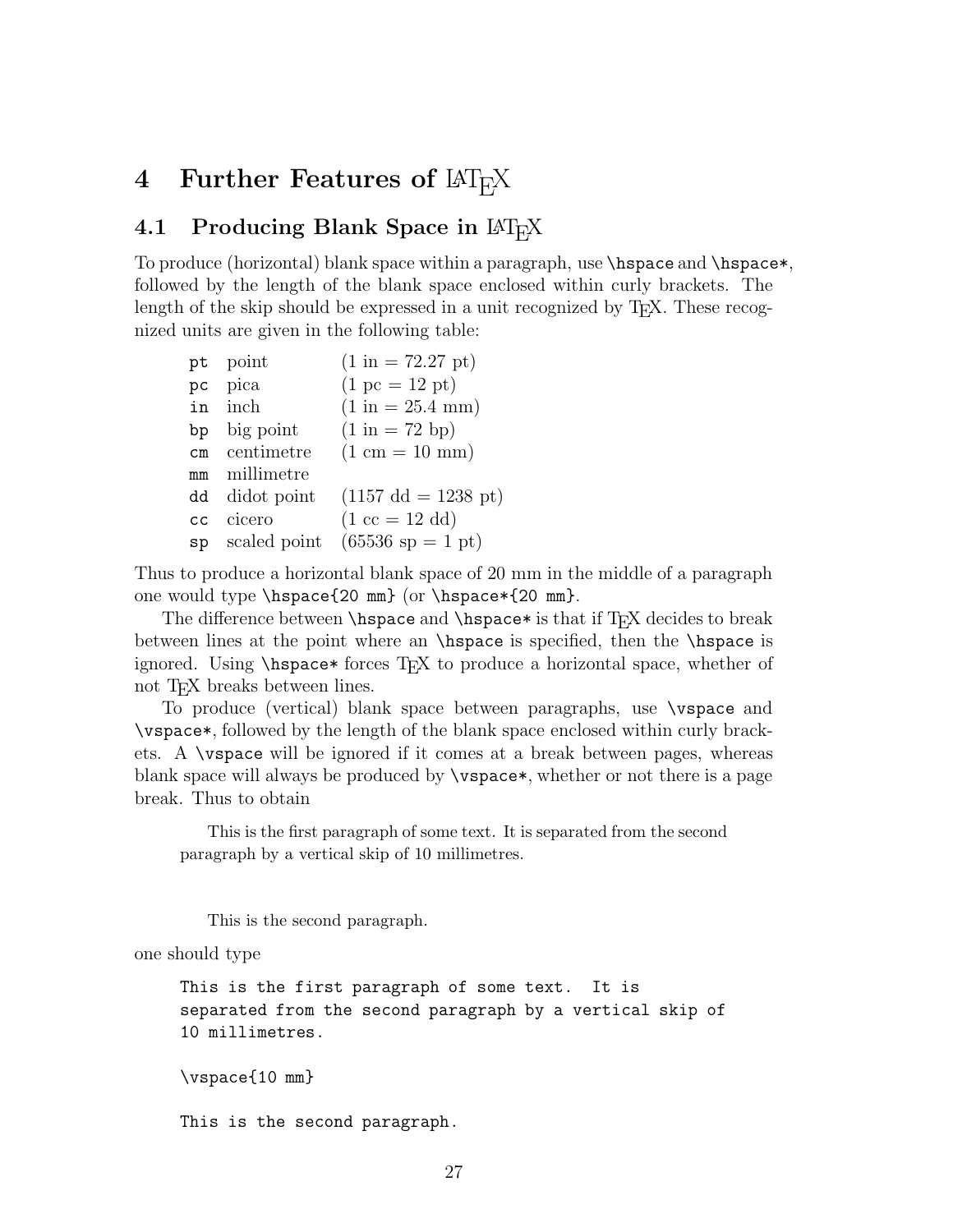#### **4.2 Blank Spaces: Fine Tuning**

We describe certain features of T<sub>F</sub>X relating to blank spaces and paragraph indentation which will improve the appearance of the final document. Experienced users of T<sub>E</sub>X will improve the appearance of their documents if they bear these remarks in mind.

First note that, as a general rule, you should never put a blank space after a left parenthesis or before a right parenthesis. If you were to put a blank space in these places, then you run the risk that T<sub>EX</sub> might start a new line immediately after the left parenthesis or before the right parenthesis, leaving the parenthesis marooned at the beginning or end of a line.

TEX has its own rules for deciding the lengths of blank spaces. For instance, TEX will put an extra amount of space after a full stop if it considers that the full stop marks the end of a sentence.

The rule adopted by T<sub>E</sub>X is to regard a period (full stop) as the end of a sentence if it is preceded by a lowercase letter. If the period is preceded by an uppercase letter then  $T_{\text{F}}X$  assumes that it is not a full stop but follows the initials of somebody's name.

This works very well in most cases. However TEX occasionally gets things wrong. This happens with a number of common abbreviations (as in 'Mr. Smith' or in 'etc.'), and, in particular, in the names of journals given in abbreviated form (e.g., 'Proc. Amer. Math. Soc.'). The way to overcome this problem is to put a backslash before the blank space in question. Thus we should type

Mr.\ Smith etc.\ and Proc. \ Amer. \ Math. \ Soc.

TEX determines itself howto break up a paragraph into lines, and will occasionally hyphenate long words where this is desirable. However it is sometimes necessary to tell T<sub>EX</sub> not to break at a particular blank space. The special character used for this purpose is  $\tilde{\cdot}$ . It represents a blank space at which T<sub>E</sub>X is not allowed to break between lines. It is often desirable to use  $\tilde{\ }$  in names where the forenames are represented by initials. Thus to obtain 'W. R. Hamilton' it is best to type W.~R.~Hamilton. It is also desirable in phrases like 'Example 7' and 'the length l of the rod', obtained by typing Example~7 and the length~\$1\$ of the rod. This feature of  $T_{F}X$  may be safely ignored by beginners, though more experienced T<sub>E</sub>Xnical typists should gradually accustom themselves to using it occasionally where appropriate.

TEX will automatically indent paragraphs (with the exception of the first paragraph of a new section). One can prevent T<sub>E</sub>X from indenting a paragraph though by beginning the paragraph with the control sequence \noindent. Thus one obtains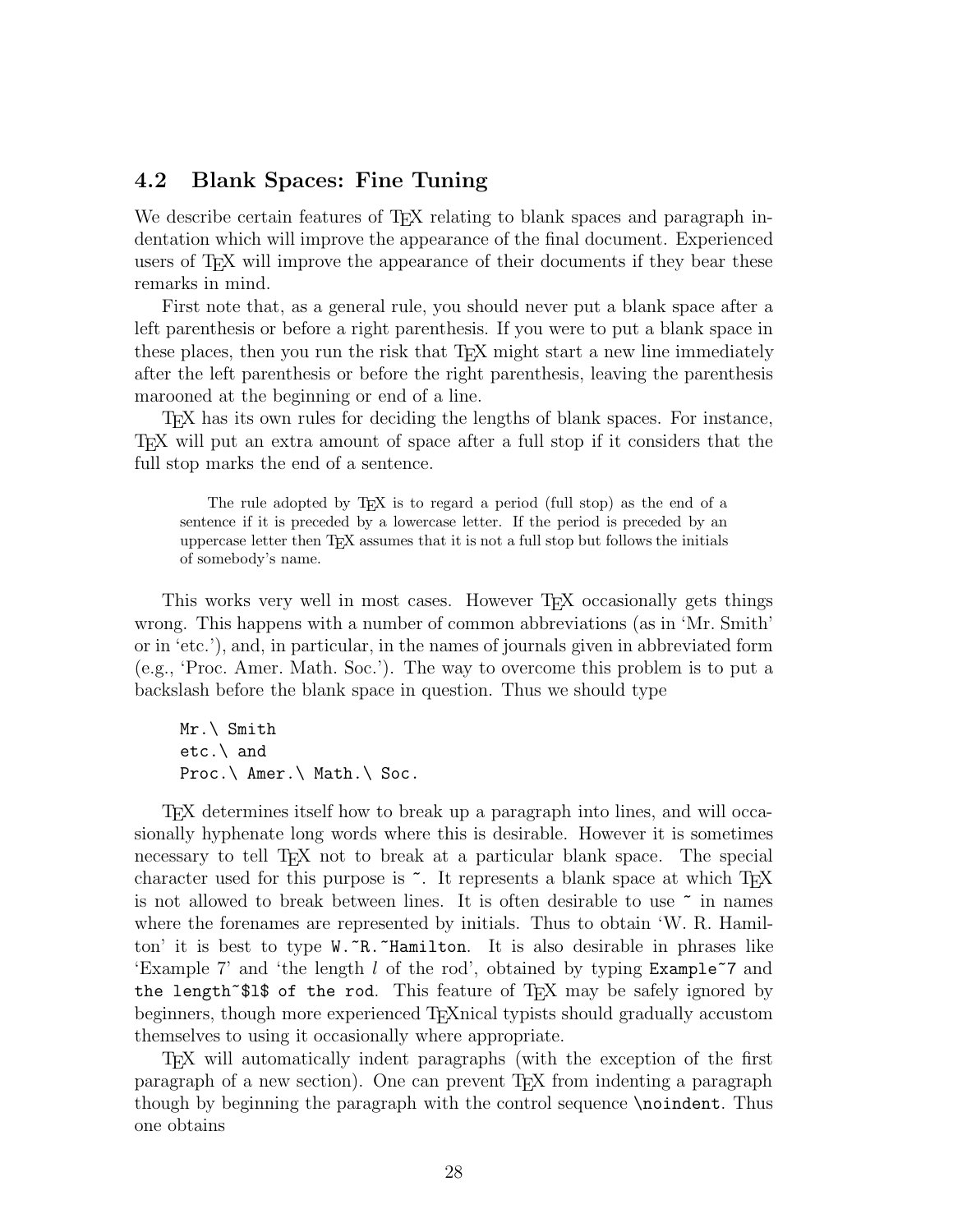This is the beginning of a paragraph which is not indented in the usual way. This has been achieved by placing an appropriate control sequence at the beginning of the paragraph.

by typing

\noindent This is the beginning of a paragraph which is not indented in the usual way. This has been achieved by placing an appropriate control sequence at the beginning of the paragraph.

Conversely, the control sequence **\indent** forces T<sub>E</sub>X to indent the paragraph.

#### **4.3** The Preamble of the LAT<sub>E</sub>X Input file

We describe the options available in  $\mathbb{A}T_FX$  for specifying the overall style of a document.

Every  $\Delta T_F X$  document should begin with a \documentstyle command followed by the \begin{document} command, and must end with the \end{document} command. A typical such document is the following:

```
\documentstyle[a4,12pt]{article}
\begin{document}
```
This is the first paragraph of a typical document. It is produced in a '12~point' size. A {\it point} is a unit of length used by printers. One point is approximately \$1/72\$~inch. In a '12~point' font the height of the parentheses is 12~points (i.e. about \$1/6\$~inch) and the letter<sup>"'m</sup>' is about 12 points long.

This is the second paragraph of the document. There are also '10 point' and '11 point' styles available in \LaTeX. The required size is specified in the 'documentstyle' command. If no such size is specified then the 10<sup>\*</sup>point size is assumed.

#### \end{document}

The syntax of the \documentstyle command is as follows. The command begins with \documentstyle and ends with the names of one of the available styles, enclosed in curly brackets. The available styles are 'article', 'report', 'book'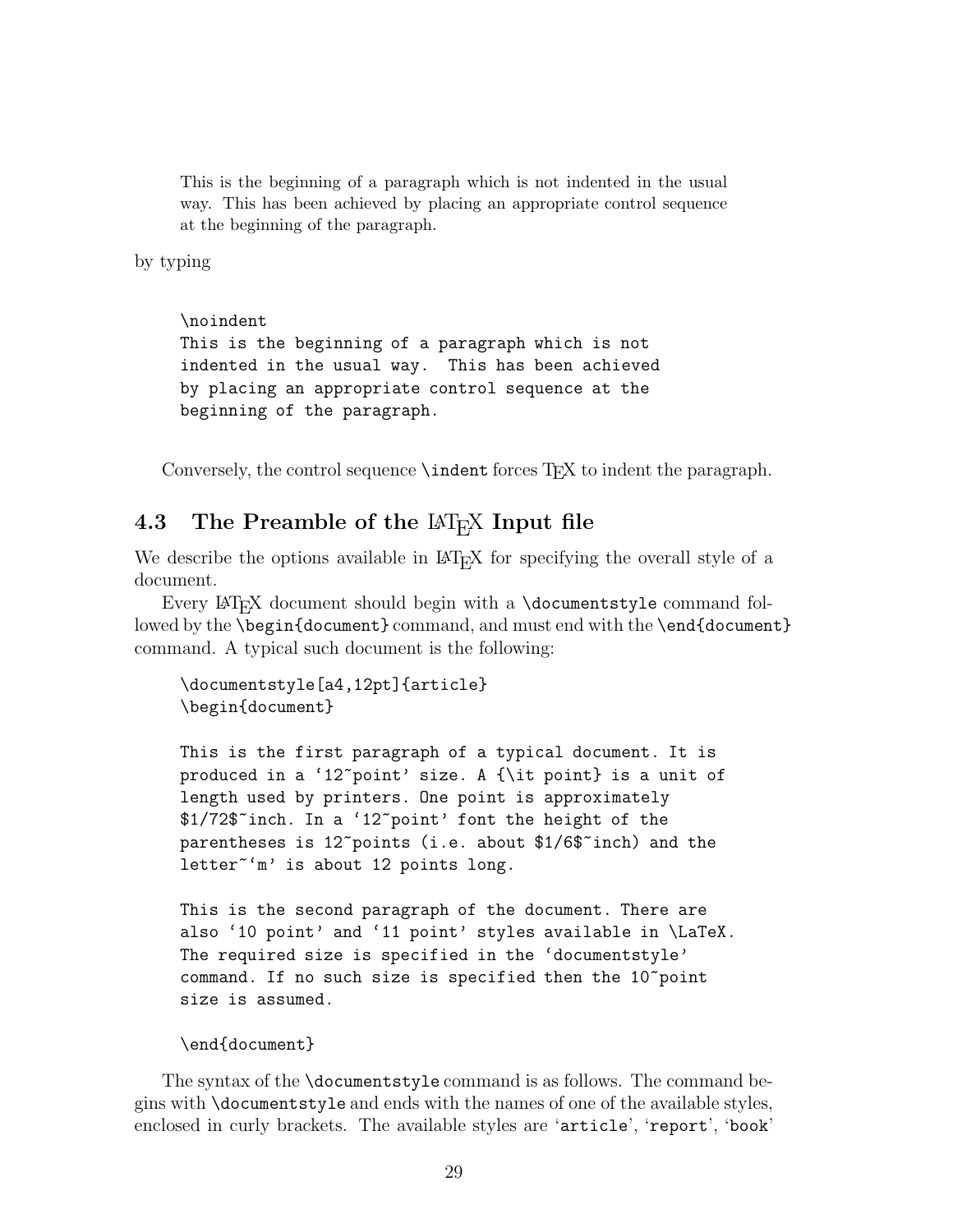and 'letter'. Between the "\documentstyle" and the name of the document style, one may place a list of *options*. These options are separated by commas and the list of options is enclosed in square brackets (as in the above example). The options available (which are usually the names of certain 'style files') include the following:

- **11pt** Specifies a size of type known as *eleven-point*, which is ten percent larger than the ten-point type normally used.
- **12pt** Specifies a twelve-point type size, which is twenty percent larger than tenpoint.

**twocolumn** Produces two-column output.

**a4** A 'style file' which ensures that the page is appropriately positioned on A4 size paper. It is recommended that most  $\mathbb{A}T_FX$  documents produced on the LaserWriter in the School of Mathematics use this option.

Typing simply \documentstyle{article} will produce a document in ten-point type size. However the printed output will not be nicely positioned on A4 paper, since the default size is intended for a different (American) paper size.

Pages will be automatically numbered at the bottom of the page, unless you specify otherwise. This can be done using the \pagestyle command. This command should come after the \documentstyle command and before the \begin{document} command. This command has the syntax \pagestyle{*option*}, where the *option* is one of the following:

- **plain** The page number is at the foot of the page. This is the default page style for the article and report document styles.
- **empty** No page number is printed.
- **headings** The page number (and any other information determined by the document style) is put at the top of the page.
- **myheadings** Similar to the **headings** pagestyle, except that the material to go at the top of the page is determined by \markboth and \markright commands (see the  $\text{LAT}$ <sub>EX</sub> manual).

For example, the input file

```
\documentstyle[a4]{article}
\pagestyle{empty}
\begin{document}
```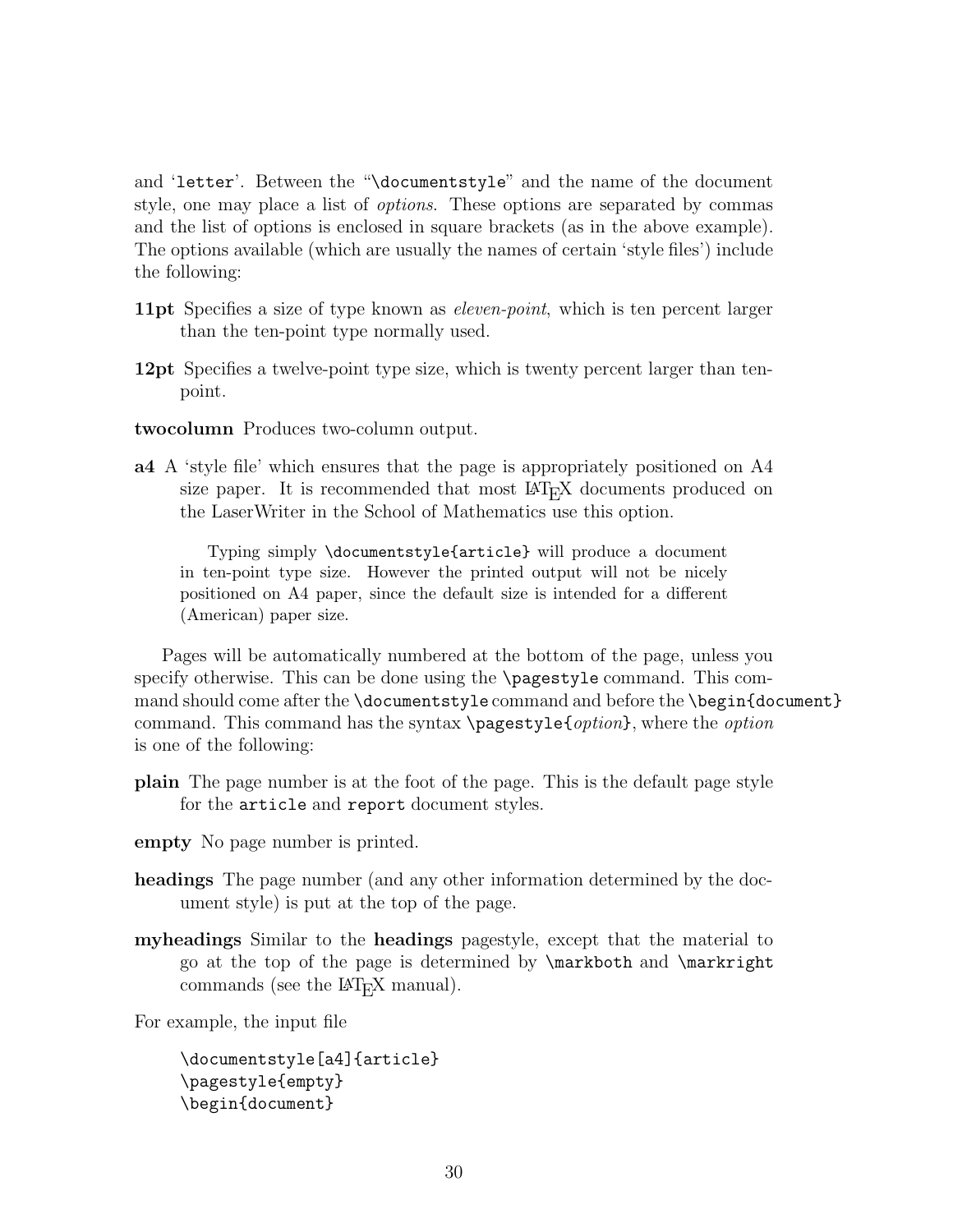The main body of the document is placed here.

\end{document}

produces a document without page numbers, using the standard ten-point type size.

#### **4.4 Defining your own Control Sequences in LAT<sub>E</sub>X**

Suppose that we are producing a paper that makes frequent use of some mathematical expression. For example, suppose that integrals like

$$
\int_{-\infty}^{+\infty} f(x) \, dx.
$$

occur frequently throughout the text. This formula is obtained by typing

 $\[\int_{- \infty}^+ \infty] f(x)\, dx. \]$ 

It would be nice if we could type \inftyint (say) to obtain the integral sign at the beginning. This can be done using  $\newcommand{\ab}{}{\mathfrak{B}}$  and What we do is to place a line with the command

```
\newcommand{\inftyint}{\int_{-\infty}^{+\infty}}
```
near the beginning of the input file (the best place being after the \documentstyle command but before the \begin{document} command). Then we only have to type

 $\[\int \int \int \int f(x) \, dx\]$ 

to obtain the above formula.

We can modify this procedure slightly. Suppose that we we defined a new control sequence \intwrtx by putting the line

```
\newcommand{\int{\int{x}}{1}_{\int_{-{\infty}}^{+}\infty} #1 \, \, dx}
```
at the beginning of the input file. If we then type the line

```
\[ \intwrtx{f(x)}. \]
```
then we obtain

$$
\int_{-\infty}^{+\infty} f(x) \, dx.
$$

What has happened is that the expression in curly brackets after **\intwrtx** has been substituted in the expression defining \intwrtx, replacing the #1 in that expression.

The number 1 inside square brackets in the **\newcommand** line defining **\intwrtx** indicates to  $\Delta T_F X$  that it is to expect one expression (in curly brackets) after \intwrtx to substitute for #1 in the definition of \intwrtx. If we defined a control sequence \intwrt by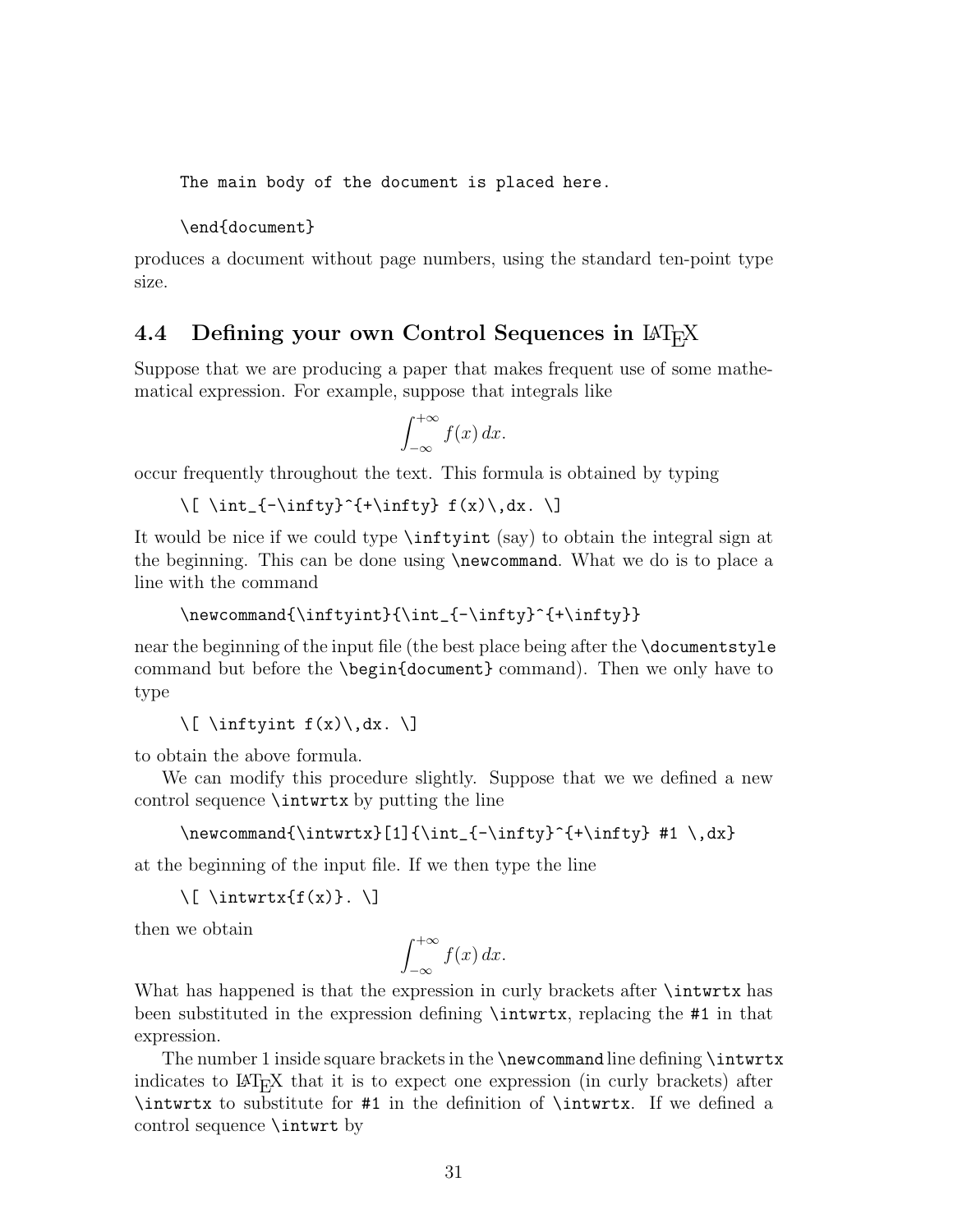# \newcommand{\intwrt}[2]{\int\_{-\infty}^{+\infty} #2 \,d #1}

then it would expect two expressions to substitute in for #1 and #2 in the definition of  $\int$  . Thus if we then type

 $\[\ \int \int \int \int \int f(y) dx\]$ 

we obtain

$$
\int_{-\infty}^{+\infty} f(y) \, dy.
$$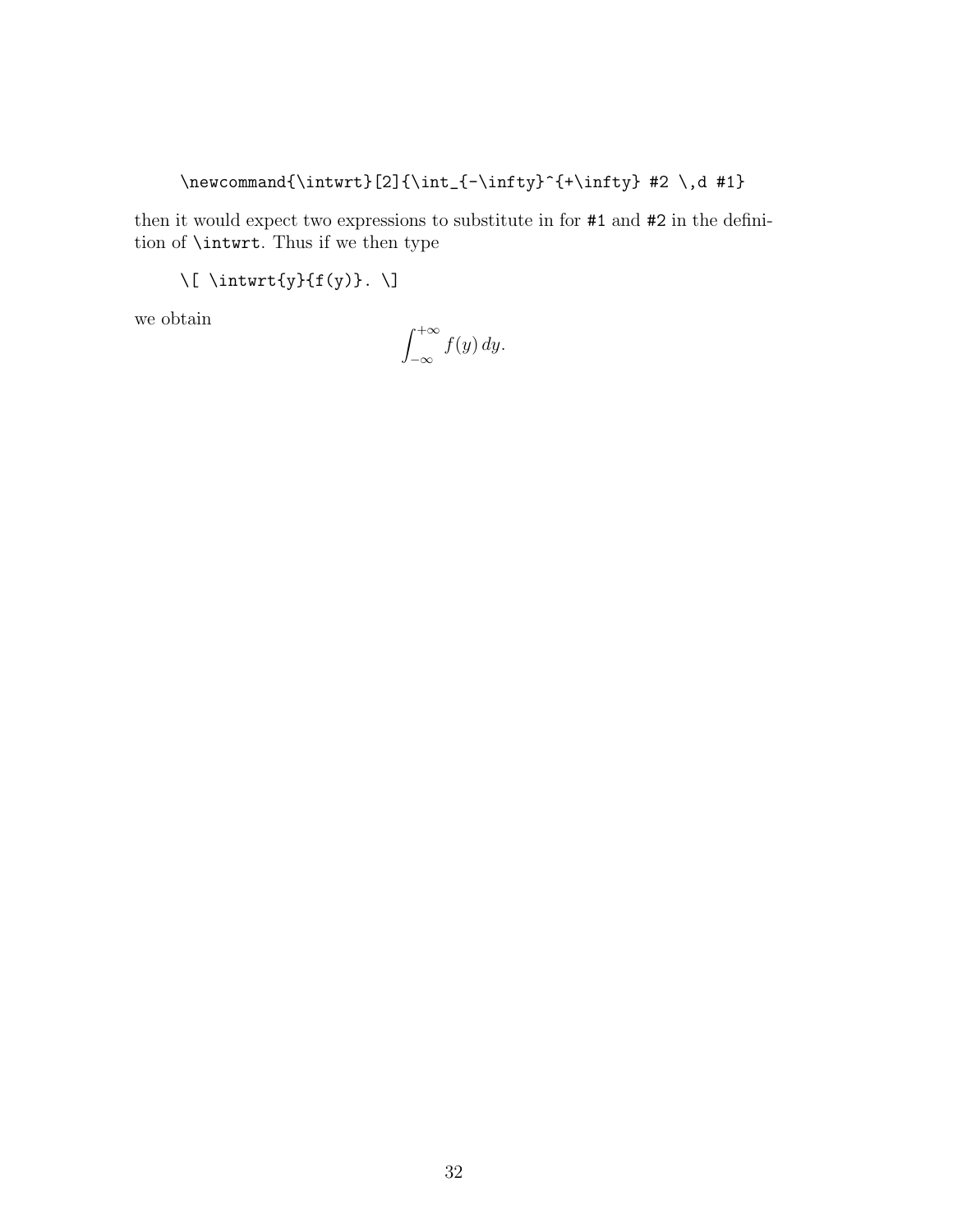# A Control Sequences used in Text ( $\text{[ATEX}$ )

*Control Sequences for Changing Fonts in Text*

| \rm changes to the normal "roman" font: Roman |                 |
|-----------------------------------------------|-----------------|
| \sl changes to a slanted roman font:          | Slanted         |
| \ <i>it</i> changes to an italic font:        | Italic          |
| \tt changes to an "typewriter" font:          | Typewriter      |
| \bit changes to a boldface font:              | <b>Boldface</b> |

In LaTEX the control sequence \em *emphasizes* text, switching from non-italic to *italic* and *from italic to* roman*.*

*Control Sequences for obtaining Accents in Text*

| $\backslash$ '{e}         | $\acute{\text{e}}$   | e.g., math\'{e}matique yields 'mathématique' |
|---------------------------|----------------------|----------------------------------------------|
| $\setminus \{e\}$         | è                    | e.g., $alg \' \{e\}$ bre yields 'algèbre'    |
| $\backslash$ {e}          | ê                    | e.g., $h \in \{o\}$ te yields 'hôte'         |
| $\Upsilon$ "{o}           | $\ddot{\mathrm{o}}$  | e.g., $H\Upsilon$ (o}lder yields 'Hölder'    |
| $\langle \hat{n} \rangle$ | $\tilde{n}$          | e.g., ma\~{n}ana yields 'mañana'             |
| $\{-\{o\}$                | $\overline{O}$       |                                              |
| $\setminus$ . {o}         | $\Omega$             |                                              |
| $\u{o}$                   | $\breve{\mathrm{o}}$ |                                              |
| $\forall v\{c\}$          | č                    | e.g., \v{C}ech yields 'Cech'                 |
| $\H{o}$                   | ő                    |                                              |
| $\text{tdo}$              | $\widehat{O}O$       |                                              |
| $\c{c}$                   | ç                    | e.g., $gar\c\{c\}$ on yields 'garçon'        |
| $\{d\{o\}$                | $\mathcal{O}$        |                                              |
| $\bf \delta$              | O                    |                                              |
|                           |                      |                                              |

These accents are for use in ordinary text. They cannot be used within mathematical formulae, since different control sequences are used to produce accents within mathematics.

*Special Symbols used in Text*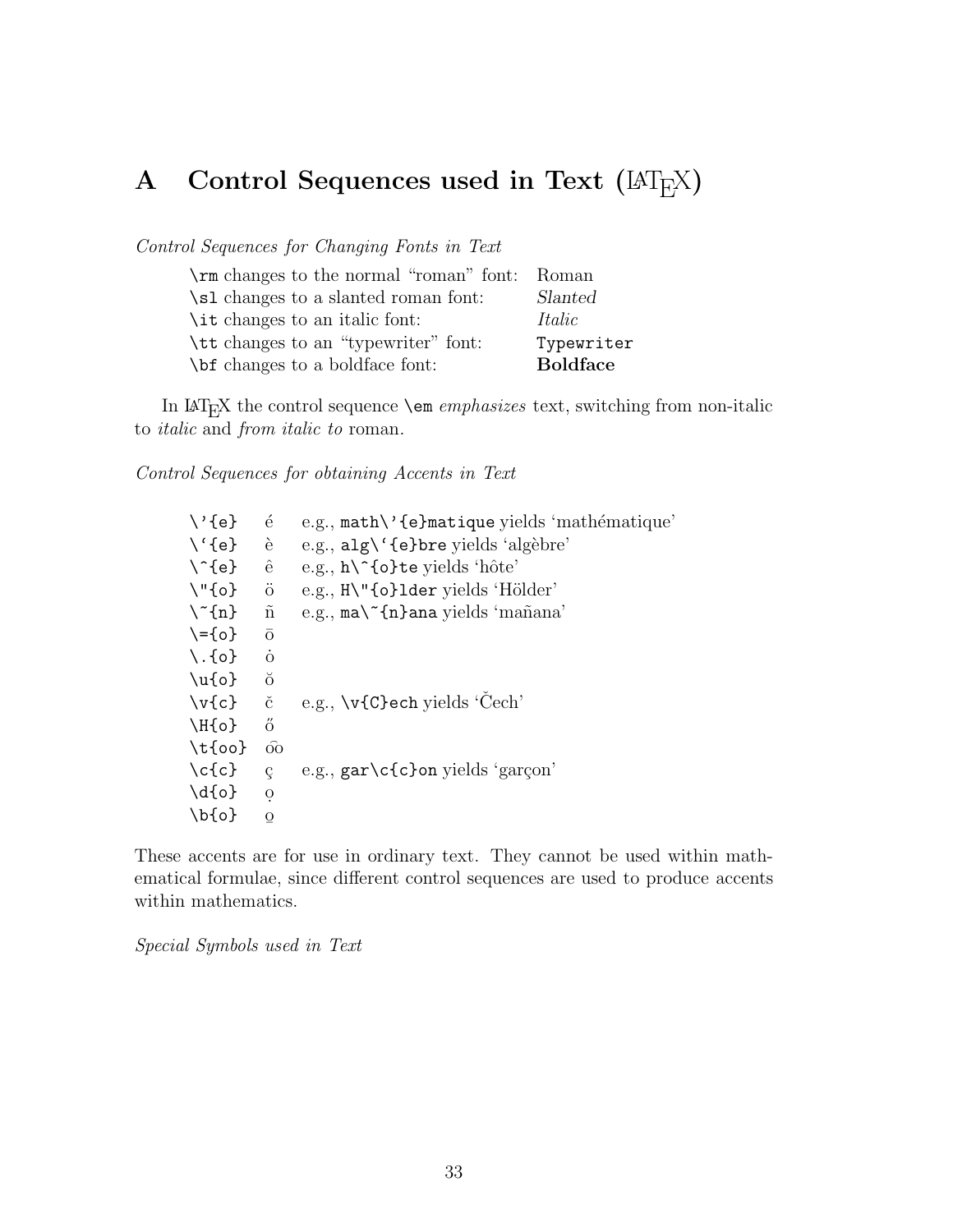| œ, Œ              |
|-------------------|
| æ, Æ              |
| å, Å              |
| ø, Ø              |
| ł, Ł              |
| ß                 |
| i                 |
| i.                |
| $^\dagger$        |
| $\ddagger$        |
| ş                 |
| $\P$              |
| $\left( 6\right)$ |
| £                 |
| ı                 |
| J                 |
|                   |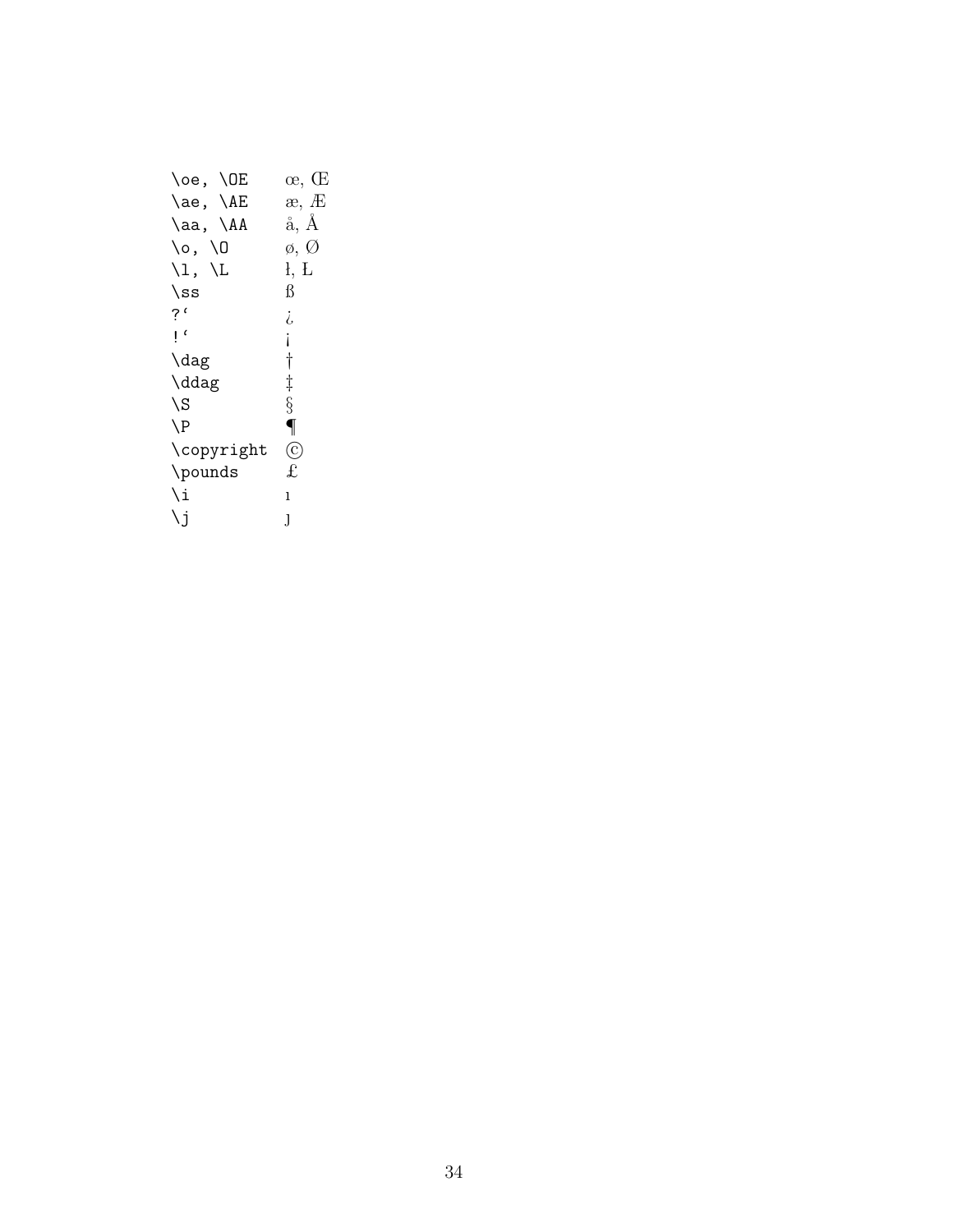# **B** Control Sequences used in Mathematics ( $\text{[ATEX]}$ )

# **B.1 Font Changes, Accents and Standard Functions**

#### *Changing Fonts in Mathematical Expressions*

Fonts are changed using suitable control sequences.

| \mit changes to the 'math italic' font: <i>MathItalic</i> |                     |
|-----------------------------------------------------------|---------------------|
| \rm changes to the roman font:                            | Roman               |
| \sl changes to a slanted roman font:                      | Slanted             |
| \it changes to an italic font:                            | Italic              |
| \tt changes to an "typewriter" font:                      | Typewriter          |
| \bet changes to a boldface font:                          | <i>Boldface</i>     |
| \cal changes to a calligraphic font:                      | <b>CALLIGRAPHIC</b> |

The default font for mathematics is *MathItalic*. The *CALLIGRAPHIC* font is only available for uppercase letters. Any change of font made within a group enclosed within curly brackets { and } will only apply to text within that group. On leaving the group, the current font is restored to what it was before entering the group.

#### *Accents in Mathematics Mode*

Accents in mathematics mode are produced using appropriate control sequences. The effect of these on the letter  $a$  is exhibited in the following table.

| \$\underline{a}\$      | $\it a$        |
|------------------------|----------------|
| \$\overline{a}\$       | $\overline{a}$ |
| $\hat{\alpha}$         | $\hat{a}$      |
| \$\check{a}\$          | ă              |
| $\tilde{\xi}$          | $\tilde{a}$    |
| \$\acute{a}\$          | á              |
| \$\grave{a}\$          | $\alpha$       |
| $\dot{\$}\dot{\$}$     | $\dot{a}$      |
| \$\ddot{a}\$           | $\ddot{a}$     |
| $\theta$ } \breve{a}\$ | ă              |
| $\bar{\mathcal{S}}$    | $\bar{a}$      |
| $\text{Veca}$          | $\vec{a}$      |
|                        |                |

These control sequences should only be used for mathematics, not for ordinary text.

You should bear in mind that when a character is underlined in a mathematical manuscript then it is normally typeset in bold face without any underlining. Underlining is used very rarely in print.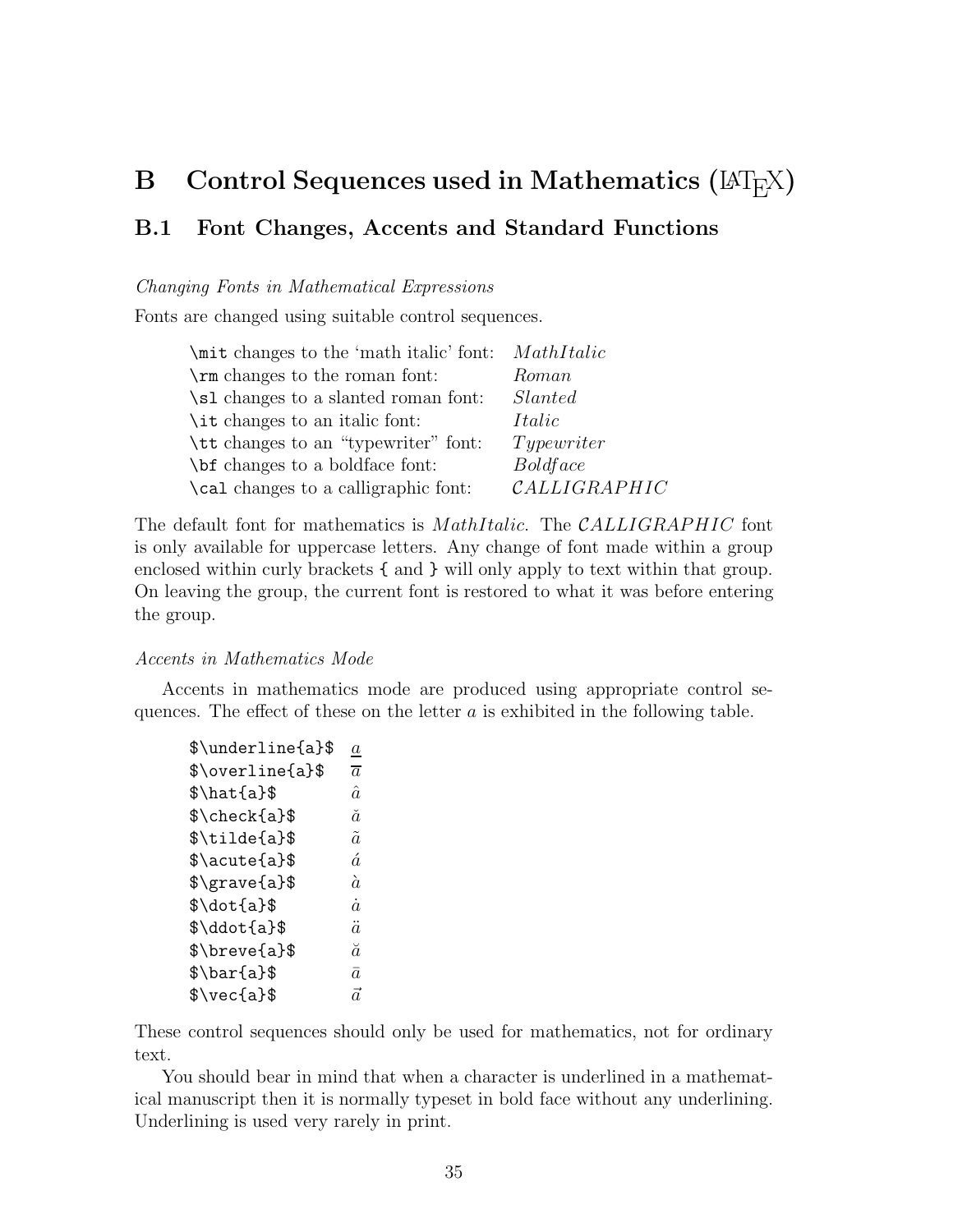#### *Standard Functions*

The names of certain standard functions and abbreviations are obtained by typing a backlash  $\setminus$  before the name. The complete list in T<sub>E</sub>X is as follows:-

| $\arccos \cos \csc \exp \ker$ |  |                                              | $\limsup$ $\min$ $\sinh$    |               |                |
|-------------------------------|--|----------------------------------------------|-----------------------------|---------------|----------------|
| $\arcsin \cosh \deg \gcd \lg$ |  |                                              | $\ln \quad \text{Pr} \quad$ |               |                |
|                               |  | $\arctan \cot \det \hom \lim \Big($          |                             | $\sec \ \tan$ |                |
|                               |  | $\arg \ {\coth \dim \int \lim_{\infty} \max$ |                             |               | $\sin \ \tanh$ |

# **B.2 Control Sequences for Mathematical Symbols**

| Lowercase Greek Letters |
|-------------------------|
|                         |

| $\alpha$      | \alpha      | $\iota$   | \iota    | $\rho$      | \varrho   |
|---------------|-------------|-----------|----------|-------------|-----------|
| $\beta$       | \beta       | $\kappa$  | \kappa   | $\sigma$    | \sigma    |
| $\gamma$      | \gamma      | $\lambda$ | \lambda  | $\varsigma$ | \varsigma |
| $\delta$      | \delta      | $\mu$     | \mu      | $\tau$      | \tau      |
| $\epsilon$    | \epsilon    | $\nu$     | \nu      | $\upsilon$  | \upsilon  |
| $\varepsilon$ | \varepsilon | ε         | \xi      | Ф           | \phi      |
|               | \zeta       | $\Omega$  | $\Omega$ | $\varphi$   | \varphi   |
| $\eta$        | \eta        | $\pi$     | \pi      | $\chi$      | \chi      |
| $\theta$      | \theta      | $\varpi$  | \varpi   | ψ           | \psi      |
| $\vartheta$   | \vartheta   | D         | \rho     | $\omega$    | \omega    |

#### *Uppercase Greek Letters*

| $\Gamma$ \Gamma   |              | $\Xi$ \Xi       | $\Phi$ \Phi     |
|-------------------|--------------|-----------------|-----------------|
| $\Delta$ \Delta   | $\mathbf{H}$ | ∖Pi             | $\Psi$ \Psi     |
| $\Theta$ \Theta   |              | $\Sigma$ \Sigma | $\Omega$ \Omega |
| $\Lambda$ \Lambda |              | ↑ \Upsilon      |                 |

#### *Miscellaneous Symbols*

| $\aleph$   | \aleph          |   | \prime     | Α                        | \forall      |
|------------|-----------------|---|------------|--------------------------|--------------|
| $\hbar$    | \hbar           | Ø | \emptyset  | 극                        | \exists      |
| $\iota$    | $\lambda$ imath |   | \nabla     | $\overline{\phantom{a}}$ | \neg         |
| $\jmath$   | \jmath          |   | \surd      | Þ                        | \flat        |
|            | \ell            |   | \top       | D                        | \natural     |
| $\wp$      | \wp             |   | \bot       |                          | \sharp       |
| $\Re$      | \Re             |   |            | ÷                        | \clubsuit    |
| $\Im$      | ∖Im             |   | \angle     |                          | \diamondsuit |
| $\partial$ | \partial        |   | \triangle  |                          | heartsuit\   |
| $\infty$   | \infty          |   | \backslash |                          | \spadesuit   |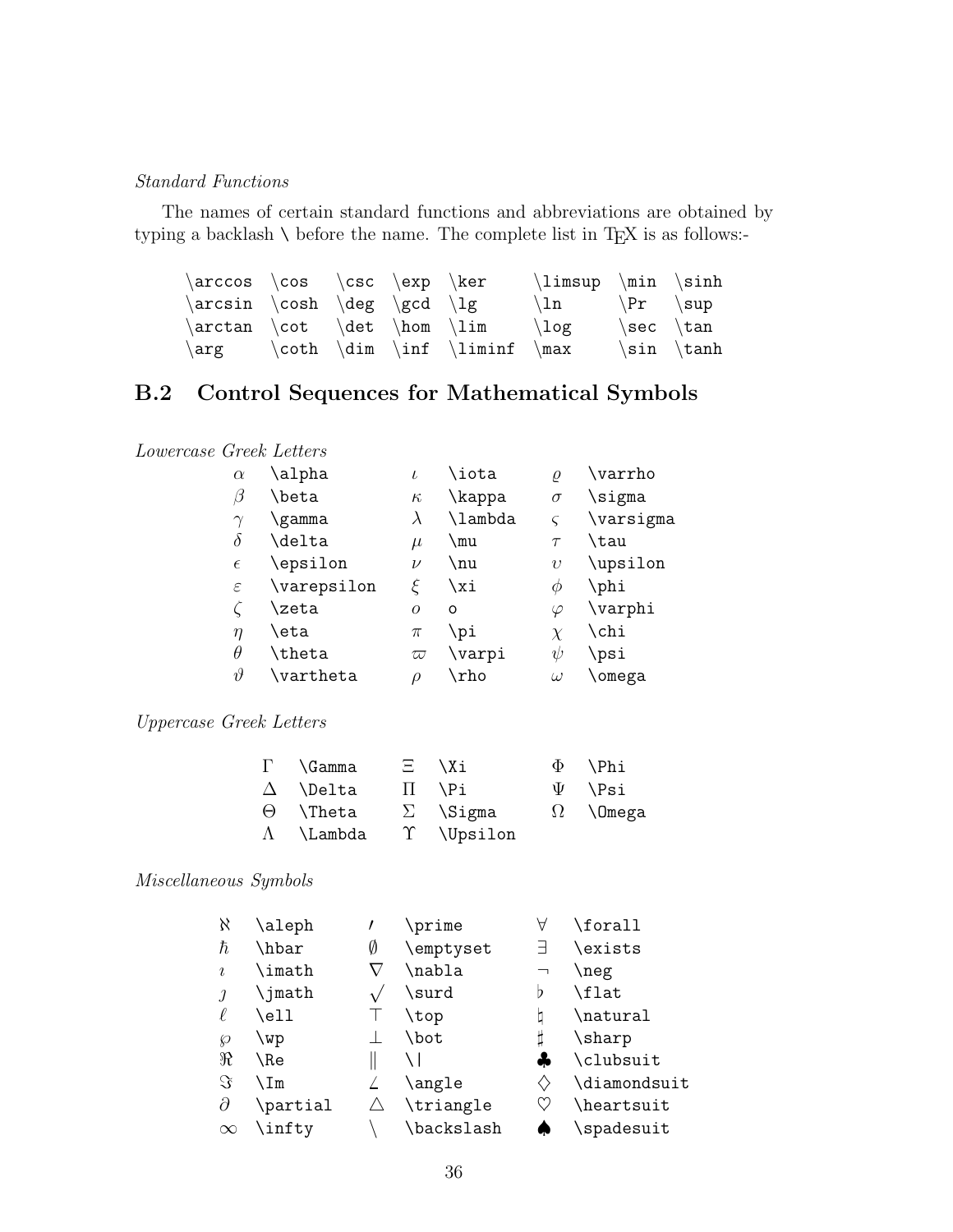*"Large" Operators*



### *Binary Operations*

| \pm       |                  | \cap             | V                      | \vee                     |
|-----------|------------------|------------------|------------------------|--------------------------|
| \mp       | U                | \cup             | Λ                      | \wedge                   |
| \setminus | ⊎                | \uplus           | ₩                      | \oplus                   |
| \cdot     | ΙI               | \sqcap           |                        | \ominus                  |
| \times    | $\mathsf{L}$     | \sqcup           | ⊗                      | \otimes                  |
| \ast      | ◁                | \triangleleft    |                        | \oslash                  |
| \star     | $\triangleright$ | \triangleright   | $(\boldsymbol{\cdot})$ | \odot                    |
| \diamond  |                  | \wr              | ╁                      | $\langle$ dagger         |
| \circ     |                  | \bigcirc         | $\ddagger$             | \ddagger                 |
| \bullet   | Δ                | \bigtriangleup   |                        | $\langle \texttt{amalg}$ |
| \div      |                  | \bigtriangledown |                        |                          |
|           |                  |                  |                        |                          |

### *Relations*

| $\leq$  | \leq        | >       | \geq        |           | \equiv  |
|---------|-------------|---------|-------------|-----------|---------|
| $\prec$ | \prec       | ≻       | \succ       | $\sim$    | \sim    |
| ≺       | \preceq     | $\succ$ | \succeq     | $\simeq$  | \simeq  |
| $\ll$   | \11         | $\gg$   | \gg         | $\asymp$  | \asymp  |
|         | \subset     |         | \supset     | $\approx$ | \approx |
|         | \subseteq   |         | \supseteq   | $\cong$   | \cong   |
|         | \sqsubseteq |         | \sqsupseteq | $\bowtie$ | \bowtie |
| $\in$   | \in         | ∍       | \ni         | $\propto$ | \propto |
|         | \vdash      | ᅥ       | \dashv      |           | \models |
|         | \smile      |         | \mid        | $\dot{=}$ | \doteq  |
|         | \frown      |         | \parallel   |           | \perp   |

### *Negated Relations*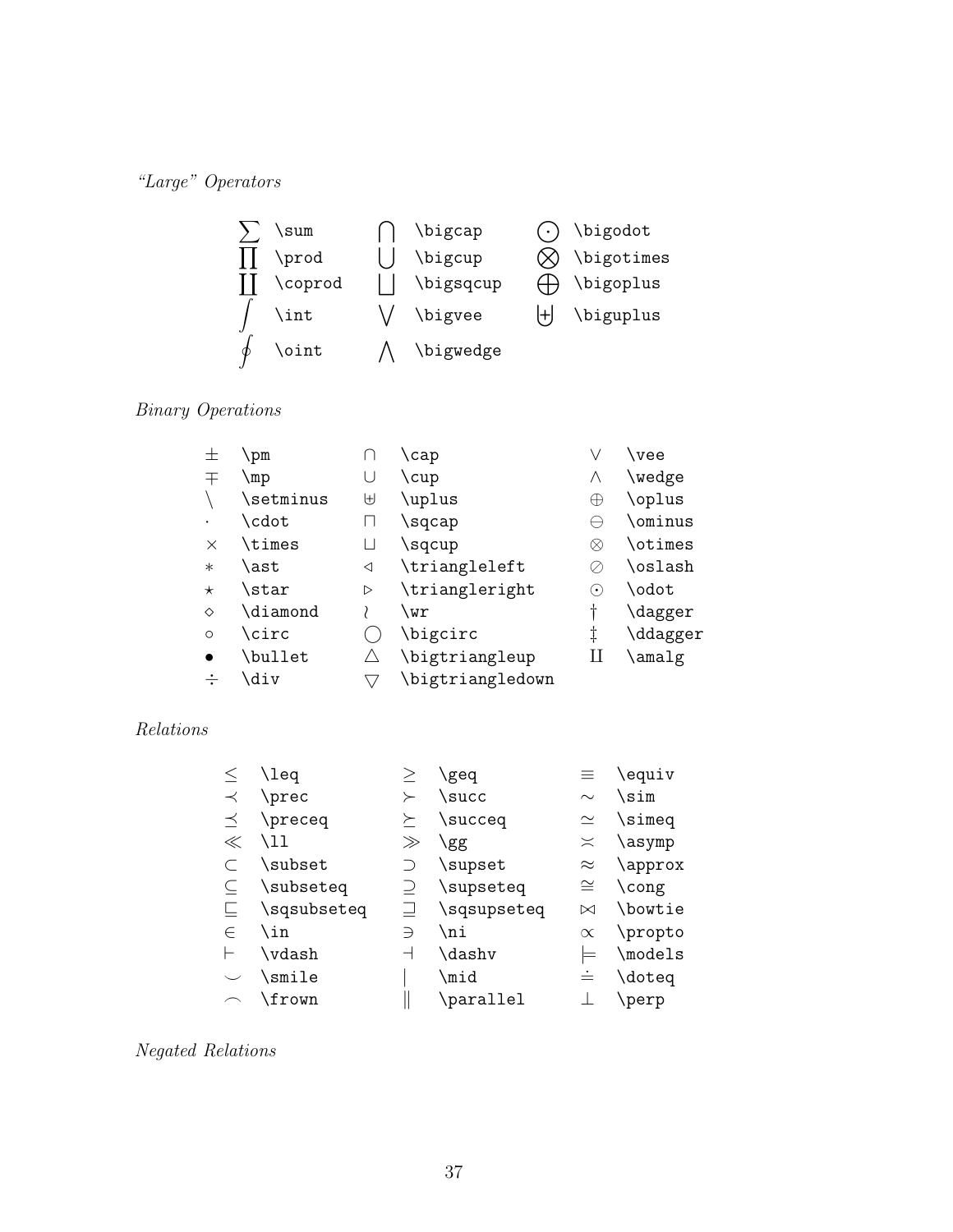38

*Alternative Names*

*Closings*

*Openings*

- ] \rbrack | \rfloor \rciel
- $\{\n\}$ lbrace  $\{\n\}$ langle
- 

} \rbrace } \rangle

- 
- 
- 
- 
- 
- $\begin{array}{c} \begin{array}{c} \end{array}$
- 
- Z \leftharpoondown [ \rightharpoondown y \nwarrow  $\Rightarrow$  \rightleftharpoons
- ⇐ \Leftarrow ⇐= \Longleftarrow ⇑ \Uparrow → \rightarrow → \longrightarrow  $\downarrow$  \downarrow ⇒ \Rightarrow =⇒ \Longrightarrow ⇓ \Downarrow ←→ \leftrightarrow ←→\longleftrightarrow 1 \updownarrow ⇔ \Leftrightarrow ⇐⇒\Longleftrightarrow t \Updownarrow  $\mapsto$  \mapsto  $\mapsto$  \longmapsto  $\nearrow$  \nearrow  $\leftrightarrow \text{hookleftarrow} \leftrightarrow \text{hookrightarrow} \$  $\angle$  \leftharpoonup  $\rightarrow$  \rightharpoonup  $\angle$  \swarrow

← \leftarrow ← \longleftarrow ↑ \uparrow

- *Arrows*
- $\not\preceq$  \not\preceq  $\not\preceq$ \not\succeq  $\gamma$ \not\simeq  $\overline{a}$  $\emptyset$  \not\subset  $\emptyset$  $\not\hbox{\scriptsize\textsf{\sim}}$ ≈ \not\approx  $\overline{a}$ ⊆ \not\subseteq ⊇ \not\supseteq ≇ <sup>∼</sup><sup>=</sup> \not\cong  $\not\sqsubseteq$  \not\sqsubseteq  $\mathbb Z$  $\not\in\$
- $\not\leq$  \not<  $\not\geq$  $\measuredangle$  \not\leq  $\measuredangle$  $\overline{\star}$  \not\prec  $\overline{\star}$ 
	-
- $\infty$   $\neq$ 
	- \not\asymp
	-
- - $\n\cdot \quad \gamma$ ∼ \not\sim
	- $\not\geq$ ≡ \not\equiv
- = \not=
-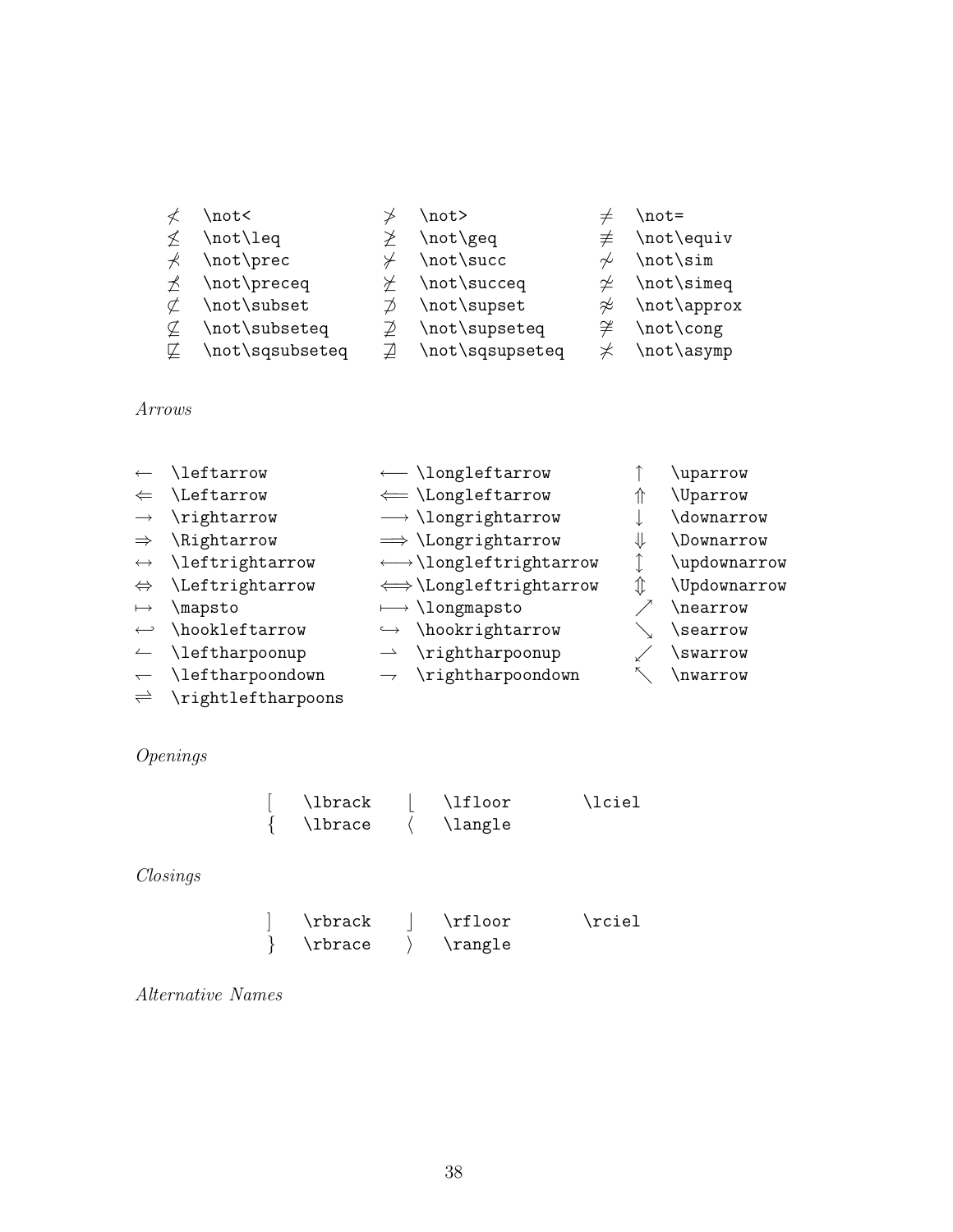| $\neq$            | $\neq$ or $\neq$   | (same as $\text{not=}$ )                       |
|-------------------|--------------------|------------------------------------------------|
|                   | \le                | (same as $\leq$ 1eq)                           |
| $\leq$            | ∖ge                | $(same as \geq)$                               |
|                   | $\setminus$        | (same as <b>\lbrace</b> )                      |
| $\}$              | $\setminus$        | (same as <b>\lbrace</b> )                      |
| $\longrightarrow$ | \to                | $(same as \rightarrow \rightarrow)$            |
| $\longleftarrow$  | \gets              | $(same as \left\{\texttt{bary}\right\})$       |
| $\supset$         | \owns              | $(same as \n\in)$                              |
| $\wedge$          | \land              | (same as \wedge)                               |
| V                 | \lor               | (same as <b>\vee</b> )                         |
|                   | $\neg$ \lnot       | (same as $\neq$ )                              |
| $\mathbb{R}$      | $\sqrt{vert}$      | $(same as \)$                                  |
|                   | \Vert              | $(same as \1)$                                 |
|                   | $\Rightarrow$ \iff | (same as <b>\Longleftrightarrow</b> , but with |
|                   |                    | extra space at each end)                       |
|                   | \colon             | (same as:, but with less space around it and   |
|                   |                    | less likelihood of a line break after it)      |

# **B.3** Some frequently used Control Sequences of  $\text{LAT}_E X$

#### *Control Sequences*

We list some of the control sequences and environments of  $\mathbb{A}T_{E}X$  that are frequently used when typesetting mathematical formulae. The list is by no means exhaustive. For information on howto apply these control sequences, consult the appropriate manual (e.g. 'IATEX—User's Guide and Reference Manual') Here is the list of control sequences.

| \frac                | produces fractions                        |
|----------------------|-------------------------------------------|
| \sqrt                | produces square roots and nth roots       |
| \left                | produces left delimiter of required size  |
| $\rightleftharpoons$ | produces right delimiter of required size |
| \,                   | produces a thin space                     |
| \ !                  | removes a thin space                      |
| \mhox                | creates a box of text within mathematics  |

#### *Environments*

The following environments are often used in typesetting mathematics.

\begin{equation} ... \end{equation}

(produces a numbered displayed formula)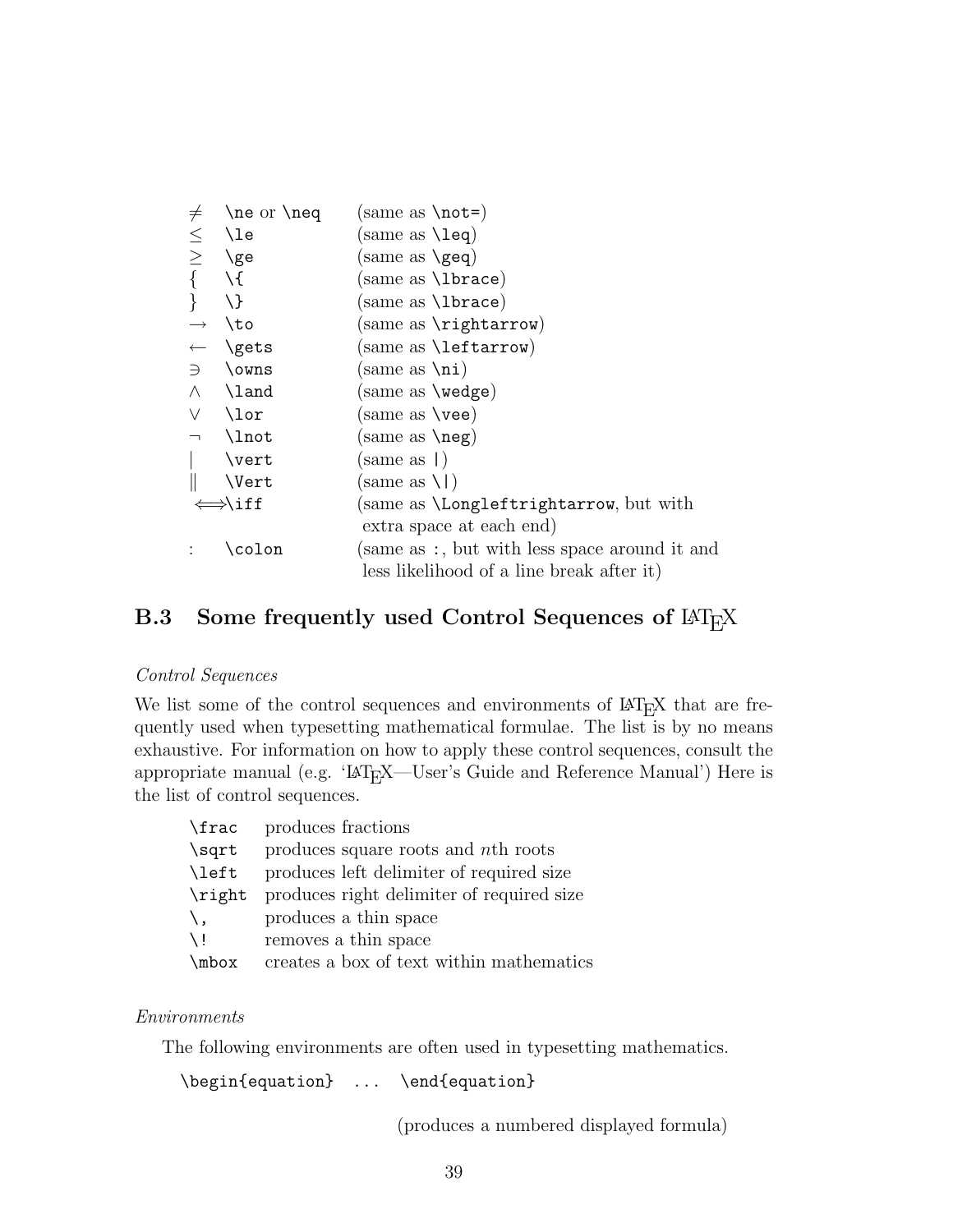\begin{eqnarray} ... \end{eqnarray}

(produces a numbered displayed multiline formula)

begin{eqnarray\*} ... \end{eqnarray\*}

(produces an unnumbered displayed multiline formula)

\begin{array} ... \end{array}

(produces an array or matrix)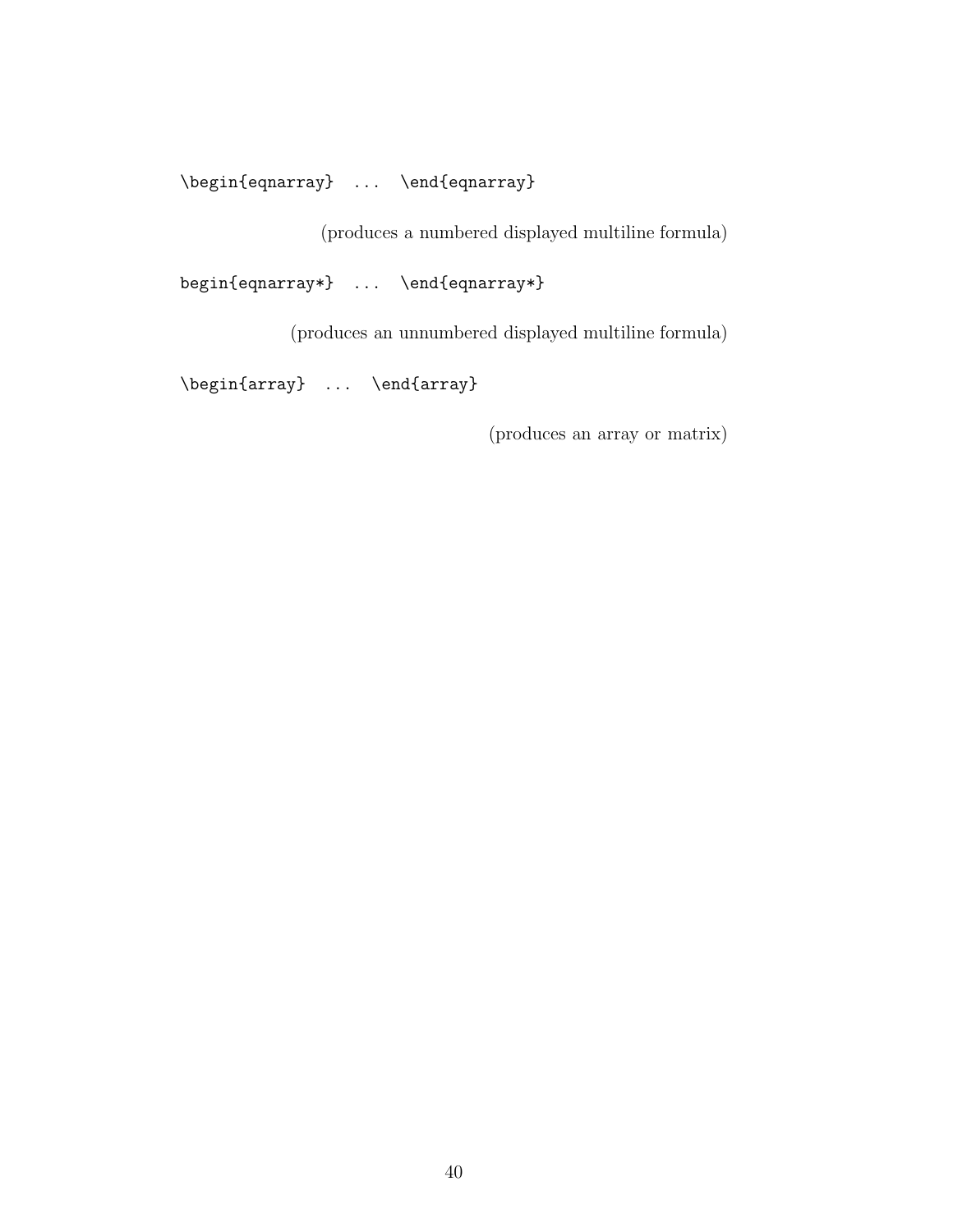# **Contents**

| Introduction to LAT <sub>E</sub> X                         | $\mathbf 1$                                                                                                                                                                                                                                                                                                                                                                                                                                                                                                                                                                                                                                                                                                       |
|------------------------------------------------------------|-------------------------------------------------------------------------------------------------------------------------------------------------------------------------------------------------------------------------------------------------------------------------------------------------------------------------------------------------------------------------------------------------------------------------------------------------------------------------------------------------------------------------------------------------------------------------------------------------------------------------------------------------------------------------------------------------------------------|
| 1.1                                                        | $\mathbf{1}$                                                                                                                                                                                                                                                                                                                                                                                                                                                                                                                                                                                                                                                                                                      |
| 1.2                                                        | $\mathbf{1}$                                                                                                                                                                                                                                                                                                                                                                                                                                                                                                                                                                                                                                                                                                      |
| 1.3                                                        | 3                                                                                                                                                                                                                                                                                                                                                                                                                                                                                                                                                                                                                                                                                                                 |
|                                                            | $\bf{5}$                                                                                                                                                                                                                                                                                                                                                                                                                                                                                                                                                                                                                                                                                                          |
| 2.1                                                        | $\overline{5}$                                                                                                                                                                                                                                                                                                                                                                                                                                                                                                                                                                                                                                                                                                    |
| 2.2                                                        | $\bf 5$                                                                                                                                                                                                                                                                                                                                                                                                                                                                                                                                                                                                                                                                                                           |
| Blank Spaces and Carriage Returns in the Input File<br>2.3 | $\overline{7}$                                                                                                                                                                                                                                                                                                                                                                                                                                                                                                                                                                                                                                                                                                    |
| 2.4                                                        | 8                                                                                                                                                                                                                                                                                                                                                                                                                                                                                                                                                                                                                                                                                                                 |
| 2.5                                                        | 8                                                                                                                                                                                                                                                                                                                                                                                                                                                                                                                                                                                                                                                                                                                 |
| 2.6                                                        | $9\,$                                                                                                                                                                                                                                                                                                                                                                                                                                                                                                                                                                                                                                                                                                             |
| 2.7                                                        | $9\,$                                                                                                                                                                                                                                                                                                                                                                                                                                                                                                                                                                                                                                                                                                             |
| 2.8                                                        | 10                                                                                                                                                                                                                                                                                                                                                                                                                                                                                                                                                                                                                                                                                                                |
| 2.9                                                        | 11                                                                                                                                                                                                                                                                                                                                                                                                                                                                                                                                                                                                                                                                                                                |
|                                                            | 12                                                                                                                                                                                                                                                                                                                                                                                                                                                                                                                                                                                                                                                                                                                |
|                                                            | 12                                                                                                                                                                                                                                                                                                                                                                                                                                                                                                                                                                                                                                                                                                                |
|                                                            | 13                                                                                                                                                                                                                                                                                                                                                                                                                                                                                                                                                                                                                                                                                                                |
|                                                            | 14                                                                                                                                                                                                                                                                                                                                                                                                                                                                                                                                                                                                                                                                                                                |
|                                                            | 14                                                                                                                                                                                                                                                                                                                                                                                                                                                                                                                                                                                                                                                                                                                |
|                                                            | 15                                                                                                                                                                                                                                                                                                                                                                                                                                                                                                                                                                                                                                                                                                                |
|                                                            | 15                                                                                                                                                                                                                                                                                                                                                                                                                                                                                                                                                                                                                                                                                                                |
|                                                            | 16                                                                                                                                                                                                                                                                                                                                                                                                                                                                                                                                                                                                                                                                                                                |
|                                                            | 17                                                                                                                                                                                                                                                                                                                                                                                                                                                                                                                                                                                                                                                                                                                |
|                                                            | 18                                                                                                                                                                                                                                                                                                                                                                                                                                                                                                                                                                                                                                                                                                                |
| 3.10                                                       | 18                                                                                                                                                                                                                                                                                                                                                                                                                                                                                                                                                                                                                                                                                                                |
|                                                            | 19                                                                                                                                                                                                                                                                                                                                                                                                                                                                                                                                                                                                                                                                                                                |
|                                                            | 21                                                                                                                                                                                                                                                                                                                                                                                                                                                                                                                                                                                                                                                                                                                |
| 3.13 Derivatives, Limits, Sums and Integrals               | 22                                                                                                                                                                                                                                                                                                                                                                                                                                                                                                                                                                                                                                                                                                                |
|                                                            | $27\,$                                                                                                                                                                                                                                                                                                                                                                                                                                                                                                                                                                                                                                                                                                            |
|                                                            | 27                                                                                                                                                                                                                                                                                                                                                                                                                                                                                                                                                                                                                                                                                                                |
|                                                            | 28                                                                                                                                                                                                                                                                                                                                                                                                                                                                                                                                                                                                                                                                                                                |
|                                                            | 29                                                                                                                                                                                                                                                                                                                                                                                                                                                                                                                                                                                                                                                                                                                |
| 4.4                                                        | 31                                                                                                                                                                                                                                                                                                                                                                                                                                                                                                                                                                                                                                                                                                                |
| A Control Sequences used in Text (LAT <sub>F</sub> X)      | 33                                                                                                                                                                                                                                                                                                                                                                                                                                                                                                                                                                                                                                                                                                                |
|                                                            | Producing Simple Documents using LAT <sub>E</sub> X<br>Producing Ordinary Text using LAT <sub>E</sub> X<br>Accents and other Symbols used in Text<br>Mathematical Formulae using IAT <sub>F</sub> X<br>3.1<br>3.2<br>3.3<br>3.4<br>3.5<br>Changing Fonts in Mathematics Mode<br>3.6<br>Standard Functions and Embedded Text<br>3.7<br>3.8<br>Accents in Mathematics Mode<br>3.9<br>3.12 Matrices and other arrays in $\mathbb{F}F_{F}X$<br>4 Further Features of $\mathbb{M}_{F}X$<br>4.1<br>4.2<br>The Preamble of the $\mathbb{M} \mathbb{F}_{p}X$ Input file<br>$\hfill\ldots\ldots\ldots\ldots\ldots\ldots\ldots\ldots$<br>4.3<br>Defining your own Control Sequences in $\mathbb{L}\mathrm{T}_{E}\mathrm{X}$ |